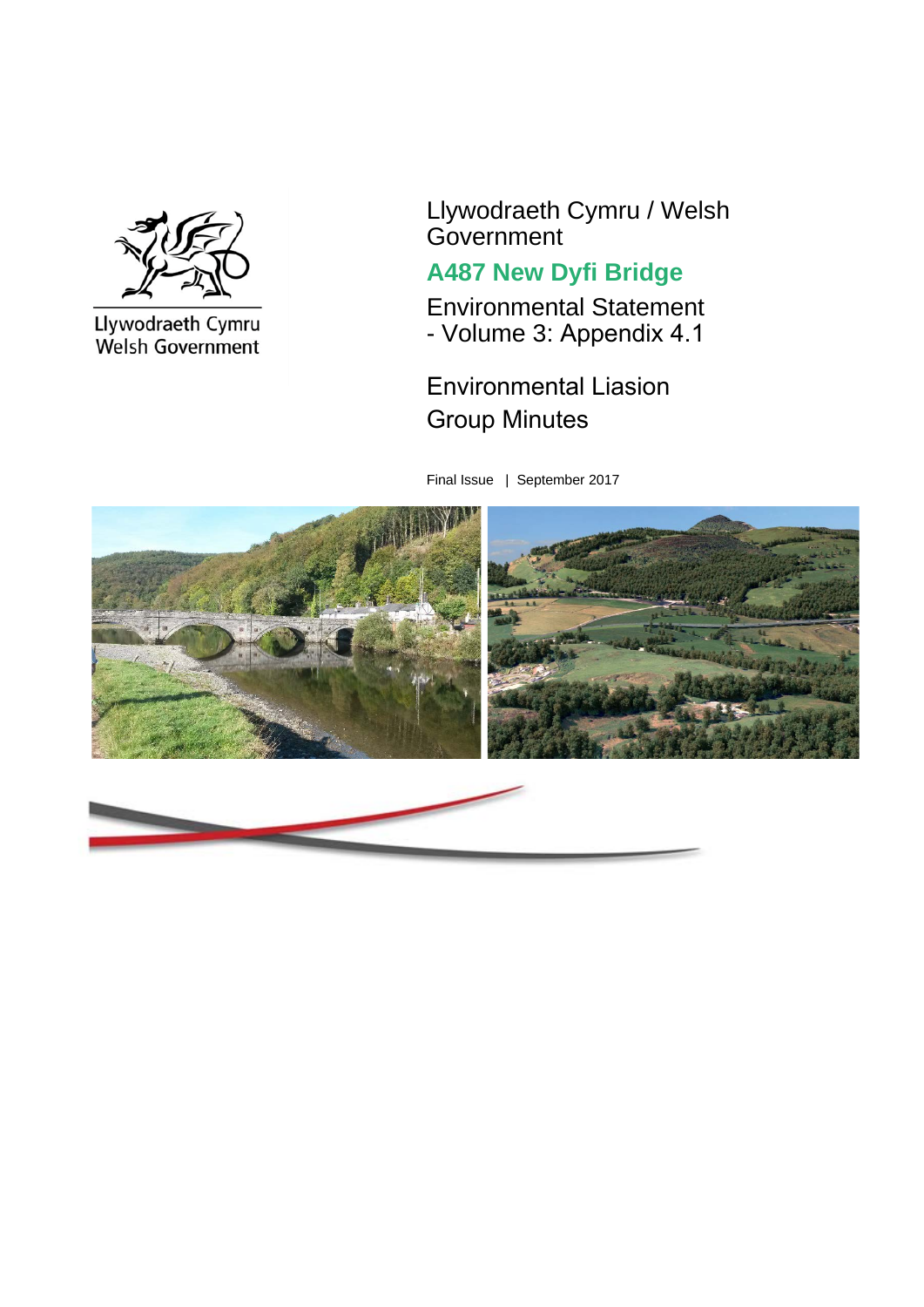| <b>Subject</b>                       | Environmental Liaison Group (ELG)<br>Meeting No.1                                                                                                                                                                                                                                                                                                                                                                                                                                                                                                               | Date<br>Ref | 26 November 2014<br>653787 |  |
|--------------------------------------|-----------------------------------------------------------------------------------------------------------------------------------------------------------------------------------------------------------------------------------------------------------------------------------------------------------------------------------------------------------------------------------------------------------------------------------------------------------------------------------------------------------------------------------------------------------------|-------------|----------------------------|--|
| Project                              | A487 Dyfi Bridge                                                                                                                                                                                                                                                                                                                                                                                                                                                                                                                                                | Page        | 1 of 9 Final Issue         |  |
| <b>Venue</b><br>Date held<br>Present | Welsh Government, Sarn Mynach, Llandudno Junction<br>11 November 2014<br>James Healey (MJH) Welsh Government (Employer)<br>Julie Hunt (JAH) CH2MHill (Employer's Agent's team)<br>Cathie Holland (CH) CH2MHill (Employer's Agent's team)<br>Ashley Batten (AB) Cadw<br>John Bowers (JB) Snowdonia National Park Authority (SNPA)<br>Glyn Evans (GE) Sustrans<br>Meryl Read (MR) Natural Resources Wales (NRW)<br>Emyr Gareth (EG) NRW<br>Claire Parry (CP) NRW<br>Caroline Wilson (CW) SNPA<br>Jill Jackson (JJ) North and Mid Wales Trunk Road Agency (NMWTRA) |             |                            |  |
| <b>Apologies</b>                     | Peris Jones and Len Wyatt, Welsh Government<br>Hannah Powell, Powys County Council<br>Ian Halfpenney, Cadw<br>Rhys Jones, Gwynedd Council<br>Dr. Carol Fielding, NRW                                                                                                                                                                                                                                                                                                                                                                                            |             |                            |  |

|     |                                                                                                                                                                                                                                                                                                                                                                                                                                                                                                                                                | <b>Action</b> |
|-----|------------------------------------------------------------------------------------------------------------------------------------------------------------------------------------------------------------------------------------------------------------------------------------------------------------------------------------------------------------------------------------------------------------------------------------------------------------------------------------------------------------------------------------------------|---------------|
| 1.  | <b>Introductions and Purpose of the Meeting</b>                                                                                                                                                                                                                                                                                                                                                                                                                                                                                                |               |
| 1.1 | Introductions were made and JAH noted the following roles:<br>Peris Jones, Project Director, Welsh Government<br>James Healey, Project Engineer, Welsh Government<br>٠<br>Julie Hunt, Consultant Manager, CH2MHILL<br>٠<br>Cathie Holland, Environmental Advisor, CH2MHILL                                                                                                                                                                                                                                                                     |               |
| 1.2 | The meeting was held to introduce the A487 Dyfi Bridge scheme to the ELG and to confirm<br>the key environmental issues of the scheme.                                                                                                                                                                                                                                                                                                                                                                                                         |               |
| 1.3 | JAH handed out:<br>A copy of the ELG contacts sheet for checking contact details;<br>An extract from the WelTAG Planning Stage Report (Table 4.1 and 8.1);<br>$\bullet$<br>A copy of Option 2.2 drawings 0396/TAR/EVAL-03, 04, 06 and Option 3.1 drawing<br>٠<br>0396/TAR/EVAL-07, 08, 09, 10 from the 2003 Technical Appraisal Report prepared by<br>Powys County Council for MWTRA for Welsh Government;<br>Environmental Designations Context drawing 2010 149/01; and<br>٠<br>Scheme Location - Environmental Context drawing 2010 149/02. |               |
| 2.  | The Need for the Scheme                                                                                                                                                                                                                                                                                                                                                                                                                                                                                                                        |               |
| 2.1 | JAH summarised the need for the scheme based on:<br>The A487 at the existing Pont-ar-Ddyfi bridge takes the majority of north/south coastal<br>traffic;<br>The existing bridge is Grade II* listed and a Scheduled Ancient Monument. It is<br>narrow, has no footways and has substandard height parapets & visibility;<br>Considerable damage to the existing bridge parapets and spandrel walls;                                                                                                                                             |               |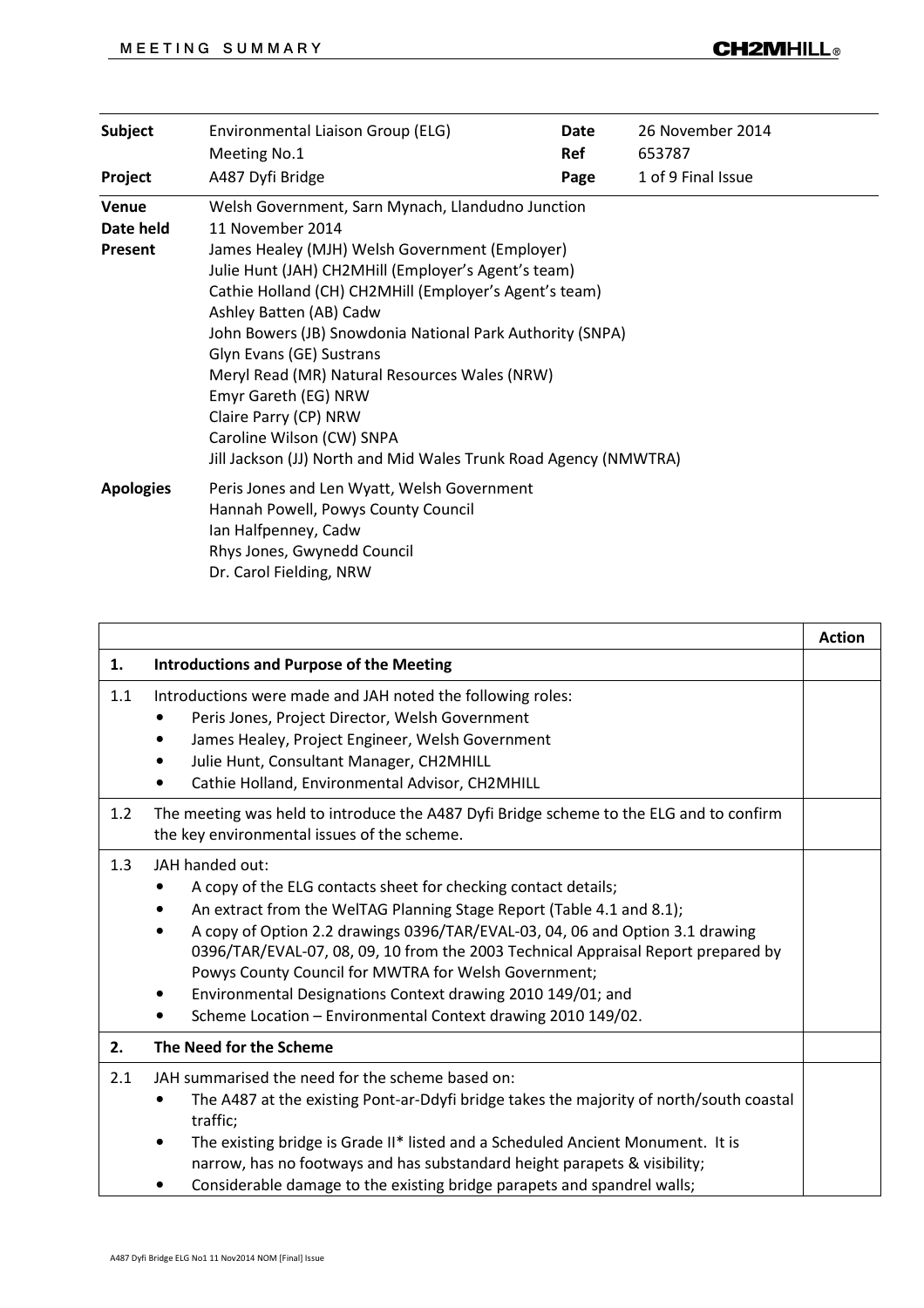|     |                                                                                                                                                                                                                                                                                                                                                                                                                                                       | <b>Action</b> |
|-----|-------------------------------------------------------------------------------------------------------------------------------------------------------------------------------------------------------------------------------------------------------------------------------------------------------------------------------------------------------------------------------------------------------------------------------------------------------|---------------|
|     | The Afon Dyfi floods the A487 southern approach to the bridge; and<br>$\bullet$                                                                                                                                                                                                                                                                                                                                                                       |               |
|     | There is a long diversionary route when the bridge is closed.                                                                                                                                                                                                                                                                                                                                                                                         |               |
| 3.  | <b>Work Carried out Previously</b>                                                                                                                                                                                                                                                                                                                                                                                                                    |               |
| 3.1 | JAH summarised some of the preparatory work carried out prior to 2014:<br>2003 Technical Appraisal Report (TAR) and Stage II Environmental Assessment;<br>2007 Refurbishment Report;<br>٠<br>2010 Options Development Report; and<br>2012 WelTAG Planning Stage.<br>The majority of previous reports were prepared by Powys County Council for MWTRA for<br>Welsh Government. The WelTAG report was produced by Halcrow Group Ltd (now CH2M<br>Hill). |               |
| 3.2 | Options looked at previously included on-line bridge widening and strengthening, a new<br>bridge adjacent to the existing bridge and new bridges upstream or downstream.                                                                                                                                                                                                                                                                              |               |
| 3.3 | At the WelTAG planning stage, a new bridge upstream scored best.                                                                                                                                                                                                                                                                                                                                                                                      |               |
| 4.  | <b>Scheme Objectives and Route Selection</b>                                                                                                                                                                                                                                                                                                                                                                                                          |               |
| 4.1 | In October 2013 an internal instruction was received from the Welsh Government Minister<br>to look for a single option for a new Dyfi Bridge.                                                                                                                                                                                                                                                                                                         |               |
| 4.2 | The Minister requested a route selection based on feedback from the WelTAG planning<br>stage and other consultations. There has not been an announcement of a Preferred Route,<br>i.e. there is no TR111 Preferred Route protected for planning purposes.                                                                                                                                                                                             |               |
| 4.3 | The WelTAG report in 2012 was planning stage: the ECI contract work (see item 5) will<br>include any further necessary WelTAG appraisal.                                                                                                                                                                                                                                                                                                              |               |
| 4.4 | JAH noted the planning objectives for the scheme, developed in the WelTAG work:                                                                                                                                                                                                                                                                                                                                                                       |               |
|     | <b>Transport Planning Objectives</b>                                                                                                                                                                                                                                                                                                                                                                                                                  |               |
|     | TPO1: To improve the reliability of crossing the Afon Dyfi for people, freight and<br>emergency vehicles on A487 strategic corridor                                                                                                                                                                                                                                                                                                                   |               |
|     | TPO2: To improve efficient and reliable accessibility to key services including<br>employment opportunities, healthcare and education                                                                                                                                                                                                                                                                                                                 |               |
|     | TPO3: To maintain the role of Machynlleth as a vibrant and sustainable local centre                                                                                                                                                                                                                                                                                                                                                                   |               |
|     | TPO4: To preserve the long-term integrity of Dyfi Bridge                                                                                                                                                                                                                                                                                                                                                                                              |               |
|     | TPO5: To reduce the number and severity of collisions and casualties on the A487 in<br>the study area                                                                                                                                                                                                                                                                                                                                                 |               |
|     | TPO6: To ensure that flood risk to third parties is not increased                                                                                                                                                                                                                                                                                                                                                                                     |               |
|     | TPO7: To minimise the impact of transport improvements on the landscape,<br>biodiversity, water resources and heritage                                                                                                                                                                                                                                                                                                                                |               |
|     | TPO8: To increase the opportunity for efficient, safe and reliable travel by walking<br>and cycling on the A487 corridor within the study area                                                                                                                                                                                                                                                                                                        |               |
| 5.  | <b>Procurement Process and Programme</b>                                                                                                                                                                                                                                                                                                                                                                                                              |               |
| 5.1 | CH2M Hill were appointed in September 2014 by Welsh Government (WG) as the<br>Employer's Agent, for Key Stages (KS) 3 and 4 of the project.                                                                                                                                                                                                                                                                                                           |               |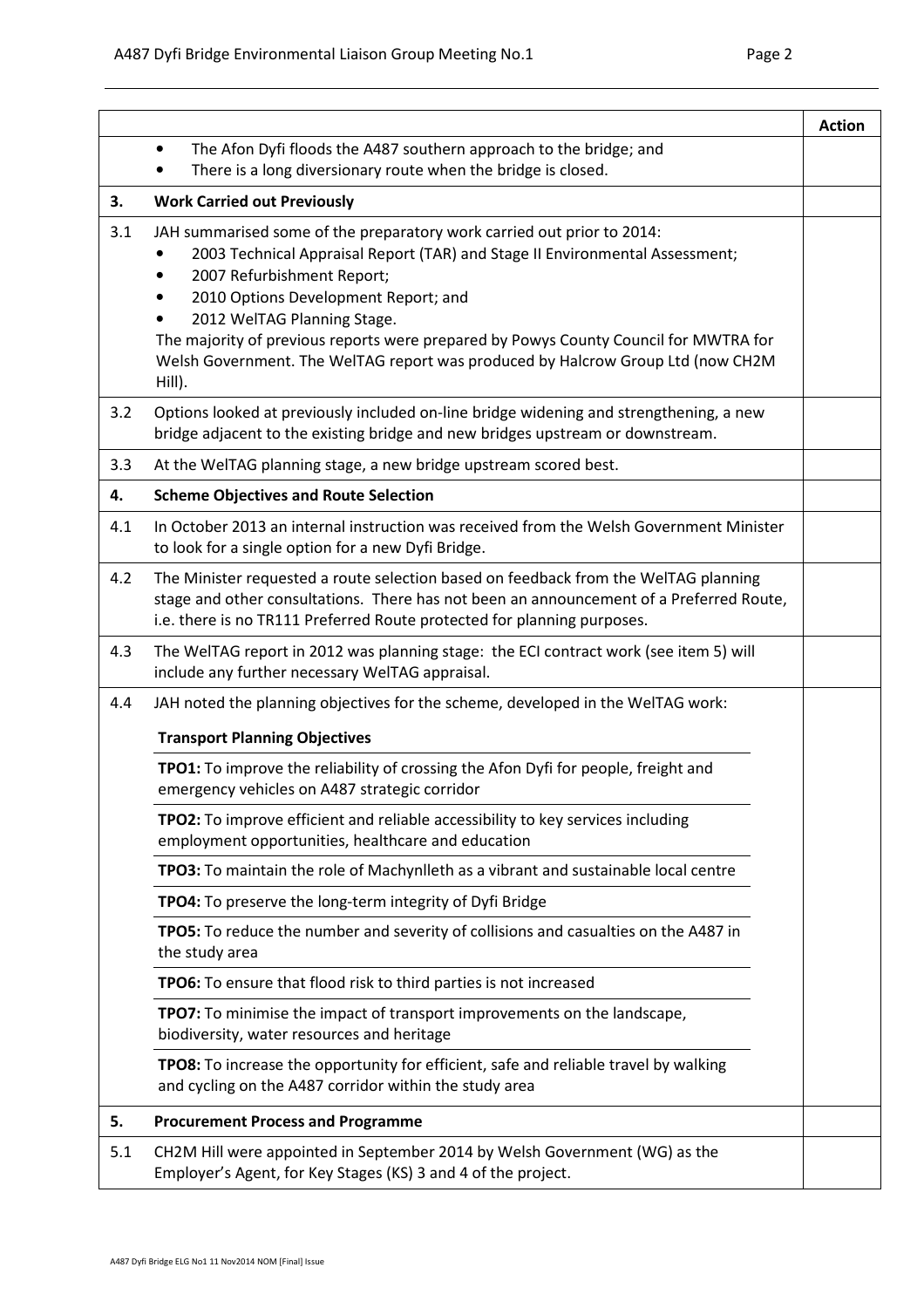|                                                                                                                                                                                                                                                                                         | <b>Action</b>                                                                                                                                                                                                                                                                                                                                                                                                                                                                                                                                                                                                                                                                                                                                                                                                                                                                                                                                                                                                                                                                                                                                                                                                                                                                                                                                                                                                                                                                                                                                                                                                                                                                                                                                                                              |
|-----------------------------------------------------------------------------------------------------------------------------------------------------------------------------------------------------------------------------------------------------------------------------------------|--------------------------------------------------------------------------------------------------------------------------------------------------------------------------------------------------------------------------------------------------------------------------------------------------------------------------------------------------------------------------------------------------------------------------------------------------------------------------------------------------------------------------------------------------------------------------------------------------------------------------------------------------------------------------------------------------------------------------------------------------------------------------------------------------------------------------------------------------------------------------------------------------------------------------------------------------------------------------------------------------------------------------------------------------------------------------------------------------------------------------------------------------------------------------------------------------------------------------------------------------------------------------------------------------------------------------------------------------------------------------------------------------------------------------------------------------------------------------------------------------------------------------------------------------------------------------------------------------------------------------------------------------------------------------------------------------------------------------------------------------------------------------------------------|
| The development of the scheme will be via the Early Contractor Involvement (ECI) process<br>with the appointment of a Contractor and their Designer. The Designer will include a team                                                                                                   |                                                                                                                                                                                                                                                                                                                                                                                                                                                                                                                                                                                                                                                                                                                                                                                                                                                                                                                                                                                                                                                                                                                                                                                                                                                                                                                                                                                                                                                                                                                                                                                                                                                                                                                                                                                            |
| WG are looking to complete the ECI pre-qualification process and go out to tender in late                                                                                                                                                                                               |                                                                                                                                                                                                                                                                                                                                                                                                                                                                                                                                                                                                                                                                                                                                                                                                                                                                                                                                                                                                                                                                                                                                                                                                                                                                                                                                                                                                                                                                                                                                                                                                                                                                                                                                                                                            |
| KS3 will cover design development up to Draft Orders and publication of the environmental<br>statement (ES) and assessment of implications on European sites (AIES) and will be just over                                                                                               |                                                                                                                                                                                                                                                                                                                                                                                                                                                                                                                                                                                                                                                                                                                                                                                                                                                                                                                                                                                                                                                                                                                                                                                                                                                                                                                                                                                                                                                                                                                                                                                                                                                                                                                                                                                            |
| KS4 covers the statutory process, which includes the local public inquiry should one be                                                                                                                                                                                                 |                                                                                                                                                                                                                                                                                                                                                                                                                                                                                                                                                                                                                                                                                                                                                                                                                                                                                                                                                                                                                                                                                                                                                                                                                                                                                                                                                                                                                                                                                                                                                                                                                                                                                                                                                                                            |
| KS6 covers the detailed design, construction and aftercare phase. The aftercare phase can<br>be from 1 year to 5 years. The detailed design and construction phase is likely to be 1.5-2<br>years in duration. Post Meeting Note: The start of construction is programmed for late 2016 |                                                                                                                                                                                                                                                                                                                                                                                                                                                                                                                                                                                                                                                                                                                                                                                                                                                                                                                                                                                                                                                                                                                                                                                                                                                                                                                                                                                                                                                                                                                                                                                                                                                                                                                                                                                            |
| Key deliverables during KS3, to be prepared by the ECI Contractor's team, will include the                                                                                                                                                                                              |                                                                                                                                                                                                                                                                                                                                                                                                                                                                                                                                                                                                                                                                                                                                                                                                                                                                                                                                                                                                                                                                                                                                                                                                                                                                                                                                                                                                                                                                                                                                                                                                                                                                                                                                                                                            |
|                                                                                                                                                                                                                                                                                         |                                                                                                                                                                                                                                                                                                                                                                                                                                                                                                                                                                                                                                                                                                                                                                                                                                                                                                                                                                                                                                                                                                                                                                                                                                                                                                                                                                                                                                                                                                                                                                                                                                                                                                                                                                                            |
|                                                                                                                                                                                                                                                                                         |                                                                                                                                                                                                                                                                                                                                                                                                                                                                                                                                                                                                                                                                                                                                                                                                                                                                                                                                                                                                                                                                                                                                                                                                                                                                                                                                                                                                                                                                                                                                                                                                                                                                                                                                                                                            |
|                                                                                                                                                                                                                                                                                         |                                                                                                                                                                                                                                                                                                                                                                                                                                                                                                                                                                                                                                                                                                                                                                                                                                                                                                                                                                                                                                                                                                                                                                                                                                                                                                                                                                                                                                                                                                                                                                                                                                                                                                                                                                                            |
|                                                                                                                                                                                                                                                                                         |                                                                                                                                                                                                                                                                                                                                                                                                                                                                                                                                                                                                                                                                                                                                                                                                                                                                                                                                                                                                                                                                                                                                                                                                                                                                                                                                                                                                                                                                                                                                                                                                                                                                                                                                                                                            |
|                                                                                                                                                                                                                                                                                         |                                                                                                                                                                                                                                                                                                                                                                                                                                                                                                                                                                                                                                                                                                                                                                                                                                                                                                                                                                                                                                                                                                                                                                                                                                                                                                                                                                                                                                                                                                                                                                                                                                                                                                                                                                                            |
|                                                                                                                                                                                                                                                                                         |                                                                                                                                                                                                                                                                                                                                                                                                                                                                                                                                                                                                                                                                                                                                                                                                                                                                                                                                                                                                                                                                                                                                                                                                                                                                                                                                                                                                                                                                                                                                                                                                                                                                                                                                                                                            |
|                                                                                                                                                                                                                                                                                         |                                                                                                                                                                                                                                                                                                                                                                                                                                                                                                                                                                                                                                                                                                                                                                                                                                                                                                                                                                                                                                                                                                                                                                                                                                                                                                                                                                                                                                                                                                                                                                                                                                                                                                                                                                                            |
|                                                                                                                                                                                                                                                                                         |                                                                                                                                                                                                                                                                                                                                                                                                                                                                                                                                                                                                                                                                                                                                                                                                                                                                                                                                                                                                                                                                                                                                                                                                                                                                                                                                                                                                                                                                                                                                                                                                                                                                                                                                                                                            |
|                                                                                                                                                                                                                                                                                         |                                                                                                                                                                                                                                                                                                                                                                                                                                                                                                                                                                                                                                                                                                                                                                                                                                                                                                                                                                                                                                                                                                                                                                                                                                                                                                                                                                                                                                                                                                                                                                                                                                                                                                                                                                                            |
|                                                                                                                                                                                                                                                                                         | Environmental Statement, Draft Orders, the Assessment of Implications on European Sites.<br>Route options 2.2 and 3.1 are two new upstream bridge options previously considered, with<br>3.1 preferred by the project team. Option 2.2 crosses the Afon Dyfi approximately 9m above<br>normal river level. Option 3.1 crosses the Afon Dyfi approximately 7m above normal river<br>level (as the existing A487 northern tie in point is lower than the tie in point for Option 2.2).<br>The design, to be carried out by the ECI team, will be to current standards and guidance. It<br>was noted that the existing Pont ar Ddyfi is some 5.6m in width. The new Dyfi Bridge and<br>approach would have a 7.3m carriageway with hard strips. The design speed currently<br>JAH noted that design work carried out for the 2003 TAR identified that the majority of the<br>new road south of the new river crossing would need to be on viaduct rather than<br>The current outline designs shows a bridge with a composite steel structure with single<br>The current design and cost does not include a designated route for cyclists or pedestrians<br>as there would be provision on the path alongside the Dyfi and the Millennium Bridge or<br>JAH noted that when making a compulsory purchase using a Compulsory Purchase Order<br>(CPO), mitigation measures remote from the scheme are harder to justify than areas<br>The scheme for the most part falls within the Snowdonia National Park and all of the<br>The downstream presence of the Cors Fochno and Dyfi RAMSAR, two Special Areas of<br>Conservation: Lleyn Peninsula and Sarnau SAC, Cors Fochno SAC, a Special Protection<br>Area: the Dyfi Estuary SPA, Dyfi Site of Special Scientific Interest (SSSI), Cors Fochno |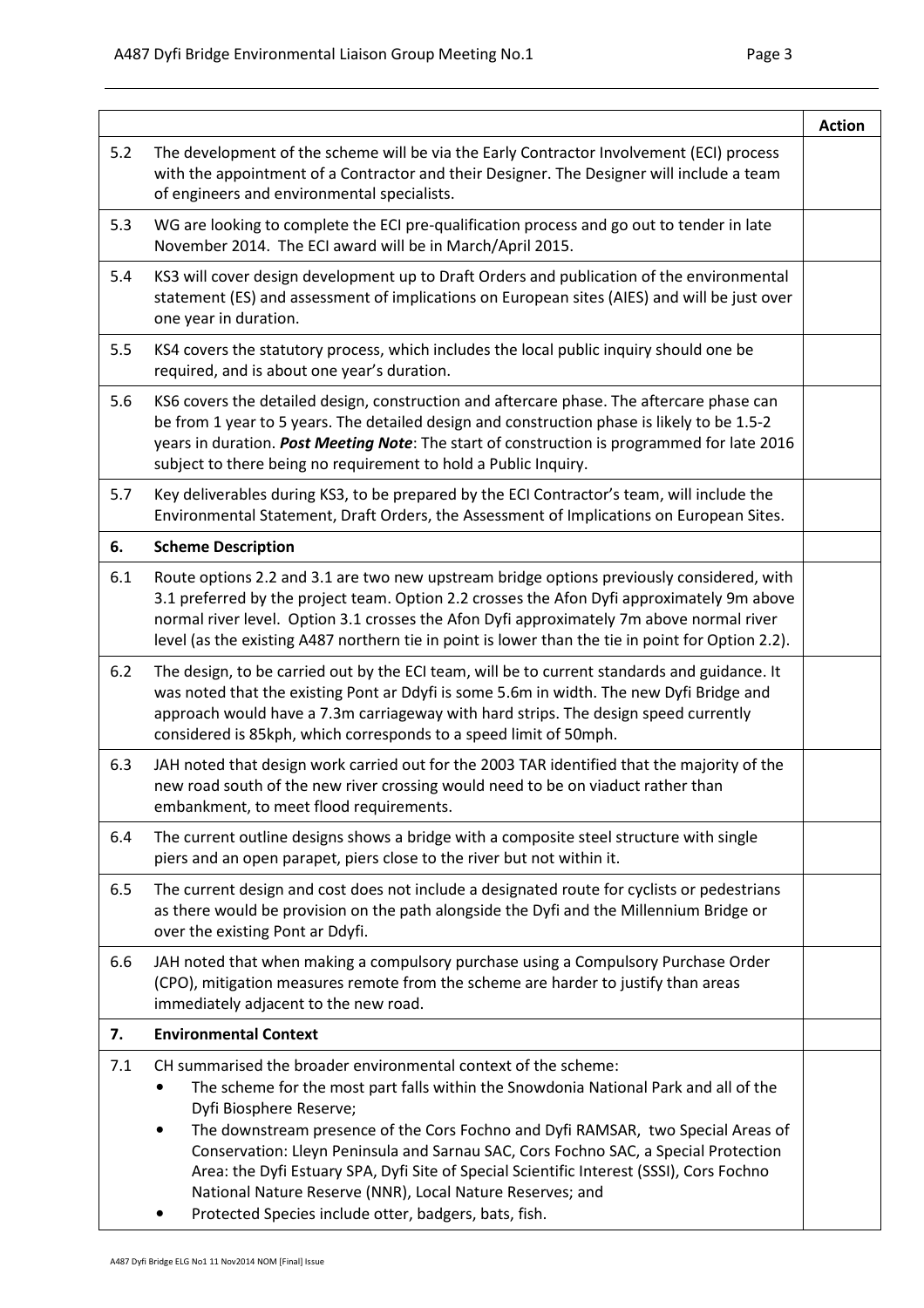|                       |                                                                                                                                                                                                                                                                                                                                                                                                                                                                                                                                                                                                                                                                        | <b>Action</b> |
|-----------------------|------------------------------------------------------------------------------------------------------------------------------------------------------------------------------------------------------------------------------------------------------------------------------------------------------------------------------------------------------------------------------------------------------------------------------------------------------------------------------------------------------------------------------------------------------------------------------------------------------------------------------------------------------------------------|---------------|
| 7.2                   | The mouth of the Dyfi estuary was noted to be some 15km downstream of the existing<br>bridge and the SSSI and SAC are some 4.5km downstream.                                                                                                                                                                                                                                                                                                                                                                                                                                                                                                                           |               |
| 7.3                   | Local to the scheme:<br>The scheme falls within Flood Zones: zone 2 and 3<br>The scheme is within the setting of a Scheduled Ancient Monument - Pont ar Ddyfi<br>$\bullet$<br>and Listed Buildings: Pont ar Ddyfi, Dovey Cottages and others;<br>The presence of the a Battle Site, Tram Road, Causeway, Round Barrows;<br>The Machynlleth Conservation Area;<br>Access includes: NCN 8 and 82, Glyndwr's Way, Wales Coast Path, Public Footpaths,<br>Woods for People;<br>Access Land includes: Foel y Ffridd and Pen yr Allt;<br>Ancient semi-natural woodland; and<br>Notifiable weed species including Japanese Knotweed and smaller areas of Himalayan<br>Balsam. |               |
| 8.                    | <b>Discussion of Environmental Issues</b>                                                                                                                                                                                                                                                                                                                                                                                                                                                                                                                                                                                                                              |               |
| 8.1                   | The meeting held a 'round table' discussion of the environmental issues with each meeting<br>attendee asked to highlight those points relating to environmental aspects of the scheme<br>which will need to be taken into account by the ECI Contractor.                                                                                                                                                                                                                                                                                                                                                                                                               |               |
| 8.2                   | The attendees were asked to identify (to scheme or programme) key environmental<br>requirements, risks, opportunities, constraints, consents, licences, relevant non-statutory<br>organisations and/or interest groups.                                                                                                                                                                                                                                                                                                                                                                                                                                                |               |
| 8.3                   | The points raised at the meeting are provided as a list at the end of the notes of meeting.                                                                                                                                                                                                                                                                                                                                                                                                                                                                                                                                                                            |               |
| 9.                    | <b>Future Meeting Venue</b>                                                                                                                                                                                                                                                                                                                                                                                                                                                                                                                                                                                                                                            |               |
| 9.1                   | Requests were made for the future ELG meetings to be in a location closer to the scheme.<br>Suggestions were: the Old Station at Machynlleth. Meeting rooms at the SNP offices in<br>Penrhyndeudraeth LL48 6LF or Plas Tan y Bwlch, LL41 3YU.                                                                                                                                                                                                                                                                                                                                                                                                                          |               |
| 9.2                   | Attendees requested that dates of meetings be arranged well in advance to ensure<br>representation from across the different environmental organisations.                                                                                                                                                                                                                                                                                                                                                                                                                                                                                                              |               |
| 10.                   | <b>Contact Sheet</b>                                                                                                                                                                                                                                                                                                                                                                                                                                                                                                                                                                                                                                                   |               |
| 10.1                  | Attendees were asked to review the contact details and return amendments to CH/JAH                                                                                                                                                                                                                                                                                                                                                                                                                                                                                                                                                                                     | All           |
|                       | 10.2 JAH advised that during the Tender period attendees' organisations may be contacted by<br>tenders, and asked if any attendees had any objection to being contacted: all attendees<br>were content with being contacted. JAH asked if attendees could advise of a single point of<br>contact within their organisation for this purpose.                                                                                                                                                                                                                                                                                                                           | All           |
| 11.                   | <b>Date of Next Meeting</b>                                                                                                                                                                                                                                                                                                                                                                                                                                                                                                                                                                                                                                            |               |
| 11.1                  | The next ELG meeting will be arranged by the appointed ECI Contractor in 2015.                                                                                                                                                                                                                                                                                                                                                                                                                                                                                                                                                                                         |               |
| <b>Author</b><br>Copy | Catherine Holland<br>Attendees and: Peris Jones (PJ), Len Wyatt (LW) - Welsh Government<br>Matthew Griffiths, (MG) Corderoy<br>Hannah Powell, Senior Ecologist, Powys County Council;<br>Ian Halfpenney, Cadw<br>Dr Carol Fielding, Montgomeryshire Team Leader, Natural Resources Wales<br>Rhys Jones, Gwynedd Council                                                                                                                                                                                                                                                                                                                                                |               |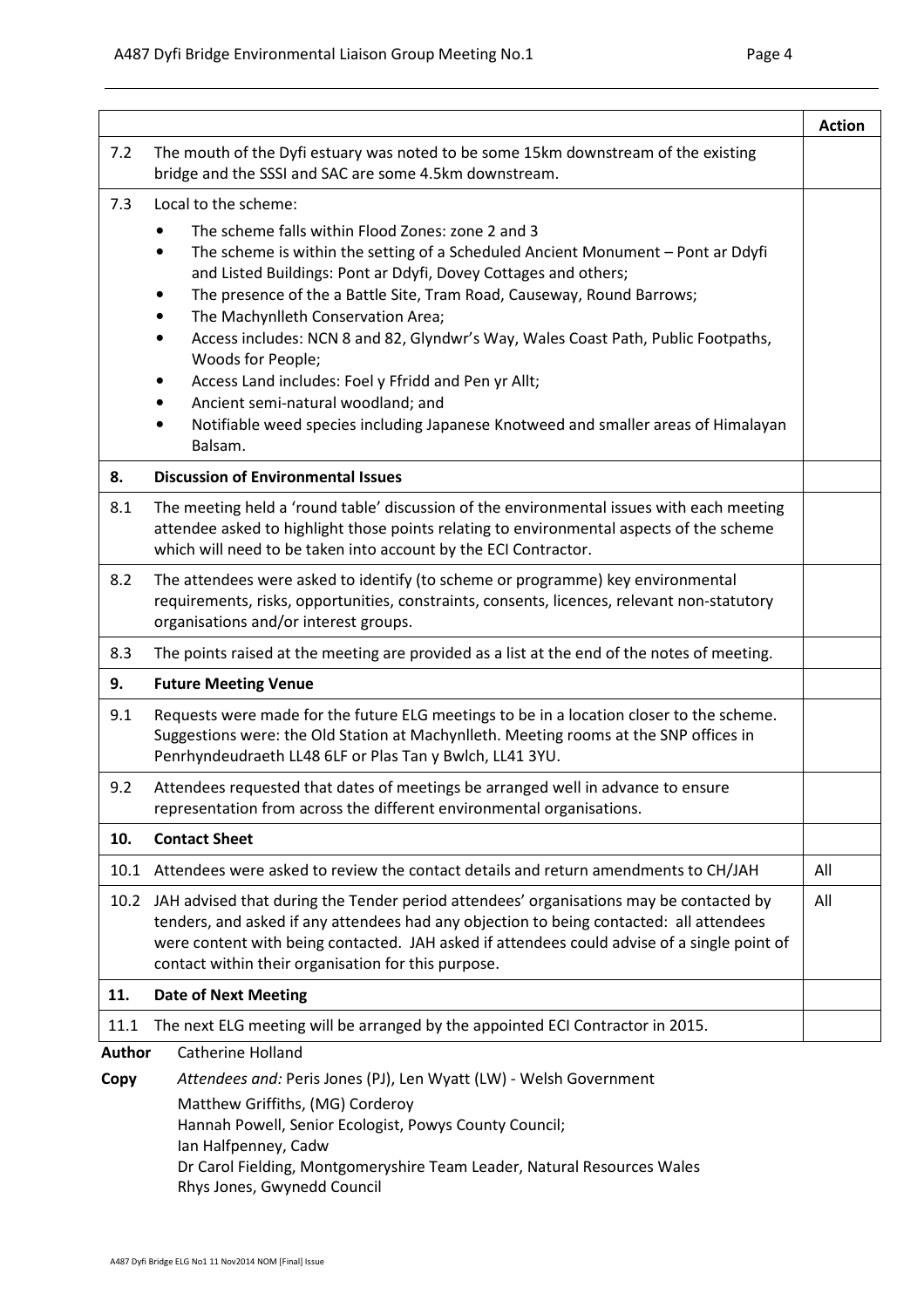### Discussion of Environmental Issues

With reference to item 8 in the notes of meeting, the following is a list of the points raised:

| <b>Topic</b>        | <b>Description</b>                                                                                                                                                                                                                                                                                                                                                                                                                                                                                                                                                 | <b>Raised by</b>        |
|---------------------|--------------------------------------------------------------------------------------------------------------------------------------------------------------------------------------------------------------------------------------------------------------------------------------------------------------------------------------------------------------------------------------------------------------------------------------------------------------------------------------------------------------------------------------------------------------------|-------------------------|
| <b>FLOOD ISSUES</b> |                                                                                                                                                                                                                                                                                                                                                                                                                                                                                                                                                                    |                         |
| 1.                  | EG query whether a flood modelling exercise should be undertaken before tendering<br>stage so that all the tenderers are aware of the issues. This should improve the quality<br>of tenders by reducing the uncertainty in the design.                                                                                                                                                                                                                                                                                                                             | NRW (EG)                |
| 2.                  | A flood model will help guide the design of the southern approach road. This will<br>allow different design options to be considered ranging from a viaduct, an<br>embankment or a combination of an embankment and viaduct.                                                                                                                                                                                                                                                                                                                                       | NRW (EG)                |
| 3.                  | Suggest that the 2002 1D modelling work should not be used. Instead, a more<br>accurate/reliable 2D model should be used which better represents flood flow over<br>the floodplain.                                                                                                                                                                                                                                                                                                                                                                                | NRW (EG)                |
| 4.                  | NRW have a 2D model for work associated with the existing bridge and could make it<br>available to WG. Refer post meeting note below:                                                                                                                                                                                                                                                                                                                                                                                                                              | NRW (EG)                |
| 5.                  | Flood Model Post meeting note:                                                                                                                                                                                                                                                                                                                                                                                                                                                                                                                                     | NRW (EG)                |
|                     | Capita Symonds produced a TuFLOW model for EA/now NRW in 2011, but<br>unfortunately this model only extends a couple of hundred metres upstream of the old<br>bridge. The model in its current form is therefore not suitable for use in reviewing the<br>impact of either of the two bridge options. The hydrological input enters the model at<br>the upstream boundary, therefore the model does not represent flood flow which<br>would have already overtopped the bank upstream of the Millennium bridge -  one<br>of the main flow pathways during a flood. | email dated<br>12/11/14 |
|                     | The model would need to be extended some distance upstream - probably upstream<br>of the two Dulas confluences - in order for it to be of any use to WG. Should you wish<br>to obtain the model, please contact<br>accesstoinformationteam@naturalresourceswales.gov.uk.<br>NRW also have a copy of the 2002 model, however, this model is a 1D HEC-RAS model                                                                                                                                                                                                      |                         |
|                     | which doesn't represent the floodplain as well as the newer 2D TuFLOW model but<br>suggest that this model is not used to consider the impact of any bridge design.<br>Advise that more informed tenders if the tenderers better understand the flooding<br>constraints. The only way to do this is to consider the flood risk impact of indicative<br>designs through the use of flood modelling.                                                                                                                                                                 |                         |
| 6.                  | The expectations/requirements in terms of the impact of flooding on third parties is<br>being raised. E.g. upstream backwater has an impact on the industrial estate - TAN15<br>requirement up to 0.1% plus Climate Change. Post Meeting Note: In Welsh<br>Government's letter to Chief Planning Officers dated January 2014.                                                                                                                                                                                                                                      | NRW (EG)                |
| 7.                  | Flood warnings over the last few years were as follows: 2013-none, 2011-4no., 2009-<br>2no., 2007-4no., Floods generally closed the A487 here twice a year.                                                                                                                                                                                                                                                                                                                                                                                                        | NRW (EG)                |
| 8.                  | The Dyfi is an extremely mobile river with erosion and a mobile river channel. Is there<br>a need for upstream river training? Upstream there are locations where the river has<br>moved recently by 10-15m in a year. Aerial photographs, if used, need to be up to<br>date as things can change very quickly - aerial photographs tabled at the meeting may<br>be a few years old.                                                                                                                                                                               | NRW (EG)                |
| 9.                  | Dyfi Biosphere Reserve Study data should hold a lot of information on the Dyfi.<br>Post Meeting Note: The following information was provided by NMWTRA:<br>https://www.aber.ac.uk/en/news/archive/2012/04/title-113781-en.html<br>http://www.forestry.gov.uk/pdf/Dyfi Catchment Research Forest brochure en.pdf/<br><b>\$FILE/Dyfi Catchment Research Forest brochure en.pdf</b><br>www.ecodyfi.org.uk; www.dyfibiosphere.org.uk<br>Ecodyfi Manager Contact: Andy Rowland 01654 703965 Y Plas, Machynlleth, SY20 8ER                                               | <b>NMWTRA</b>           |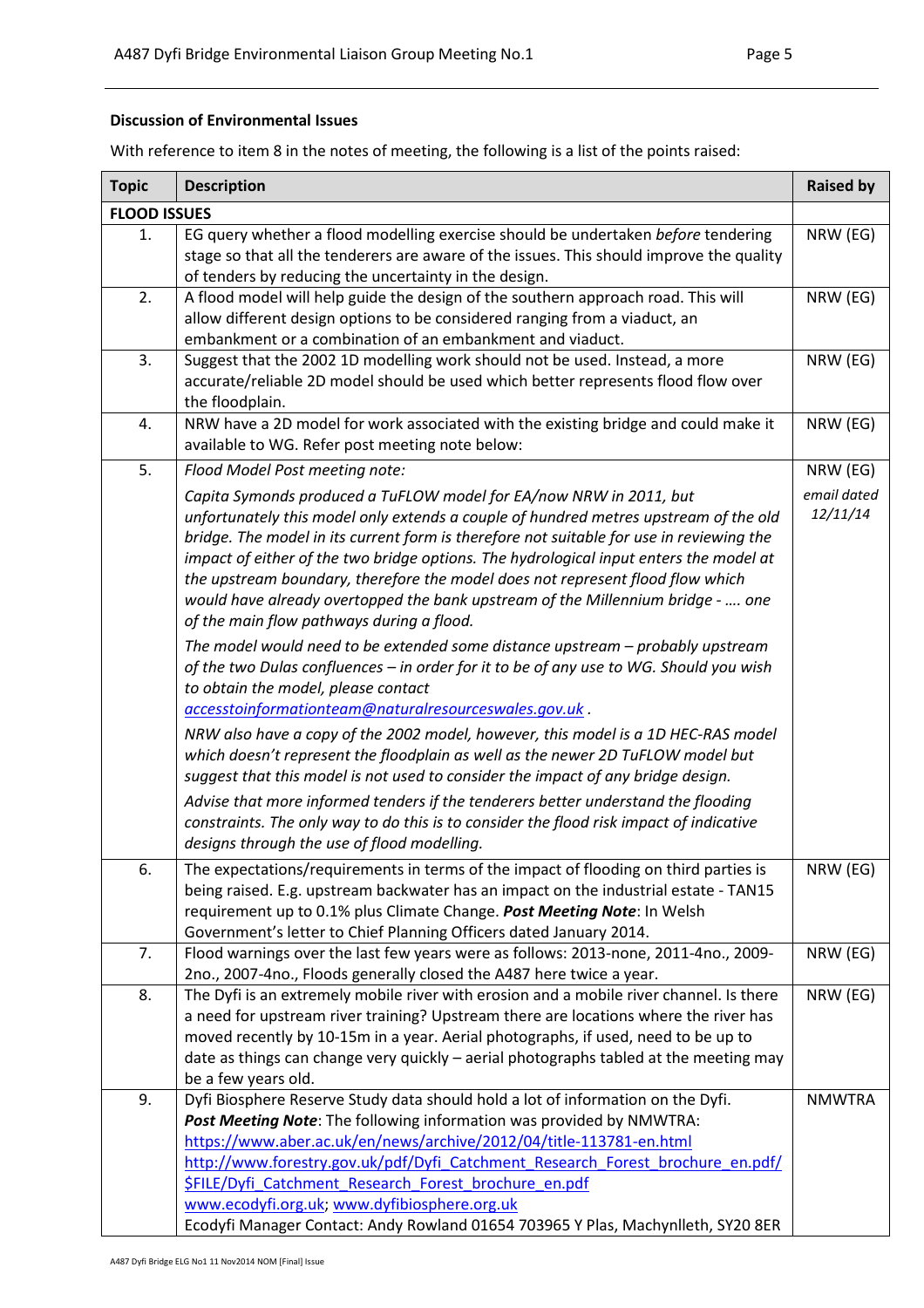| <b>Topic</b>            | <b>Description</b>                                                                                                                                      | <b>Raised by</b>       |
|-------------------------|---------------------------------------------------------------------------------------------------------------------------------------------------------|------------------------|
| 10.                     | The existing Pont ar Ddyfi was built in the dry and the river was then moved to flow                                                                    | NRW (EG)               |
|                         | under the bridge                                                                                                                                        |                        |
| 11.                     | The existing Dyfi Bridge southern approach roadway with its boundaries are a flow                                                                       |                        |
|                         | constraint - could they be modified to improve flows?                                                                                                   |                        |
| 12.                     | With wet marshlands/habitats it is important not to alter the regime, but it was noted                                                                  |                        |
|                         | that as flooding is periodic so such habitats can't rely on flooding.                                                                                   |                        |
| 13.                     | Tree and hedge planting often mitigate the landscape issues but may conflict with the                                                                   | NRW (MR)               |
|                         | flood risks so could affect the design options.                                                                                                         |                        |
| 14.                     | The NRW flood gauging station, a critical gauge for flood warnings, is located close to                                                                 | NRW (EG)               |
|                         | Option 2.2.                                                                                                                                             |                        |
| 15.                     | Flooding under the railway bridge near Machynlleth is a concern and if not addressed                                                                    | <b>NMWTRA</b>          |
|                         | defeats the objectives if it prevents access to the new bridge.                                                                                         |                        |
| 16.                     | The flooding problem at the railway bridge is a part of a separate scheme which is<br>looking at the Station area. WG are liaising with others on this. | <b>MJH</b>             |
| 17.                     | At the railway bridge is a de-watering/pumping option possible?                                                                                         |                        |
| 18.                     | Flood defence consent and an FCA will be a requirement.                                                                                                 | NRW (EG)               |
| 19.                     | Drainage: pollution prevention will be a key requirement of the design and                                                                              | <b>NRW</b>             |
|                         | construction phase.                                                                                                                                     |                        |
|                         | <b>TRAFFIC / ROAD LAYOUT</b>                                                                                                                            |                        |
| 20.                     | The existing bridge is a gateway to the SNP so the landscape assessment and the                                                                         | <b>NRW</b>             |
|                         | design of the new bridge are important - site visits will be needed.                                                                                    |                        |
| 21.                     | Could route option 2.2 be modified to remove the roundabout?                                                                                            |                        |
| 22.                     | What is the existing speed limit for this section of the A487?                                                                                          |                        |
| 23.                     | Concern over the proposed speed limit and the speed of traffic travelling into                                                                          |                        |
|                         | Machynlleth along the new bridge and road.                                                                                                              |                        |
| 24.                     | Will the old section of the A487 be de-trunked?                                                                                                         |                        |
| 25.                     | Will the new road be lit? If so concern over the potential impact on protected species,                                                                 |                        |
|                         | particularly at the river.                                                                                                                              |                        |
| 26.                     | Wider verges make road maintenance easier and safer.                                                                                                    |                        |
| <b>RIVER &amp; FISH</b> |                                                                                                                                                         |                        |
|                         | 27.   Important fishing river for salmon, sea trout, brown trout, lamprey, sea lamprey, eel -                                                           | <b>NRW</b>             |
|                         | pools in the Dyfi are important for fish - timing of works to avoid fish spawning                                                                       |                        |
|                         | essential.                                                                                                                                              |                        |
| 28.                     | Location of new bridge piers needs to be considered with respect to spawning beds.                                                                      | NRW (MR)<br><b>NRW</b> |
| 29.                     | There is a conflict between the seasons for fishing and spawning which would,<br>potentially, only give 4 months for a construction working period.     |                        |
| 30.                     | Essential to consult with the New Dyfi anglers at the earliest possible opportunity -                                                                   | <b>NRW</b>             |
|                         | The New Dyfi Fisheries contact details were passed across to CH2MHILL                                                                                   |                        |
|                         | <b>PROTECTED SPECIES &amp; HABITATS</b>                                                                                                                 |                        |
| 31.                     | Will there be a need for 'Bat lights'?                                                                                                                  | SNPA (JB)              |
| 32.                     | Need to consider:                                                                                                                                       | <b>NMWTRA</b>          |
|                         | Features of the SAC (Penllyn a'r Sarnau); mobile species - otters, Atlantic                                                                             |                        |
|                         | salmon, seals, other EPS - Bats, Dormice.                                                                                                               |                        |
|                         | Wildlife and Countryside Act - polecats, reptiles, nesting birds, (records<br>$\bullet$                                                                 |                        |
|                         | for Ospreys in this area).                                                                                                                              |                        |
|                         | Section 42 species, UK BAP species - Minutest Diving Beetle.<br>$\bullet$                                                                               |                        |
|                         | Water voles, fisheries, eels and aquatic spp. Barn Owl foraging - increased<br>$\bullet$                                                                |                        |
|                         | risk with a road. Great Crested Newts. Don't forget Invertebrates and                                                                                   |                        |
|                         | lower plants<br>DMRB guidance is to include RAMSAR sites as a European Site as per SACs & SPAs (i.e.                                                    | <b>NMWTRA</b>          |
| 33.                     | same process applies)                                                                                                                                   |                        |
|                         |                                                                                                                                                         |                        |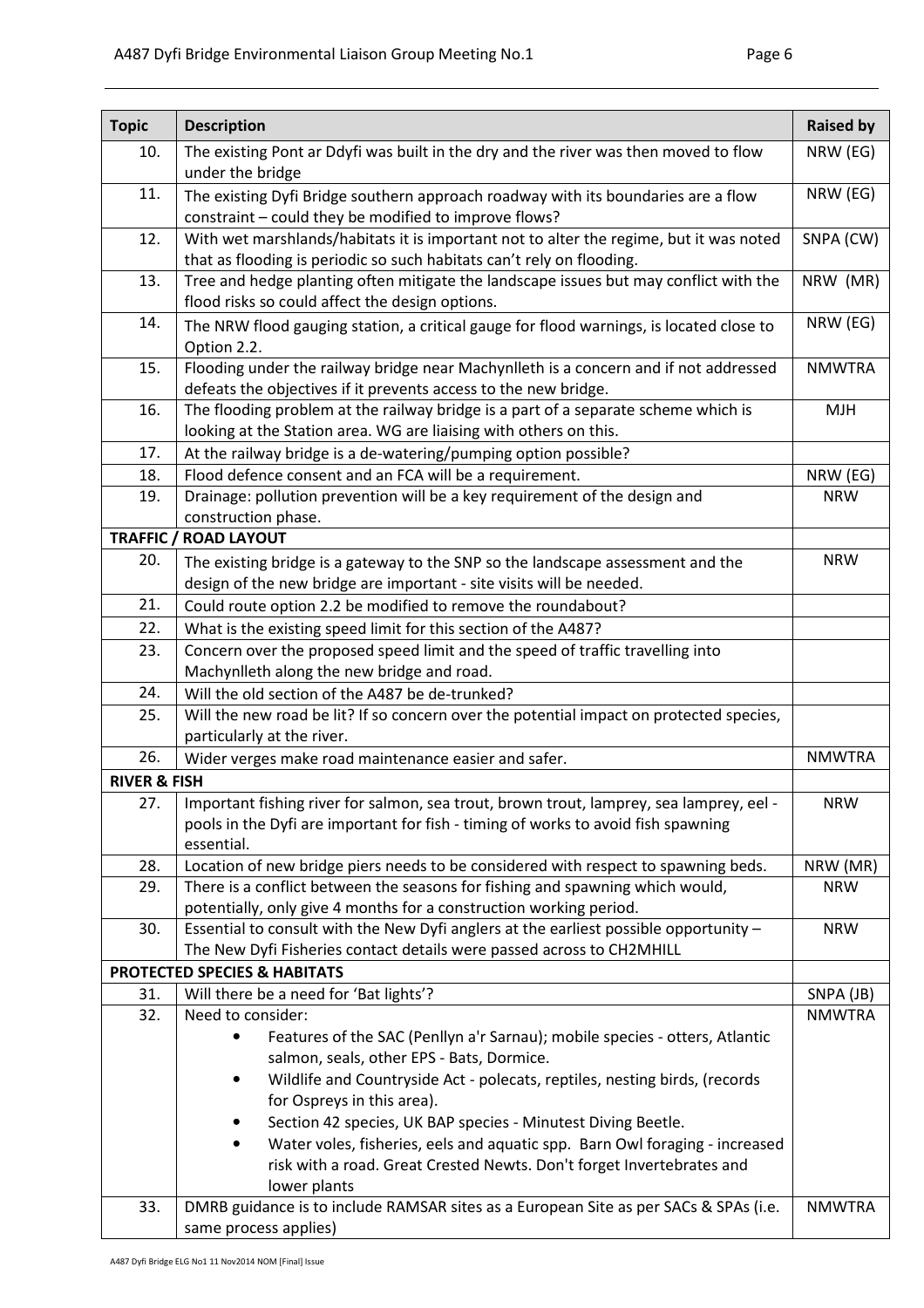| <b>Topic</b>        | <b>Description</b>                                                                                                                                                                                                                                                                                                                                                                                                                       | <b>Raised by</b>                 |  |
|---------------------|------------------------------------------------------------------------------------------------------------------------------------------------------------------------------------------------------------------------------------------------------------------------------------------------------------------------------------------------------------------------------------------------------------------------------------------|----------------------------------|--|
| 34.                 | Great Crested Newts (GCN) Post Meeting Note:                                                                                                                                                                                                                                                                                                                                                                                             | <b>SNPA</b>                      |  |
|                     | GIS shows that there are BIS records of Great Crested Newts in ponds near the Garth<br>Road on the Bryn-y-Gog Estate, Machynlleth, about 1km from the scheme location and<br>just outside the National Park.                                                                                                                                                                                                                             | (CW), NRW<br>(CP)<br>email dated |  |
|                     | GCN's will be a material consideration if there is suitable GCN habitat present within<br>the scope of the scheme and an appropriate GCN survey confirms their presence<br>within (or close to) the footprint for the scheme.                                                                                                                                                                                                            | 12 & 13/11<br>2014               |  |
|                     | The proposed Dyfi Bridge Scheme straddles the boundary between Gwynedd and<br>Powys, so it would be worthwhile for an approach to both Cofnod (North Wales<br>Environmental Information Service) and BIS (Biodiversity Information Service for<br>Powys & BBNP) with a view to commissioning data searches as part of the wider<br>scheme scoping exercise.                                                                              |                                  |  |
| 35.                 | A red data species, also section 42 (Wales) of the NERC Act (2006) is the Minutest<br>Diving Beetle (Bidessus minutissimus) which has been found in four Welsh rivers, one<br>being the Dyfi (Refer Adrain Fowles (CCW) - Found in fine river sands and shingles,<br>vulnerable to pollution and disturbance of sediments.                                                                                                               | SNPA (CW)                        |  |
| 36.                 | Important to undertake a Phase 1 - Habitat survey of the wider scheme corridor and a<br>Phase 2 - (NVC) for those plant communities, which are either directly, indirectly and<br>potentially impacted, by the scheme.                                                                                                                                                                                                                   | SNPA (CW)                        |  |
| 37.                 | EC designated shellfish waters associated with the Aberdyfi and Ynys Las                                                                                                                                                                                                                                                                                                                                                                 | <b>NRW</b>                       |  |
| 38.                 | Essential that the scope of the ecology work is seen very early in 2015 as there is only<br>one survey season in the programme. Important to include a table of species surveys,<br>season and duration in the ECI tender documents.                                                                                                                                                                                                     | <b>NRW</b><br>SNPA (CW)          |  |
| 39.                 | Licences for survey work may constrain the programme.                                                                                                                                                                                                                                                                                                                                                                                    |                                  |  |
| 40.                 | Following construction need to consider habitat loss and mitigation measures such as<br>translocation.                                                                                                                                                                                                                                                                                                                                   |                                  |  |
|                     | <b>CULTURAL HERITAGE</b>                                                                                                                                                                                                                                                                                                                                                                                                                 |                                  |  |
| 41.                 | There is a potential World Heritage Site designation which includes the slate quarrying<br>landscapes of Gwynedd and their industrial transport corridors from Corris to<br>Machynlleth.                                                                                                                                                                                                                                                 | Cadw                             |  |
| 42.                 | The setting of the scheduled Ancient Monuments needs to be considered Dyfi Bridge<br>(MG002) and the Round Barrows (ME231) (bronze age feature) which are upstream of<br>the Millennium bridge. In this respect route option 3.1 is better for the Dyfi Bridge<br>whilst route option 2.2 would probably be better for the Round Barrows.                                                                                                | Cadw                             |  |
| 43.                 | Round barrows are not often found on floodplains, as they are usually located on<br>higher ground. There is high potential for archaeological/paleo-environmental<br>remains in their vicinity due to their ritualistic nature - possibly buried artefacts.                                                                                                                                                                              | Cadw                             |  |
| 44.                 | The future maintenance of the existing Dyfi Bridge is a concern with respect to<br>potential flood damage to the bridge in the longer term and the need to safeguard it<br>as a listed structure and as a transport corridor for people rather than vehicles. As<br>such, who will take responsibility for the existing bridge once it is de-trunked? In the<br>past PCC have repaired the bridge and will have a record of the repairs. | NRW (MR)                         |  |
| 45.                 | Conservation work to the existing Pont ar Ddyfi is not included in the scheme.                                                                                                                                                                                                                                                                                                                                                           | WG (MJH)                         |  |
| 46.                 | With reference to the above AB noted that any future Pont ar Ddyfi repairs needed to<br>be more appropriate to the status of the bridge than previous repairs.                                                                                                                                                                                                                                                                           | Cadw                             |  |
| <b>CONSTRUCTION</b> |                                                                                                                                                                                                                                                                                                                                                                                                                                          |                                  |  |
| 47.                 | There is a preference for the site compound and areas for temporary works to be<br>included within the CPO due to the sensitive nature of this area within the SNP and<br>the flood risks. The site compound would need to be located outside of the flood plain<br>- limited places where a compound could be located.                                                                                                                  | SNPA (JB)<br>NRW (EG)            |  |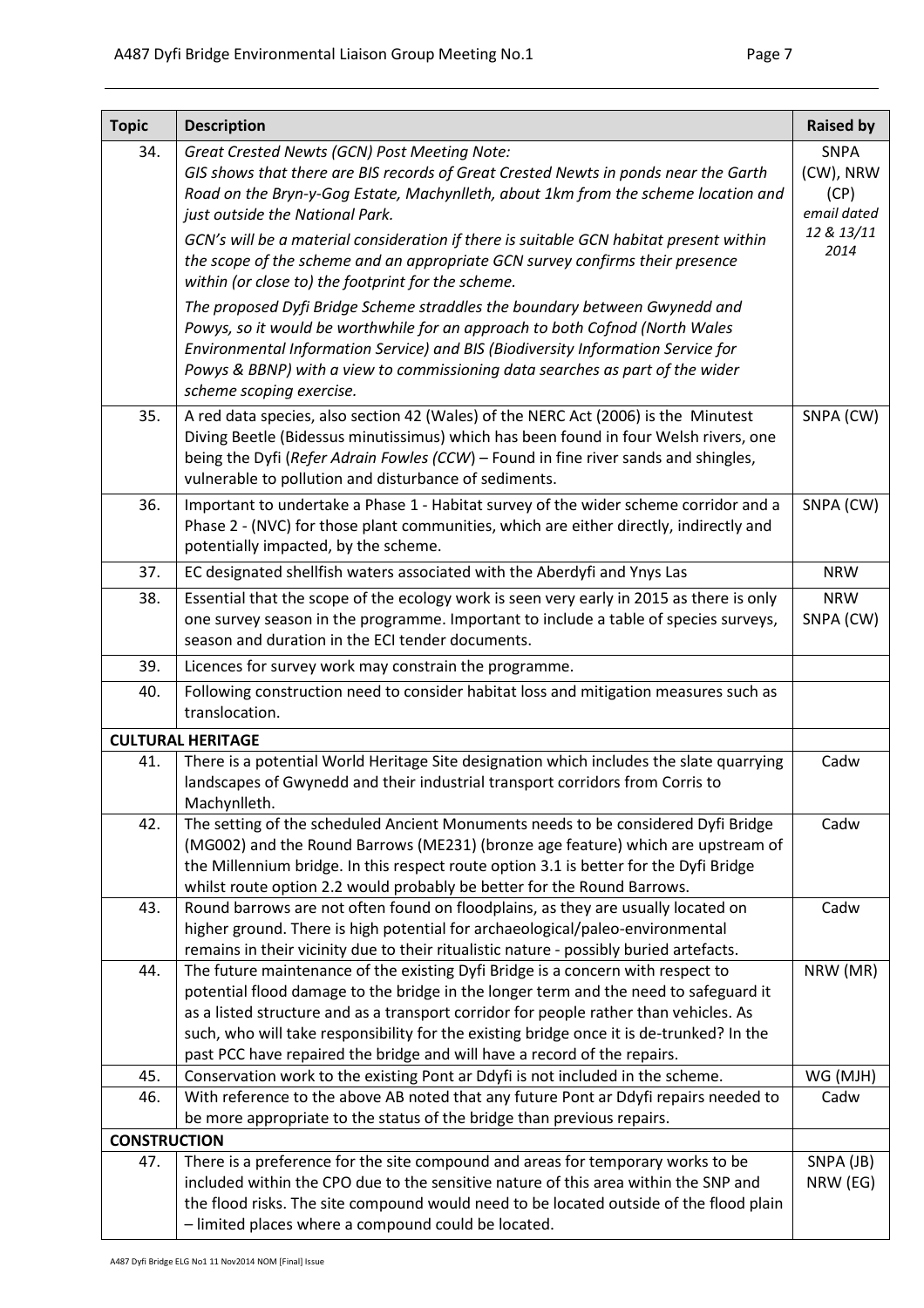| <b>Topic</b> | <b>Description</b>                                                                                                                                                                                                                                                                                                                                                           | <b>Raised by</b>           |
|--------------|------------------------------------------------------------------------------------------------------------------------------------------------------------------------------------------------------------------------------------------------------------------------------------------------------------------------------------------------------------------------------|----------------------------|
| 48.          | SAM consent would be unlikely be given to locate the site compound in the field with<br>the SAM Round Barrows.                                                                                                                                                                                                                                                               | Cadw                       |
| 49.          | During construction, flooding raises a risk to plant, machinery and people and a risk of<br>pollution.                                                                                                                                                                                                                                                                       | NRW (MR)                   |
| 50.          | NRW (MR)<br>Water supply and foul drainage for the compound need to be thought about when<br>deciding upon a compound location.                                                                                                                                                                                                                                              |                            |
| 51.          | Will there be a demand for fill material? Possible sources with Planning Permission<br>should reduce overall costs.                                                                                                                                                                                                                                                          | SNPA (JB)                  |
| 52.          | Japanese knotweed is a contaminated waste material so its treatment will need to be<br>considered. The early treatment of invasive species especially Japanese Knotweed and<br>Himalayan Balsam maybe possible but would require the agreement of the<br>landowner. The treated material would still be waste material until certified as being<br>clean.                    | <b>NMWTRA</b><br>SNPA (JB) |
| 53.          | Fill material - potential surplus? Possible disposal sites with planning permission<br>should reduce overall costs.                                                                                                                                                                                                                                                          |                            |
| 54.          | A soil survey and management strategy should be included on this scheme as a part of<br>the Geotechnical, landscape and ecological surveys. Mitigation required for habitat<br>loss and changes to hydrology (also for the area near the railway).                                                                                                                           | <b>NMWTRA</b>              |
|              | <b>Non-Motorised User (NMU)</b>                                                                                                                                                                                                                                                                                                                                              |                            |
| 55.          | A concern over the long term maintenance of the existing Pont ar Ddyfi as this is used<br>as a pedestrian and cycle route.                                                                                                                                                                                                                                                   | <b>Sustrans</b>            |
| 56.          | The Active Travel Act places a duty on LA's and WG to enhance provision for<br>pedestrians and cyclists. Therefore the Active Travel Act needs to be an essential part<br>of the scheme with the cross-section of the road designed to accommodate cyclists                                                                                                                  | <b>Sustrans</b>            |
| 57.          | and pedestrians.<br>There is a concern over the impact of a new bridge on the Millennium Bridge if the<br>new bridge deck (option 3.1) is higher and close to it - the Millennium Bridge is a<br>destination in itself.                                                                                                                                                      | <b>Sustrans</b>            |
| 58.          | National Cycle Route No.8 which runs along the south side of the Dyfi, an existing<br>right of way, is not fenced off to allow cattle access to the river. There are also a<br>number of gates across the right of way because of this. Regular cyclists (mainly to the<br>Centre of Alternative Technology) use the A487 as it is a more direct route and with<br>no gates. | <b>Sustrans</b>            |
| 59.          | Walking and cycling on the new road would be more direct, have an even gradient, be<br>more comfortable with no gates and more convenient for regular use. The existing<br>walking and cycling route involves 5 gates over approximately 600m - landowner will<br>not permit removal, also animal waste on path.                                                             | <b>Sustrans</b>            |
| 60.          | As the areas are unfenced alongside the river cattle would have access to the areas<br>beneath the bridge.                                                                                                                                                                                                                                                                   | <b>Sustrans</b>            |
| 61.          | The current A487 Trunk Road, north of the bridge, is below standard - will detrunking<br>improve this section?                                                                                                                                                                                                                                                               | <b>Sustrans</b>            |
| 62.          | Post Meeting Note: A non-motorised user audit is required unless one has already<br>been undertaken. A copy is requested if one has been undertaken.                                                                                                                                                                                                                         | <b>Sustrans</b>            |
|              | LICENCES, CONSENTS AND PERMITS                                                                                                                                                                                                                                                                                                                                               |                            |
| 63.          | Assess requirement for licences and consents - ensure timely application, waste<br>import and export, land drainage consent, foul and drinking water, water/river<br>abstraction consent for construction period.                                                                                                                                                            | NRW (MR)<br>NRW (EG)       |
|              | <b>EXISTING DYFI BRIDGE, PONT AR DDYFI</b>                                                                                                                                                                                                                                                                                                                                   |                            |
| 64.          | Who would look after the existing Dyfi Bridge - Gwynedd, Powys or both as the<br>county boundary follows the river.                                                                                                                                                                                                                                                          | SNPA (JB)                  |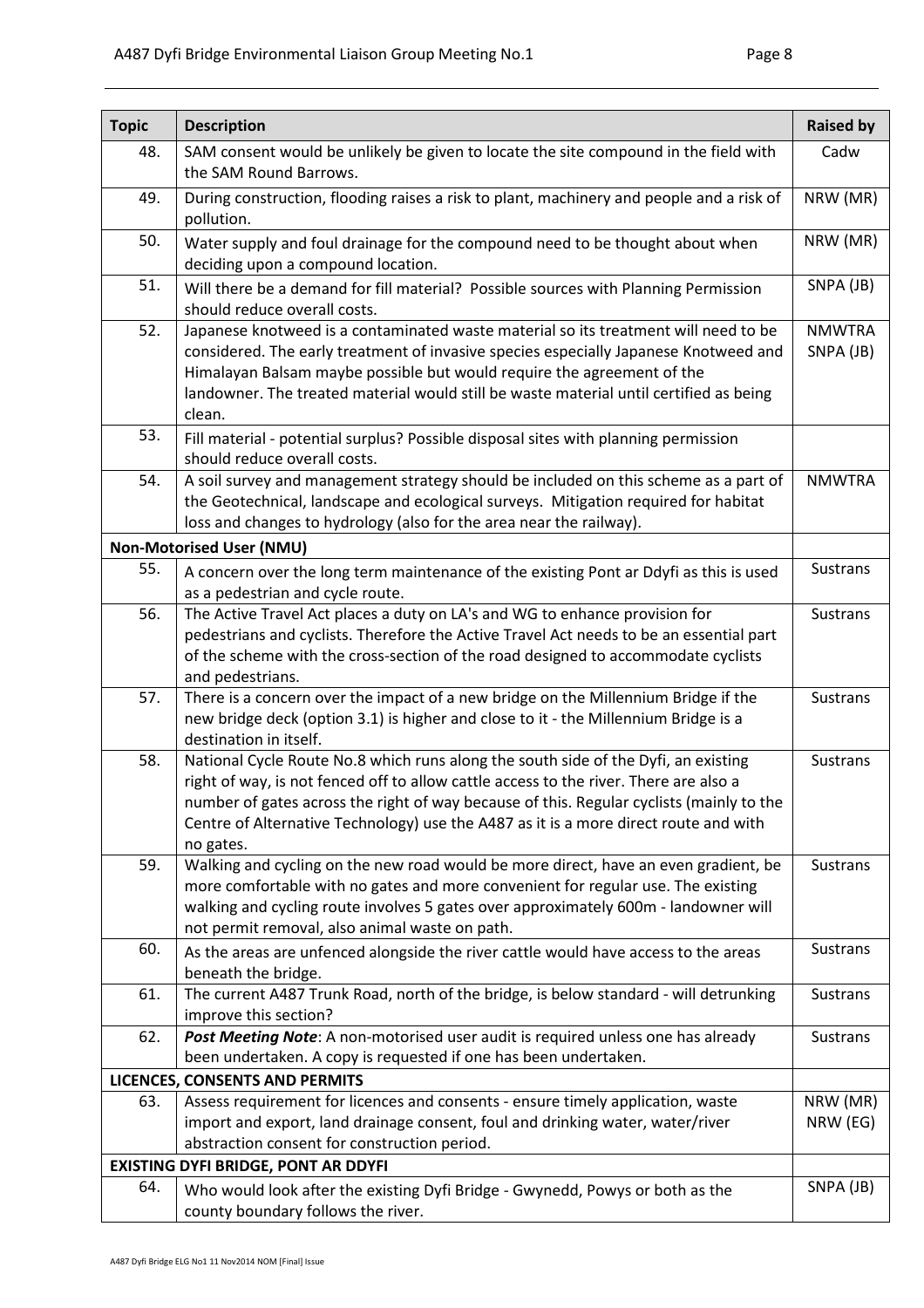| <b>Topic</b> | <b>Description</b>                                                                     | <b>Raised by</b> |
|--------------|----------------------------------------------------------------------------------------|------------------|
| 65.          | Pont ar Ddyfi Bridge has concrete strengthening over the arch.                         |                  |
| 66.          | A conservation management plan for the existing Dyfi Bridge is important.              | Cadw             |
| 67.          | Improve repairs of the existing Dyfi Bridge so that they are more appropriate.         | Cadw             |
| 68.          | Conservation and management of existing bridge which is a scheduled Ancient            |                  |
|              | Monument - Risk or Opportunity?                                                        |                  |
|              | LANDSCAPE AND VISUAL IMPACT AND PLANTING                                               |                  |
| 69.          | A landscape architect officer appointment has been made at NRW, so that person will    | <b>NRW</b>       |
|              | be involved in future.                                                                 |                  |
| 70.          | In the SNP landscape aspects will ultimately be considered by the SNPA                 | SNPA (CW)        |
| 71.          | Light from street lights and their columns, from cars, lorries, and cyclists etc., may | SNPA (JB)        |
|              | have a big landscape impact. Would the bridge need to be lit?                          | <b>NRW</b>       |
| 72.          | Parapets on a viaduct crossing the floodplain have the potential for significant       | SNPA (JB)        |
|              | landscape and visual impact.                                                           |                  |
| 73.          | Ensure design has soft estate areas which are maintainable and accessible and with     | <b>NMWTRA</b>    |
|              | appropriate profiles to marry in with the landscape.                                   |                  |
| 74.          | Ensure early procurement and/or contract growing of trees, shrubs, wildflower,         | <b>NMWTRA</b>    |
|              | grassland, of local provenance (ideally from locally collected source).                |                  |
| 75.          | <b>SNP Boundary Post Meeting Note:</b>                                                 | SNPA (JB)        |
|              | The SNP boundary follows the Meirionethshire - Montgomeryshire boundary as it was      | email dated      |
|              | until 1985.                                                                            | 12/11/2014       |
|              | The current Gwynedd - Powys boundary in this area is as shown on the OS maps. The      |                  |
|              | annotated map showing amended 1985 community boundaries states "centre of              |                  |
|              | river".                                                                                |                  |
|              | The National Park Authority is the local planning authority within the national        |                  |
|              | park. Powys and Gwynedd are statutory consultees for planning applications in the      |                  |
|              | National Park within their areas.                                                      |                  |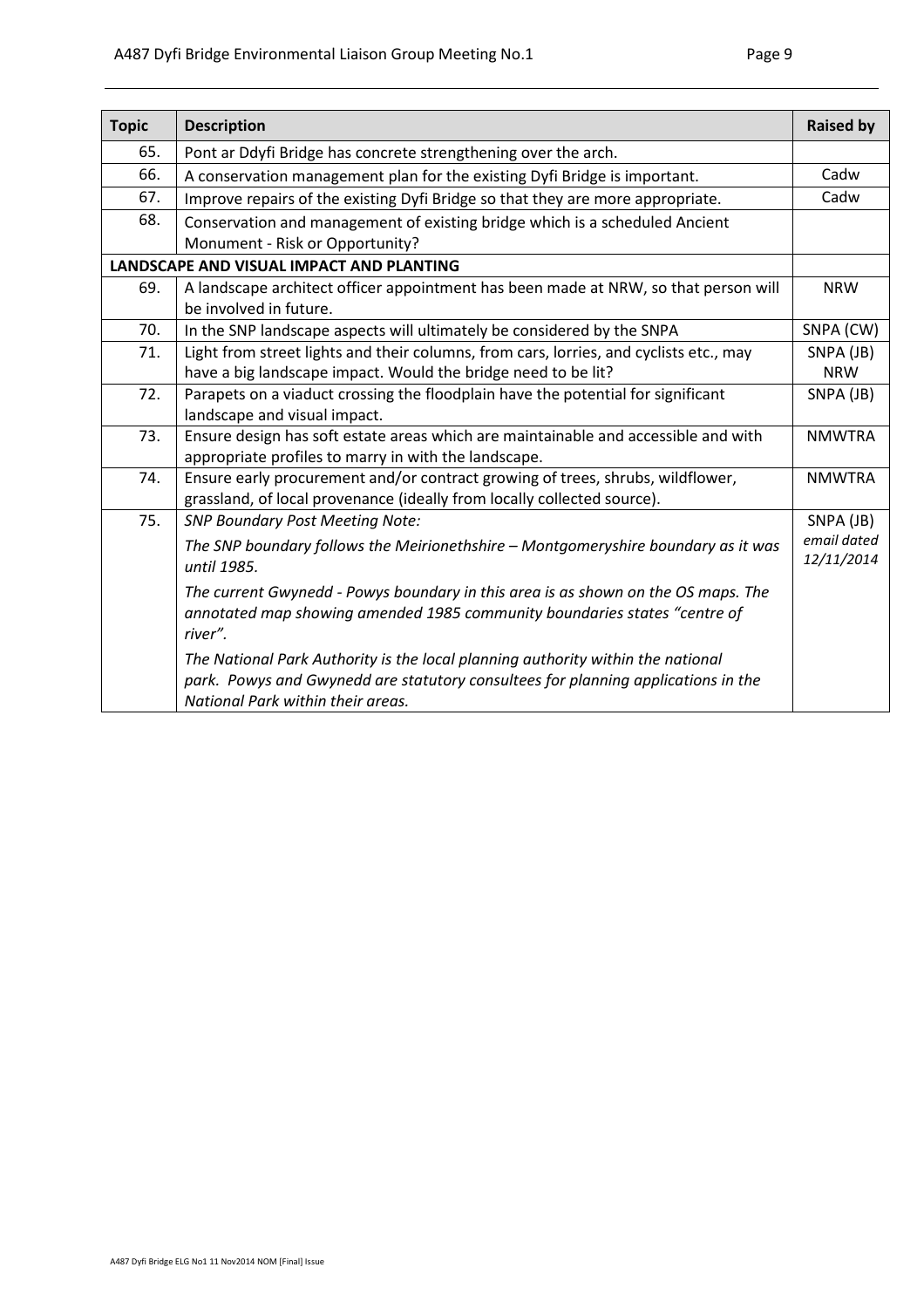| Project title      | Job number<br>A487 New Dyfi Bridge Scheme<br>244562                                                                                                                                                                                           |                                                                                                                                                                                                                                    |  |
|--------------------|-----------------------------------------------------------------------------------------------------------------------------------------------------------------------------------------------------------------------------------------------|------------------------------------------------------------------------------------------------------------------------------------------------------------------------------------------------------------------------------------|--|
|                    | Meeting name and number Environmental Liaison Group No. 2                                                                                                                                                                                     | File reference<br>900237-ARP-ZZ-ZZ-MI-YE-<br>00002                                                                                                                                                                                 |  |
| Location           | Y Plas, Machynlleth, Powys SY20 8ER                                                                                                                                                                                                           | Time and date<br>10:30<br>16 September 2015                                                                                                                                                                                        |  |
| Purpose of meeting | Introduce the Early Contractor Involvement (ECI) team and discuss<br>environmental process and requirements of the scheme                                                                                                                     |                                                                                                                                                                                                                                    |  |
| Present            | Jessica Postance (JP), Arup<br>James Healey (JH), Welsh Government<br>Julie Hunt (JHu), CH2M<br>Pete Wells (PW), Arup<br>Julian Davies (JD), AG<br>Jill Jackson (JJ), NMWTRA<br>Caroline Wilson (CW), SNPA<br>Meryl Read (MR), NRW<br>expert) | Chris Furneaux (CF), Arup<br>Luci Collinwood (LC), WG<br>Cathie Holland (CH), CH2M<br>Angharad Owen (AO), Arup<br>Ashley Batten (AB), Cadw<br>Glyn Evans (GE), Sustrans<br>Emyr Gareth (EG), NRW<br>Paul Blackman (PB), WHS (Flood |  |
| Apologies          | Len Wyatt, Welsh Government<br>Matthew Griffiths, Corderoy<br>Rhys Jones, GCC<br>Mannon Lewis, NRW<br>Kathryn Roberts, Cadw<br>Suzanne Whiting, Cadw<br>Rachel Price, PCC                                                                     | Peris Jones, Welsh Government<br>Iwan Evans, SNPA<br>Gwilym Jones, SNPA<br>Clare Parry, NRW<br>Ian Halfpenney, Cadw<br>Anthea Jones, PCC                                                                                           |  |
| Circulation        | Those present and apologies<br>David Rowlands, AG<br>Sue Williams, NRW<br>Patrick Green, NRW                                                                                                                                                  | Richard Bruten, AG<br>John Roberts, SNPA                                                                                                                                                                                           |  |

#### **Action**

## **1. Introduction and Purpose of the Meeting**

1.1 The meeting began with JP introducing herself as the Environmental Coordinator for the Scheme. The rest of the group made their introductions. JP reported that all the actions from the previous Environmental Liaison Group meeting no.1 held in November 2014, had been completed. Feedback was requested from today's ELG meeting during/following the discussions on the environmental aspects of the scheme.

| Prepared by          | Jessica Postance          |
|----------------------|---------------------------|
| Date of circulation  | Click here to enter text. |
| Date of next meeting | Click here to enter text. |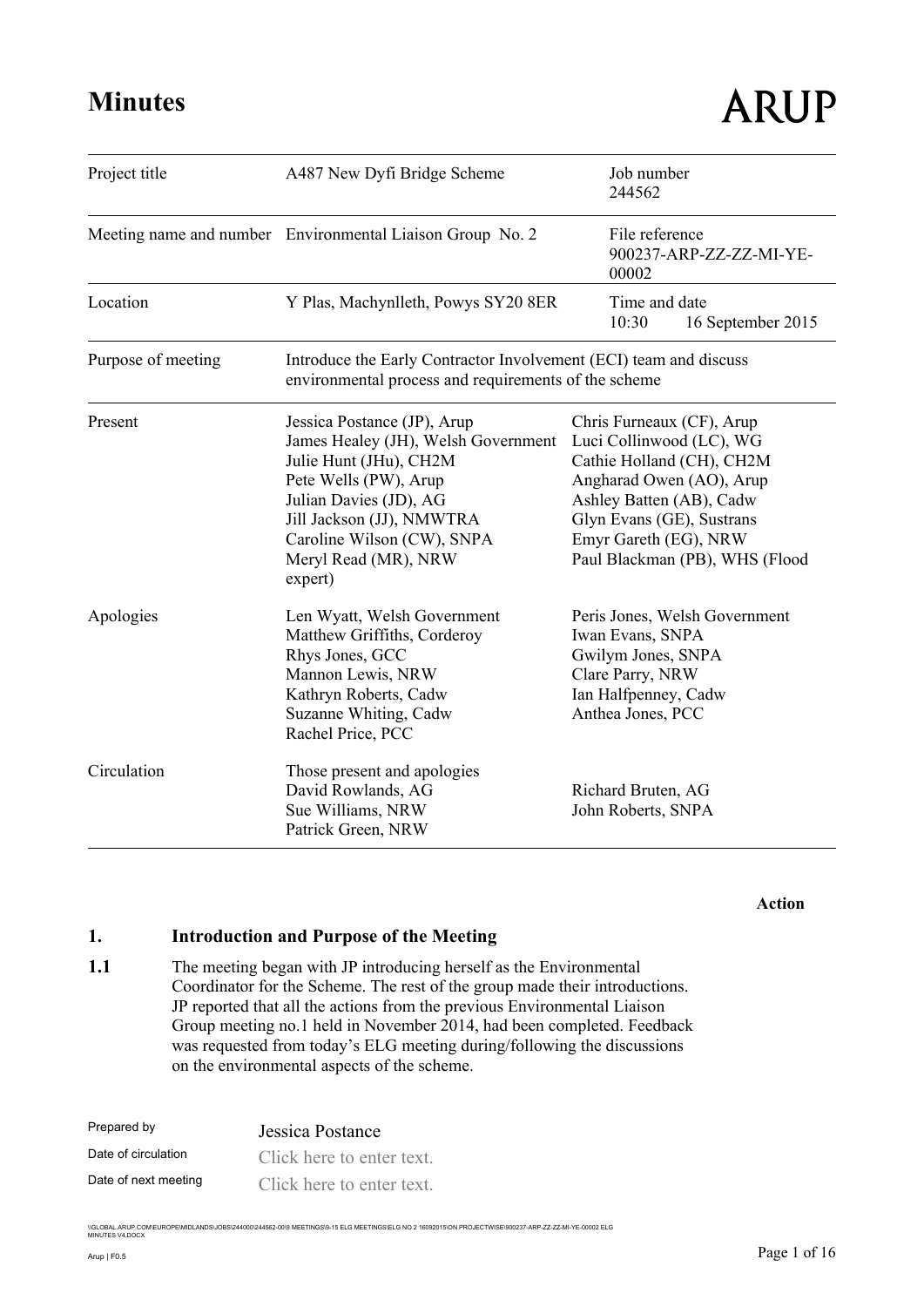| Project title               | Job number | Date of Meeting   |
|-----------------------------|------------|-------------------|
| A487 New Dyfi Bridge Scheme | 244562     | 16 September 2015 |

#### **Action**

### **2. The ECI Team, Roles**

- **2.1** JP described the ECI Team and Roles. A slide with the organogram was shown and described the following:
	- Client Welsh Government
	- Employer's Agent CH2M and Corderoy
	- Contractor Alun Griffiths
	- Design Consultant Arup
	- Specialist flood advisor Wallingford HydroSolutions

### **3. Project Background**

- **3.1** JH is the Project Engineer for Welsh Government and is part of the core project team. Peris Jones is the Welsh Government Project Director. JH discussed the project background and issues related to the need for this scheme, including:
	- A487 trunk road takes the majority of north/south coastal traffic.
	- Afon Dyfi subject to frequent flooding severing the A487 and putting pressure on the existing Pont-ar-Ddyfi bridge structure.
	- When the current bridge is out of action, this causes adverse effects on the community. Need for a different route to allow people to attend their appointments at hospital, as Bron Glais in Aberystwyth is located to the South-West of Machynlleth.
	- The bridge is narrow, has no footways and has a history of accidents and closures.
	- Long diversionary routes.
	- The existing Dyfi Bridge is Grade  $II^*$  Listed  $&$  a Scheduled Ancient Monument which limits the improvement options.
- **3.2** It was highlighted that the Scheme title is the 'New Dyfi Bridge' to differentiate it from the existing Pont-ar-Ddyfi. JH highlighted the Transport Planning Objectives the Scheme is to address.

### **4. Background to the Process**

- **4.1** LC explained the four strands of the Environmental assessment process in WG:
	- Environmental Assessment will use DMRB Volume 11 as guidance
	- Environmental Design and Management will use DMRB Volume 10 as guidance.
	- Assessment of Implications on European Sites will also use DMRB Vol 11 as guidance
	- $\bullet$  Environmental Consents and licences  $-$  Liaise with ELG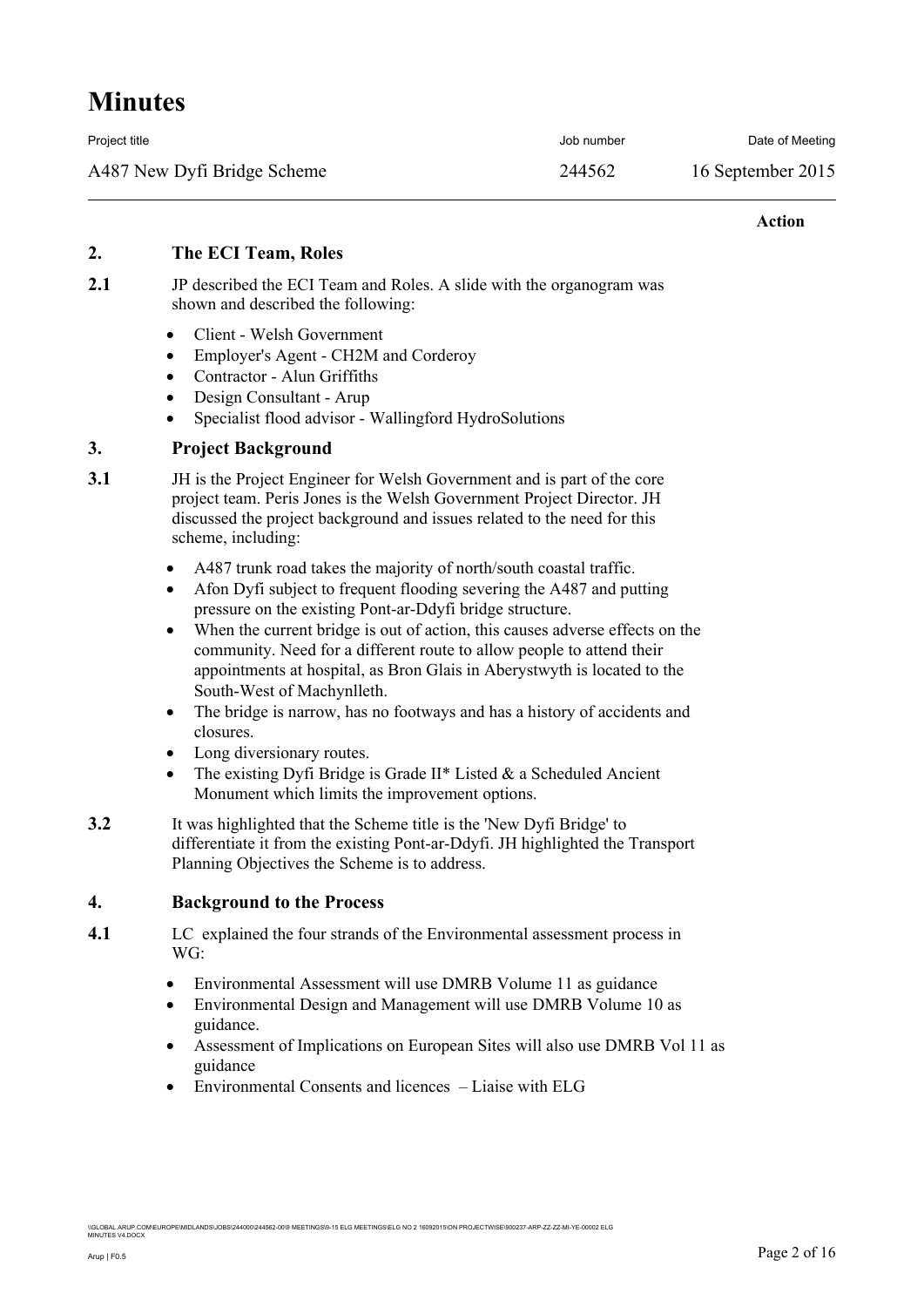| Project title               | Job number | Date of Meeting   |
|-----------------------------|------------|-------------------|
| A487 New Dyfi Bridge Scheme | 244562     | 16 September 2015 |

#### **Action**

### **5. Environmental Liaison Group**

**5.1** LC explained that the purpose of the ELG is to promote active stakeholder engagement. The process creates the opportunity to ask questions and raise concerns and issues at an early stage so that mitigation measures can be incorporated into the design. LC asked for views expressed to be organisational views not personal views. There is a statutory and legal requirement to engage with stakeholders. An improved scheme is therefore possible as a result of the discussions.

### **6. Key Stages and Programme**

**6.1** CF led a discussion regarding the project programme, including:

- Contract start July 2015
- Environmental Scoping current stage
- Optioneering and design development current stage
- Design freeze mid November 2015
- Presentation of 1:2500 plans January 2016
- Publish Environmental Statement, SIAA and draft Orders June 2016
- Key Stage 4 Statutory Process
- Key Stage 6 detailed design, construction and aftercare period

### **7. Scheme Design**

- **7.1** The project team are keen to work with the ELG to address as many concerns and comments as possible. A high level plan was shown.
- **7.2** At the previous ELG two routes were shown, options 2.2 and 3.1. Route design is progressing using option 3.1. Option 2.2 provided challenges, such as:
	- Roundabout issues with land take,
	- Lighting visual implications
	- Ecology
	- Economic impact slows down traffic and increases journey times
- **7.3** The Proposed Scheme has a smoother highway alignment which has benefits. Ecology, Landscape, Visual Impact, Archaeology and Flood risk will be addressed. It was noted that there was a slight variation in the bridge to the picture shown in the slides, with respect to the piers of the viaduct across the floodplain and where the bridge crosses the river as there would be longer spans to avoid the river channel.
- **7.4** Construction Methodology It is currently proposed to use a push launch method. Firstly, to build the embankment at the southern end, which would act as a platform for pushing out the first part of the structure. This push launch method would minimise the amount of work to be carried out in the flood plain, thereby reducing the risk of flooding during construction.
- **7.5** Second stage Build a bridge deck and then push the structure out which has

NDS\JOBS\244000\244562-00\9 MEETINGS\9-15 ELG MEETINGS\ELG NO 2 16092015\ON PROJECTWISE\900237-ARP-ZZ-ZZ-MI-YE-00002 ELG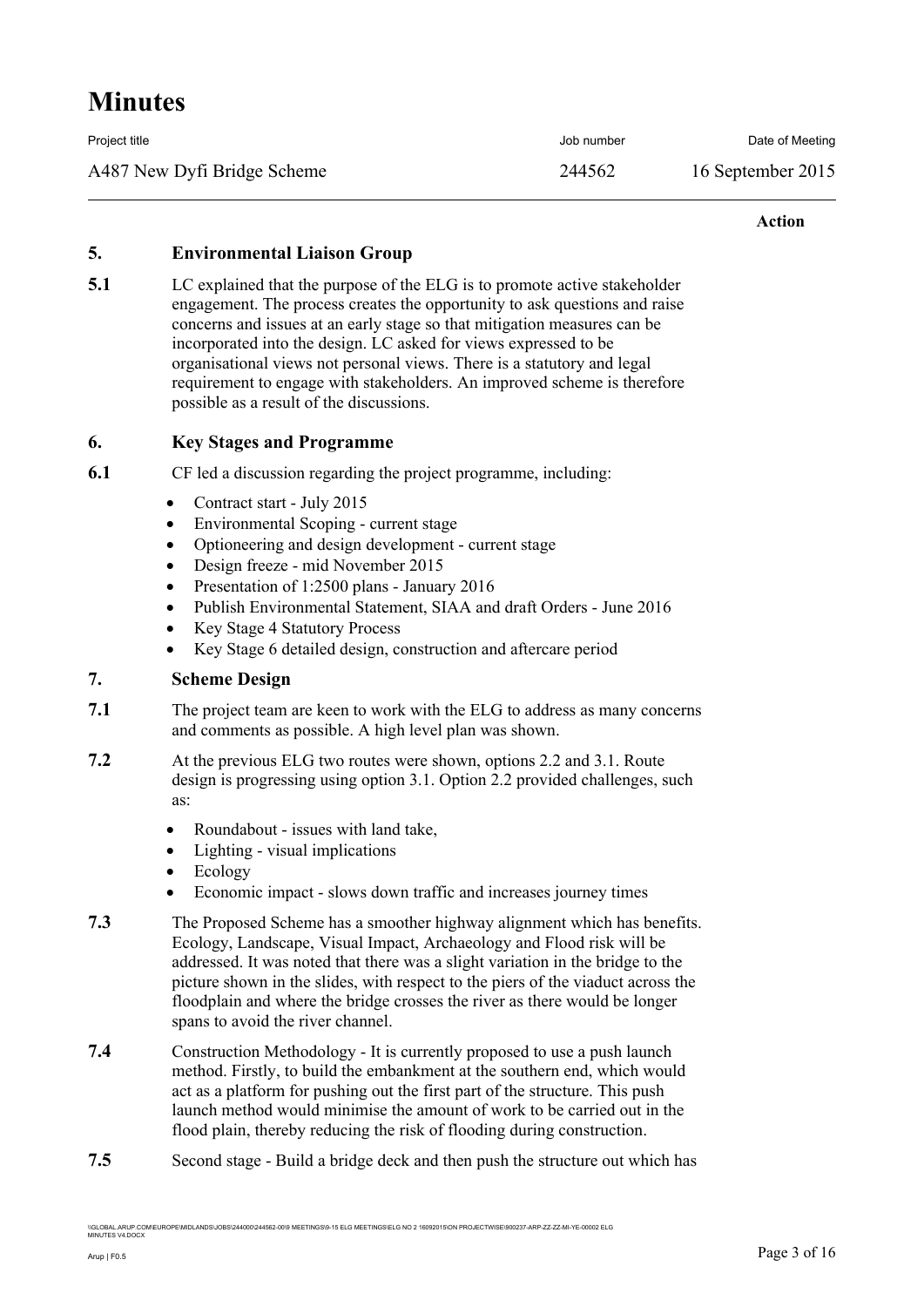| Project title               | Job number | Date of Meeting   |
|-----------------------------|------------|-------------------|
| A487 New Dyfi Bridge Scheme | 244562     | 16 September 2015 |

|     |                                                                                                                                                                                                                                                                                                                                                                                                                                                                                   | <b>Action</b> |
|-----|-----------------------------------------------------------------------------------------------------------------------------------------------------------------------------------------------------------------------------------------------------------------------------------------------------------------------------------------------------------------------------------------------------------------------------------------------------------------------------------|---------------|
|     | environmental benefits reducing the potential impacts upon landscape and<br>ecology.                                                                                                                                                                                                                                                                                                                                                                                              |               |
| 7.6 | CW questioned whether there is enough time to do all relevant surveys in<br>time to inform the Environmental Statement (ES) if the ES is due to be<br>published in June 2016.                                                                                                                                                                                                                                                                                                     |               |
| 7.7 | PW advised that Arup started surveys in July 2015. They will not have<br>completed all the surveys before finalising the ES. Surveys will carry on into<br>June 2016 and a supplementary package reporting the results of these surveys<br>will be published after the ES.                                                                                                                                                                                                        |               |
| 8.  | <b>Environmental Context</b>                                                                                                                                                                                                                                                                                                                                                                                                                                                      |               |
| 8.1 | The general environmental context was described by JP, including:                                                                                                                                                                                                                                                                                                                                                                                                                 |               |
|     | The Site location and the existing Pont-ar-Ddyfi is a Scheduled Ancient<br>$\bullet$<br>Monument and Grade II* listed.<br>The Snowdonia National Park;<br>٠<br>Two Special Areas of Conservation: Pen Llyn a'r Sarnau / Lleyn Peninsula<br>$\bullet$<br>and Sarnau SAC, and Cors Fochno SAC<br>A RAMSAR: Cors Fochno and Dyfi RAMSAR<br>٠<br>Dyfi Estuary ~5km downsteam is a SSSI and SPA<br>$\bullet$<br>The Scheme is within the Dyfi Biosphere Reserve boundary.<br>$\bullet$ |               |
| 8.2 | The scoping report includes a map showing the 'Local environmental<br>context'. As this was not available at the time of issue copies were handed<br>out at the meeting.                                                                                                                                                                                                                                                                                                          |               |
| 8.3 | GE and CW noted they did not receive the email with the link to the draft<br>scoping report. They were given paper copies during the meeting.                                                                                                                                                                                                                                                                                                                                     |               |
| 8.4 | AB raised the need to include the Cadw data, and update the map. <b>ACTION</b> :<br>Use Cadw data in the assessment and Scoping report                                                                                                                                                                                                                                                                                                                                            | Arup          |
| 8.5 | AO noted that information has been requested from NRW regarding the<br>'woods for people' and 'Wales coastal path'.                                                                                                                                                                                                                                                                                                                                                               |               |
| 8.6 | JP highlighted there are invasive species within the site boundary which<br>includes Japanese knotweed and Himalayan Balsam.                                                                                                                                                                                                                                                                                                                                                      |               |
| 8.7 | The local environmental context was described, including:                                                                                                                                                                                                                                                                                                                                                                                                                         |               |
|     | Other archaeological and historic features in the area (Battle Site, Tram<br>$\bullet$<br>Road, Round Burrows, Causeway)<br>The northern part of the scheme lies in the Snowdonia National Park<br>٠<br>The route of the proposed scheme crosses Zone C2 of the floodplain of the<br>$\bullet$<br>Afon Dyfi<br>Sustrans NCN 8 and 32, Wales Coast Path (Glyndwr's Way, Public<br>Footpaths, Woods for People)                                                                     |               |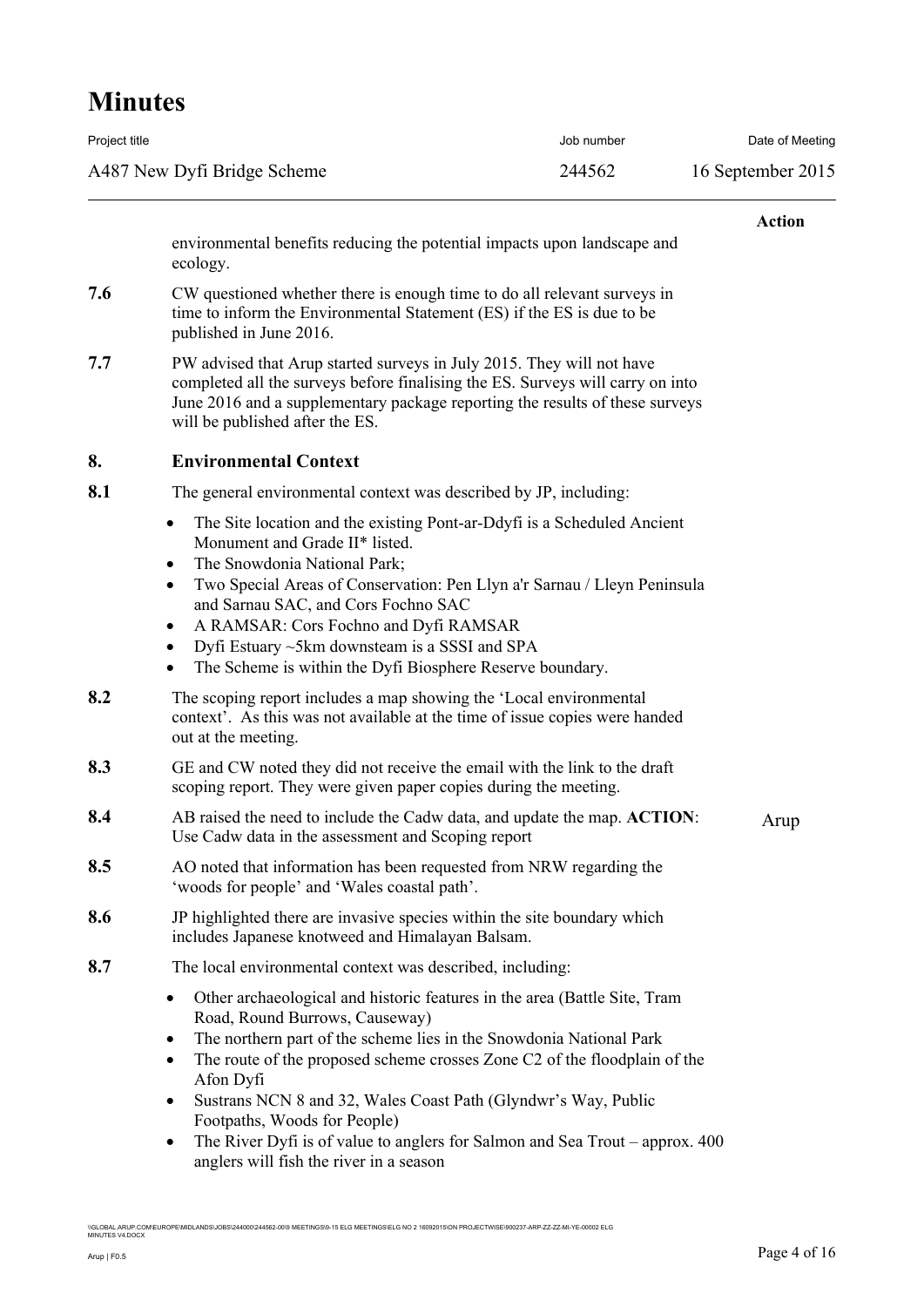| Project title |                                                                                                                                                                                                                                                                                                                                                       | Job number | Date of Meeting   |
|---------------|-------------------------------------------------------------------------------------------------------------------------------------------------------------------------------------------------------------------------------------------------------------------------------------------------------------------------------------------------------|------------|-------------------|
|               | A487 New Dyfi Bridge Scheme                                                                                                                                                                                                                                                                                                                           | 244562     | 16 September 2015 |
|               | Japanese Knotweed and Himalayan balsam along scheme<br>٠                                                                                                                                                                                                                                                                                              |            | <b>Action</b>     |
| 8.8           | Listed Buildings: Dyfi Bridge, Dovey Cottages and others<br>٠<br><b>ACTION:</b> EG asked that the location of the gauging station used for flood                                                                                                                                                                                                      |            |                   |
|               | warning be included on the drawing.                                                                                                                                                                                                                                                                                                                   |            | Arup              |
| 9.            | <b>Environmental Scoping Report</b>                                                                                                                                                                                                                                                                                                                   |            |                   |
| 9.1           | JP explained that the purpose of the scoping report is to identify the scope of<br>the EIA for the scheme. The EIA process is defined by S105A of the<br>Highways Act 1980. The report takes account of the guidance in DMRB.                                                                                                                         |            |                   |
| 9.2           | The scheme is located in the vicinity of a number of sensitive areas e.g. the<br>SNP, designated ecological and archaeological sites.                                                                                                                                                                                                                 |            |                   |
| 10.           | Air Quality (AQ)                                                                                                                                                                                                                                                                                                                                      |            |                   |
| 10.1          | The current AQ is good. Background pollutants are inside UK standards.<br>There are no air quality management areas declared within the vicinity of the<br>scheme.                                                                                                                                                                                    |            |                   |
| 10.2          | The proposed scope of the assessment will include two main assessments: an<br>assessment of potential effects during construction which can be broadly<br>classified into exhaust emissions from vehicles and fugitive dust emissions<br>from site activities; and local air quality assessment (operational phase) for<br>the affected road network. |            |                   |
| 10.3          | An assessment of regional air quality is scoped out as it is anticipated that the<br>changes in traffic will not meet the criteria defined in DMRB.                                                                                                                                                                                                   |            |                   |
| 10.4          | No comments were made from the meeting.                                                                                                                                                                                                                                                                                                               |            |                   |
| 11.           | <b>Cultural Heritage</b>                                                                                                                                                                                                                                                                                                                              |            |                   |
| 11.1          | The existing Pont-ar-Ddyfi and the round barrows are Scheduled Ancient<br>Monuments. There are 29 Listed Buildings within 500m of the proposed<br>scheme and 19 non-designated heritage sites.                                                                                                                                                        |            |                   |
| 11.2          | AB asked that the Millennium Bridge is included within the non-designated<br>heritage sites.                                                                                                                                                                                                                                                          |            |                   |
| 11.3          | The round barrows are close to the Scheme. Any construction activities, even<br>adjacent to the Scheduled Ancient Monuments could have an impact, as they<br>are potentially more extensive underground, with buried remnants not visible<br>on the surface.                                                                                          |            |                   |
| 11.4          | Archwilio has been referenced but this is a public information resource, and<br>therefore does not provide all available information. The Cadw data should<br>be referenced instead. ACTION: Cadw data to be referenced within<br>assessments and scoping report.                                                                                     |            | Arup              |
| 11.5          | AB also noted that for Regional Historic Environment Records the scheme is                                                                                                                                                                                                                                                                            |            |                   |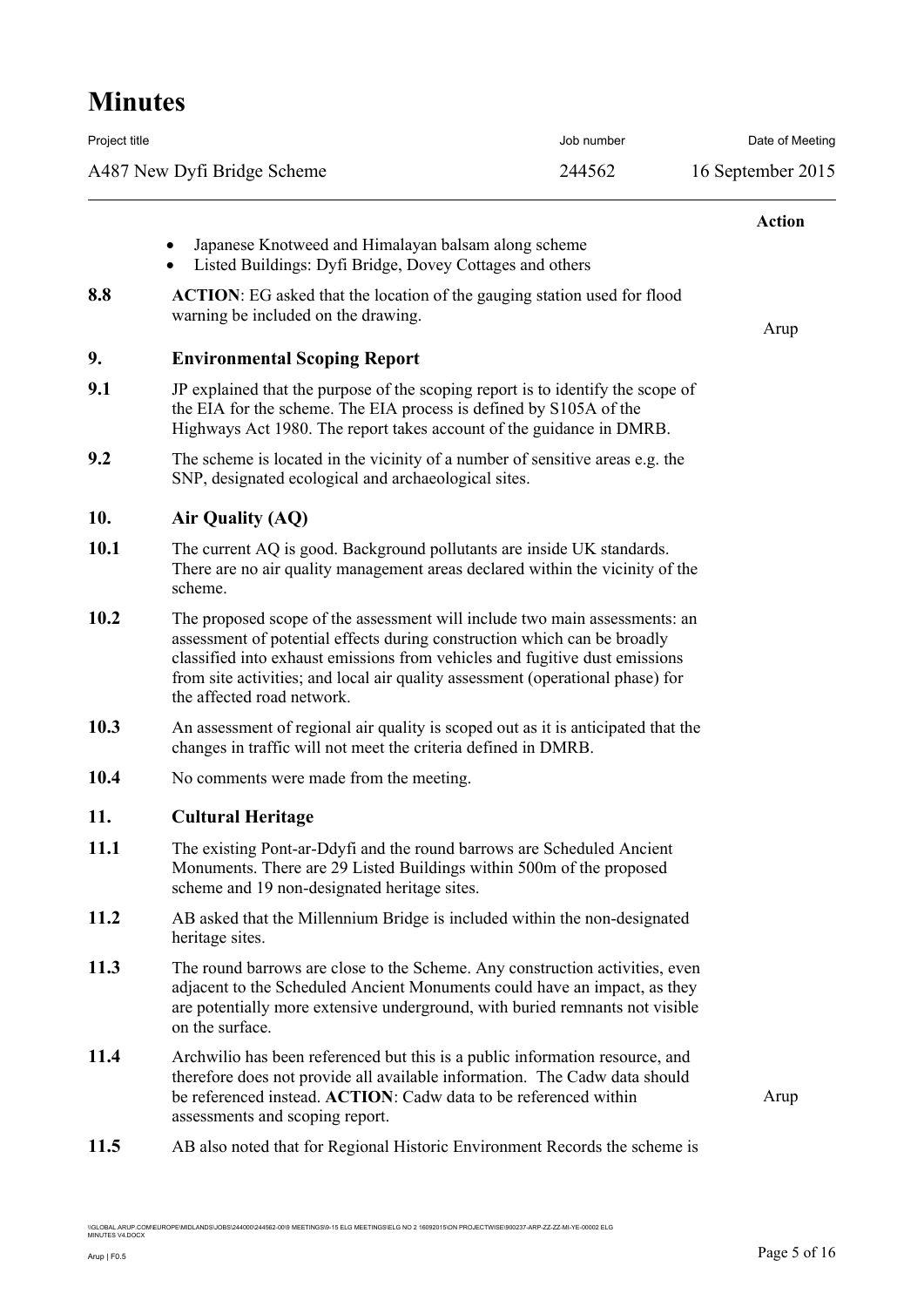| Project title               | Job number | Date of Meeting   |
|-----------------------------|------------|-------------------|
| A487 New Dyfi Bridge Scheme | 244562     | 16 September 2015 |

|             | within Gwynedd, Powys and SNPA. ACTION: John Roberts (SNPA) should                                                                                                                                                                                                                                                                                                                                                                                                                                                                                                                              | <b>Action</b><br>Arup |
|-------------|-------------------------------------------------------------------------------------------------------------------------------------------------------------------------------------------------------------------------------------------------------------------------------------------------------------------------------------------------------------------------------------------------------------------------------------------------------------------------------------------------------------------------------------------------------------------------------------------------|-----------------------|
|             | also be consulted with regard to the scope of archaeological survey. John<br>Roberts should also be consulted with regard to any impact on the setting, or<br>direct impact from construction, and associated work e.g. setup, and ground<br>investigation work.                                                                                                                                                                                                                                                                                                                                |                       |
| 11.6        | Chris Furneaux explained that the site compound locations will be carefully<br>considered due to flood issues. The main river span would be craned in from<br>the north side. The scheme extent is all on the southern/western side of the<br>Millennium Bridge whereas the round barrows are beyond the Millennium<br>Bridge.                                                                                                                                                                                                                                                                  |                       |
| 11.7        | JD advised that the main site compound will most likely be at the southern<br>end of the scheme. A traditional crane lift will be used from the north as the<br>bridge span here is wider to provide a clear span of the river.                                                                                                                                                                                                                                                                                                                                                                 |                       |
| 11.8        | Arup asked whether a part of the round barrow field could be used for a<br>satellite compound. AB noted that the presence of the round barrows would<br>not necessarily preclude the use of the field, but this does need to be assessed<br>and agreed through survey work. The process should be assessment then<br>evaluation in consultation with Cadw. If remains are discovered then Cadw<br>would say no to using the field. There is potentially a high risk against the<br>use of the field but investigatory works would provide more information so<br>that a decision could be made. |                       |
| <b>11.9</b> | AB noted that Bronze Age pottery can look like soil, so it is difficult to<br>avoid. Geophysical surveys would pick up magnetic material e.g. cremation<br>urns. However, with magnetic soils detection of finds would be difficult.                                                                                                                                                                                                                                                                                                                                                            |                       |
| 11.10       | The exact locations of the round barrows are defined on site. If cysts are<br>found through investigations then the whole field would be scheduled.<br>Geophysical survey should be done of the whole field if it is intended to<br>consider using this area for a satellite compound with additional surveys of<br>the areas where it would be proposed to locate the site compound. Even the<br>removal of turf, compaction of the ground etc. can cause an impact on<br>monuments. The setting of SAMS should also be considered.                                                            |                       |
| 11.11       | <b>ACTION</b> Jim Keyte to speak to AB and John Roberts regarding location of<br>works and geophysical surveys.                                                                                                                                                                                                                                                                                                                                                                                                                                                                                 | Arup                  |
| 11.12       | Ground investigations (GI) trial holes etc. are to be carried out in the next<br>month. - It was noted that archaeological fieldwork surveys should be<br>undertaken before the GI work commenced and that an archaeological<br>watching brief will be maintained on the trial pits.                                                                                                                                                                                                                                                                                                            |                       |
| 11.13       | LC noted that archaeology could be a significant constraint on the design and<br>construction of the scheme.                                                                                                                                                                                                                                                                                                                                                                                                                                                                                    |                       |
| 11.14       | Historic Environment Records will give details on reports that informed the<br>Millennium Bridge. ACTION: The Millennium Bridge should be included<br>within the Landscape, Community and Travellers chapters of the scoping                                                                                                                                                                                                                                                                                                                                                                    | Arup                  |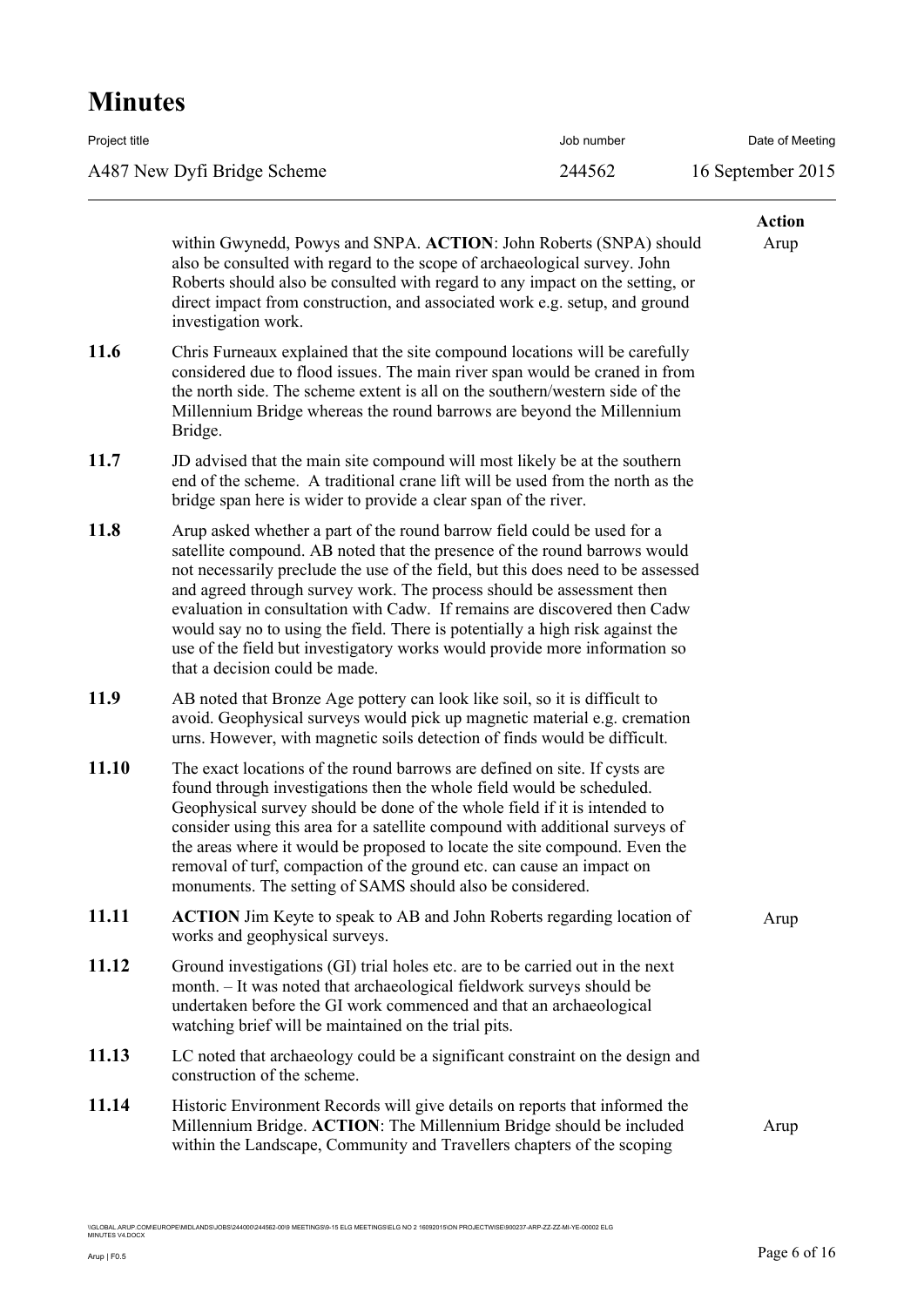| Project title               | Job number | Date of Meeting   |
|-----------------------------|------------|-------------------|
| A487 New Dyfi Bridge Scheme | 244562     | 16 September 2015 |

|       |                                                                                                                                                                                                                                                                                                                                                                                                        | <b>Action</b> |
|-------|--------------------------------------------------------------------------------------------------------------------------------------------------------------------------------------------------------------------------------------------------------------------------------------------------------------------------------------------------------------------------------------------------------|---------------|
|       | report/ES.                                                                                                                                                                                                                                                                                                                                                                                             |               |
| 11.15 | AB queried who would be responsible for the maintenance of the existing<br>bridge as Cadw will want to engage with those responsible for its<br>conservation and management. JH advised that Powys CC will be<br>responsible, they will be given a commuted sum to carry out works to<br>maintain the bridge. WG will consult Nigel Bryn (PCC). NOTE: AB to be<br>invited to attend relevant meetings. | WG/Arup       |
| 11.16 | AB stated that historically the bridge has not being maintained as Cadw<br>would wish. In future it would need to be managed from a Cultural Heritage<br>point of view.                                                                                                                                                                                                                                |               |
| 11.17 | AM queried whether there is a timetable for the de-trunking of the road. JH<br>advised that handover elements will be towards the end of the construction<br>period. De-trunking should be kept on the agenda of the ELG meetings.                                                                                                                                                                     |               |
| 11.18 | JHu clarified what happens under ECI re. de-trunking <i>i.e.</i> signs and lighting.                                                                                                                                                                                                                                                                                                                   |               |
| 11.19 | CF stated that a part of the project will constitute works to close the existing<br>Dyfi Bridge to traffic. Communication will be held with the ELG regarding<br>this matter. The project team will discuss de-trunking with the local<br>authority.                                                                                                                                                   |               |
| 12.   | Landscape                                                                                                                                                                                                                                                                                                                                                                                              |               |
| 12.1  | The landscape has a rural character with the town of Machynlleth to the south<br>and the Snowdonia National Park to the north. The River Dyfi, the railway<br>line, existing Pont-ar-Ddyfi and the Millennium footbridge are all prominent<br>features in the landscape. Surveys and a desk study will be completed for the<br>ES.                                                                     |               |
| 12.2  | JJ stated that landscape will be a crucial part to be discussed at the scoping<br>stage as the bridge will be a permanent feature in the landscape. Mature trees<br>should be retained wherever possible as they are important from a landscape<br>and visual perspective.                                                                                                                             |               |
| 12.3  | <b>ACTION</b> : Design team to include retention of trees within design.                                                                                                                                                                                                                                                                                                                               | Arup          |
| 12.4  | CW advised that Iwan Evans (Head of Strategic Planning and Policy, SNPA)<br>would like to attend the next meeting. He was invited, but was unable to<br>attend today. It was noted that the bridge will be a 'gateway' to the National<br>Park when approaching from the south.                                                                                                                        |               |
| 12.5  | CH described other Trunk Road schemes within a National Park where<br>'gateway' stones have included the National Park symbol, for example, the<br>A479 Talgarth Bypass into the BBNP.                                                                                                                                                                                                                 |               |
| 12.6  | <b>ACTION:</b> CH to send pictures of Talgarth Bridge to JP and BO.                                                                                                                                                                                                                                                                                                                                    | CH (CH2M)     |
| 12.7  | GE said that it is important to consider the Millennium Bridge and that it is<br>not 'crushed' visually by the New Dyfi Bridge. CF advised that the detail<br>design stage would be when the input into landscape will be most useful. The                                                                                                                                                             |               |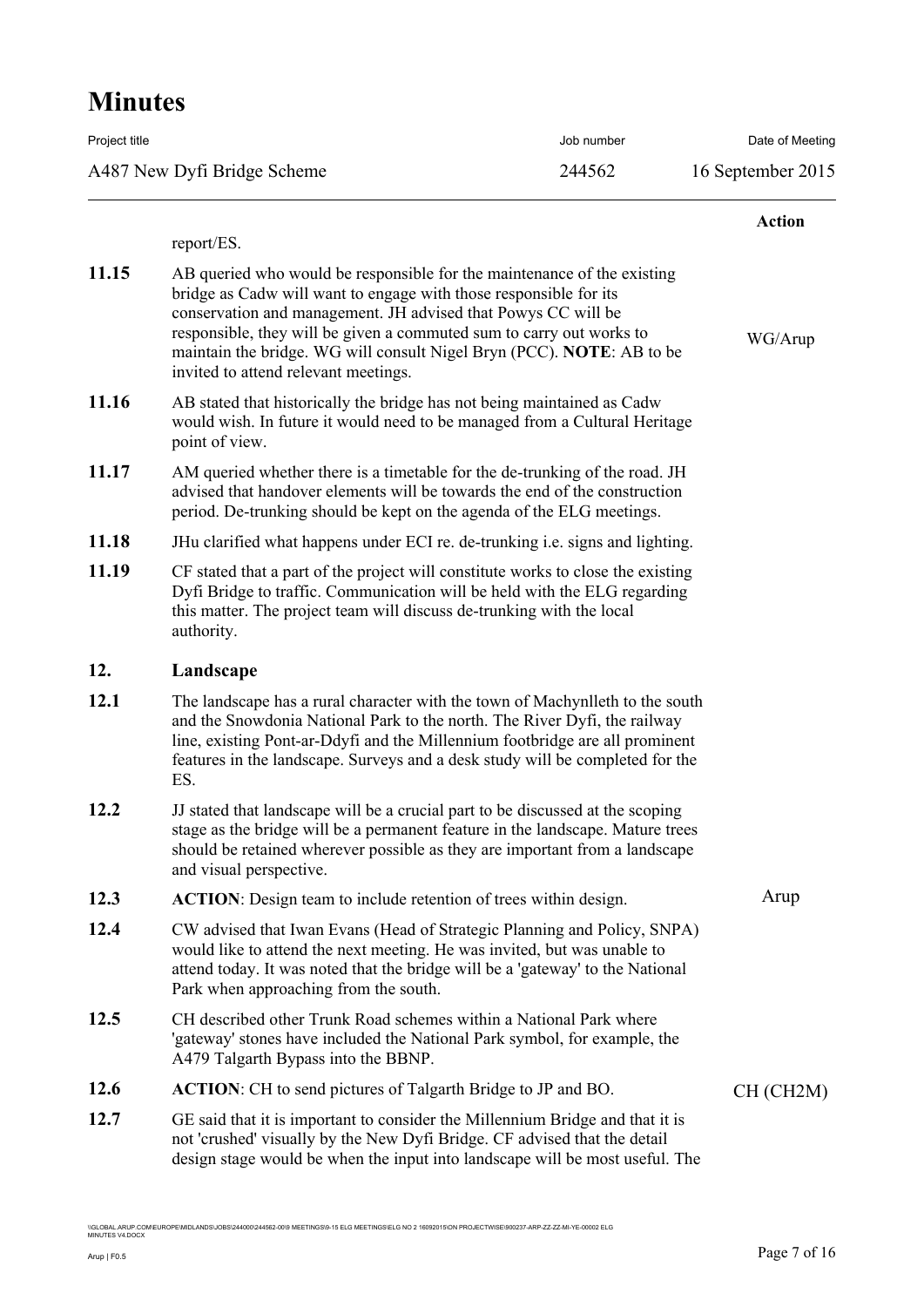| Project title               | Job number | Date of Meeting   |
|-----------------------------|------------|-------------------|
| A487 New Dyfi Bridge Scheme | 244562     | 16 September 2015 |

#### **Action**

size of the main span to keep structure out of the river means that it will be elevated and prominent.

### **13. Ecology**

| 13.1 | PW explained that Arup have already completed surveys in July and August |
|------|--------------------------------------------------------------------------|
|      | 2015. Surveys include the following:                                     |

- Extended Phase 1 and NVC habitat surveys
- Great Crested Newts
- Badgers
- Hedgerows
- Bats
- **Otters**
- Water voles

| 13.2 | Aquatic and terrestrial invertebrate surveys completed, more visits by the |
|------|----------------------------------------------------------------------------|
|      | sub-consultant in spring.                                                  |

- **13.3** CW stated that otters are a feature of the SAC, and a mobile feature, so need to be taken into consideration in the environmental assessment. Primary features are the Otter and White-fronted geese that need to be considered. CW questioned whether Atlantic Salmon have been included in the surveys and whether they are a feature of the SAC.
- **13.4** PW explained that wintering birds are included in the suite of surveys. Assumptions will be made that Section 42 species such as hedgehogs and hares etc. are present.

**13.5** JJ & CW raised the issue of Dormice being proven to be present in the valley where there is suitable habitat. There are recent records in the vicinity. A local resident, Jack Grass has personal evaluation of the likelihood of dormice being present.

- **13.6 ACTION**: Contact Jack Grass for his personal evaluation of the likelihood of dormice being present. Arup
- **13.7** CW stated that the gas pipeline survey data had information on dormice in the area and might be a useful background. **ACTION**: CW to provide dormice information if available. CW (SNPA)
- **13.8** JJ stated that surveys for other amphibians, not just GCN, should be undertaken. Toad crossings, gully pots etc. need to be incorporated into the design for amphibians. Lichen surveys should be included for an initial assessment, to include trees and rocks.
- **13.9 ACTION**: PW to evaluate the need for amphibians and lichen to be included in the survey work and assessment. PW (Arup)
- **13.10** MR questioned whether Arup has included invasive species in their surveys. PW replied that invasive species are included. Removal and control will be included in the design plan. Arup will help to develop an approach to protect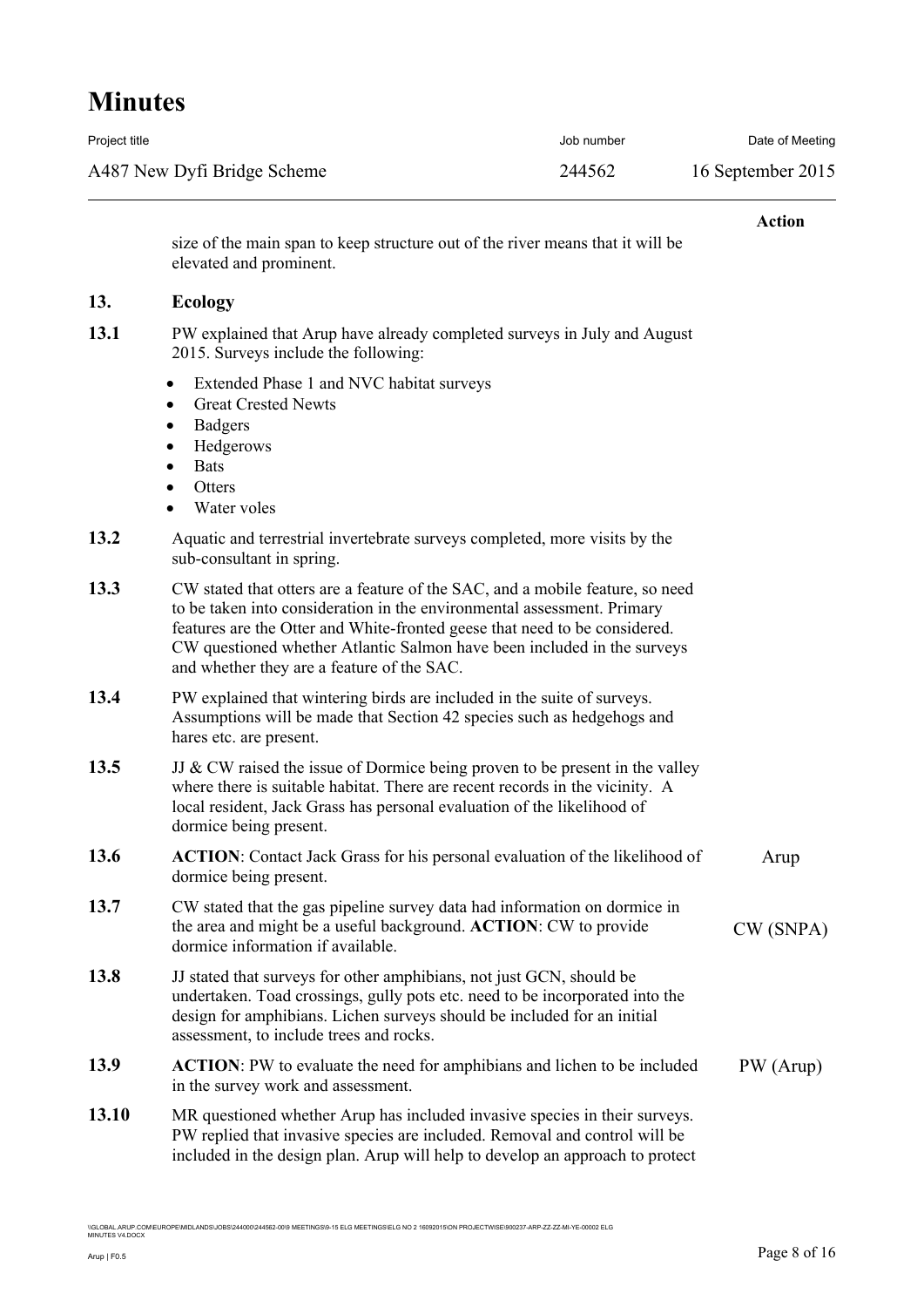| Project title               | Job number | Date of Meeting   |
|-----------------------------|------------|-------------------|
| A487 New Dyfi Bridge Scheme | 244562     | 16 September 2015 |

#### **Action**

the structure and the spreading of invasive species. CW advised that in front of the retaining wall the Japanese Knotweed has been sprayed next to the bridge. It was noted that this would not alter its status as contaminated waste so any material would need to be treated accordingly.

13.11 JJ stated that an arboricultural assessment needs to be carried out, to ensure trees are located, identified and to include their root structure extents. PW confirmed that a full arboricultural survey to BS5387 has been commissioned. The topographic survey is currently being checked.

#### **14. Geology, soils and materials**

- **14.1** JP confirmed that ground investigations will take place towards the end of October 2015 (It was confirmed that the archaeology survey work will be completed by then).
- **14.2** Materials will be a separate chapter in the ES.
- **14.3** The underlying geology is Silurian rocks of the Llandovery series. Ground conditions are Silty clay over river-deposited gravels, underlain by siltstone or shale bedrock.
- **14.4** A simple material assessment will be completed given the extent of the scheme and the intent to maximise re-use of site won materials. A contaminated land assessment will also be undertaken.
- **14.5** EG discussed topsoil storage and asked that significant stockpiling of materials should be included in the flood modelling work. JD advised that the storage of materials will be in a suitable area away from flooding. The construction works will be included in the modelling. **NOTE**: It was noted that this aspect should also be included in the AIES.
- **14.6** JD advised they are aware of the issue of stockpiling materials in the floodplain and are looking into where to stockpile it. JH advised that where feasible there will be the reuse of arisings from the scheme.

### **15. Noise and Vibration-**

- **15.1** Traffic noise, combined with the noise of the river, are likely to be the dominant noise source at the residential receptors and the public paths near to the river. At the southern end of the proposed scheme is the Dyfi Eco Park here the ambient noise at these locations would most likely be dominated by local traffic noise and noise from the railway.
- **15.2** Baseline noise surveys will be carried out to represent all identified noise sensitive areas.
- **15.3** The assessment of operational noise will be based upon the 'Detailed level' of assessment described in DMRB
- **15.4** Joints on the bridge and noise related to these are being looked into as part of the detailed design.

\\GLOBAL.ARUP.COM\EUROPE\MIDLANDS\JOBS\244000\244562-00\9 MEETINGS\9-15 ELG MEETINGS\ELG NO 2 16092015\ON PROJECTWISE\900237-ARP-ZZ-ZZ-MI-YE-00002 ELG<br>MINUTES V4.DOCX

PW (Arup)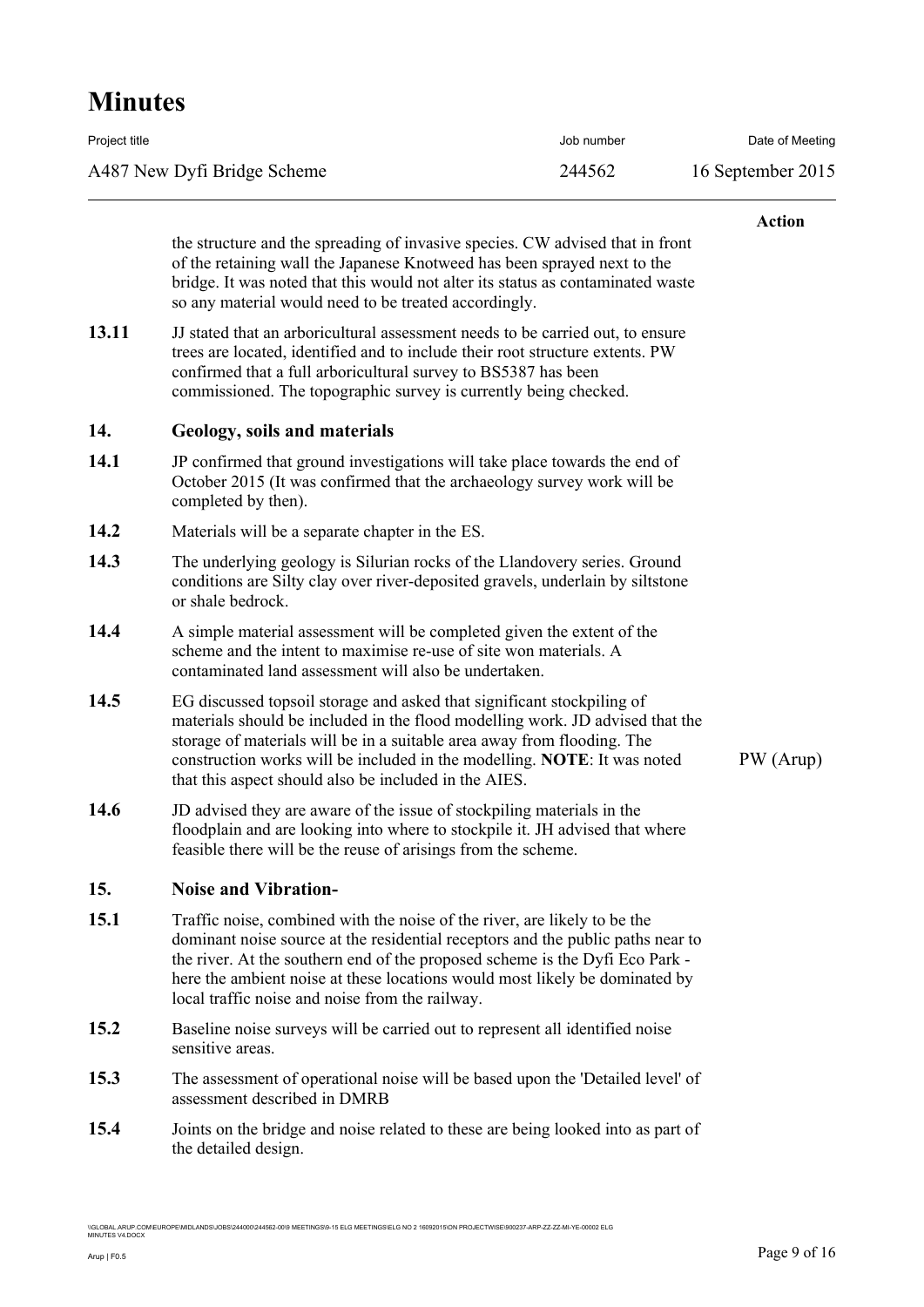| Project title |                                                                                                                                                                                                                                                                                                                                                                                                                                                                       | Job number | Date of Meeting       |
|---------------|-----------------------------------------------------------------------------------------------------------------------------------------------------------------------------------------------------------------------------------------------------------------------------------------------------------------------------------------------------------------------------------------------------------------------------------------------------------------------|------------|-----------------------|
|               | A487 New Dyfi Bridge Scheme                                                                                                                                                                                                                                                                                                                                                                                                                                           | 244562     | 16 September 2015     |
| 15.5          | <b>ACTION:</b> Greg Harris to consider noise relating to joints on the bridge.                                                                                                                                                                                                                                                                                                                                                                                        |            | <b>Action</b><br>Arup |
| 16.           | <b>Effects on travellers</b>                                                                                                                                                                                                                                                                                                                                                                                                                                          |            |                       |
| 16.1          | Effects on all Travellers includes non-motorised users (pedestrians, cyclists,<br>and equestrians), bus travellers and vehicles travellers.                                                                                                                                                                                                                                                                                                                           |            |                       |
| 16.2          | National Cycle Network (NCN), Route 8, falls within the study area - This<br>route crosses the Afon Dyfi via the Millennium Bridge and continues<br>adjacent to the Afon Dyfi to the A487.                                                                                                                                                                                                                                                                            |            |                       |
| 16.3          | Do we have access to the environmental information for the design of the<br>Cycle path and Millennium Bridge? ACTION: Arup to establish if<br>information exists.                                                                                                                                                                                                                                                                                                     |            | Arup                  |
| 16.4          | Within the study area, there are two PRoW which form a continuous public<br>right of way along the southern bank of the Afon Dyfi.                                                                                                                                                                                                                                                                                                                                    |            |                       |
| 16.5          | The Wales Coast Path crosses over Pont-ar-Ddyfi and continues south along<br>the A487.                                                                                                                                                                                                                                                                                                                                                                                |            |                       |
| 16.6          | Various bus routes stop off at Pont-ar-Ddyfi South and Pont-ar-Ddyfi East.                                                                                                                                                                                                                                                                                                                                                                                            |            |                       |
| 16.7          | NMU surveys will be undertaken during October half term. JJ noted that the<br>half terms are different in Wales and England, so this needs to be considered<br>when undertaking the surveys.                                                                                                                                                                                                                                                                          |            |                       |
| 16.8          | A NMU Context Report will be prepared in relation to the design of the<br>scheme and will be referenced in the impact assessment.                                                                                                                                                                                                                                                                                                                                     |            |                       |
| <b>16.9</b>   | Based on these a qualitative assessment will be undertaken on the effects of<br>travellers.                                                                                                                                                                                                                                                                                                                                                                           |            |                       |
| 16.10         | GE asked which area the NMU surveys will cover. Will they be counts, or<br>face to face surveys? When will they be undertaken? He suggested speaking<br>to the Centre for Alternative Technology (CAT), as employees use the cycle<br>path for commuting. What is the scope of the NMU survey? There are points<br>where the scheme could impact on all users. CF confirmed that the scope of<br>assessment will be checked and that the GE points will be addressed. |            |                       |
| 16.11         | GE stated that DMRB guidance is outdated for pedestrian and cycle users<br>and to look to use a different set of guidance, e.g. Active Travel Design<br>Guidance, Active Travel (Wales) Act 2013. ACTION: Arup to take account<br>of Active Travel Design Guidance                                                                                                                                                                                                    |            | Arup                  |
| 16.12         | CF stated that the new road has a 2.5 metre wide verge that could be used by<br>pedestrians in flood event.                                                                                                                                                                                                                                                                                                                                                           |            |                       |
| 16.13         | GE asked whether there is scope to improve the current cycle path. Currently<br>there are 5 gates along the riverside footpath/NCR 8 which deter NMU's<br>using it.                                                                                                                                                                                                                                                                                                   |            |                       |
| 16.14         | CF suggested that enhancement might be that the verge could be used by                                                                                                                                                                                                                                                                                                                                                                                                |            |                       |
|               |                                                                                                                                                                                                                                                                                                                                                                                                                                                                       |            |                       |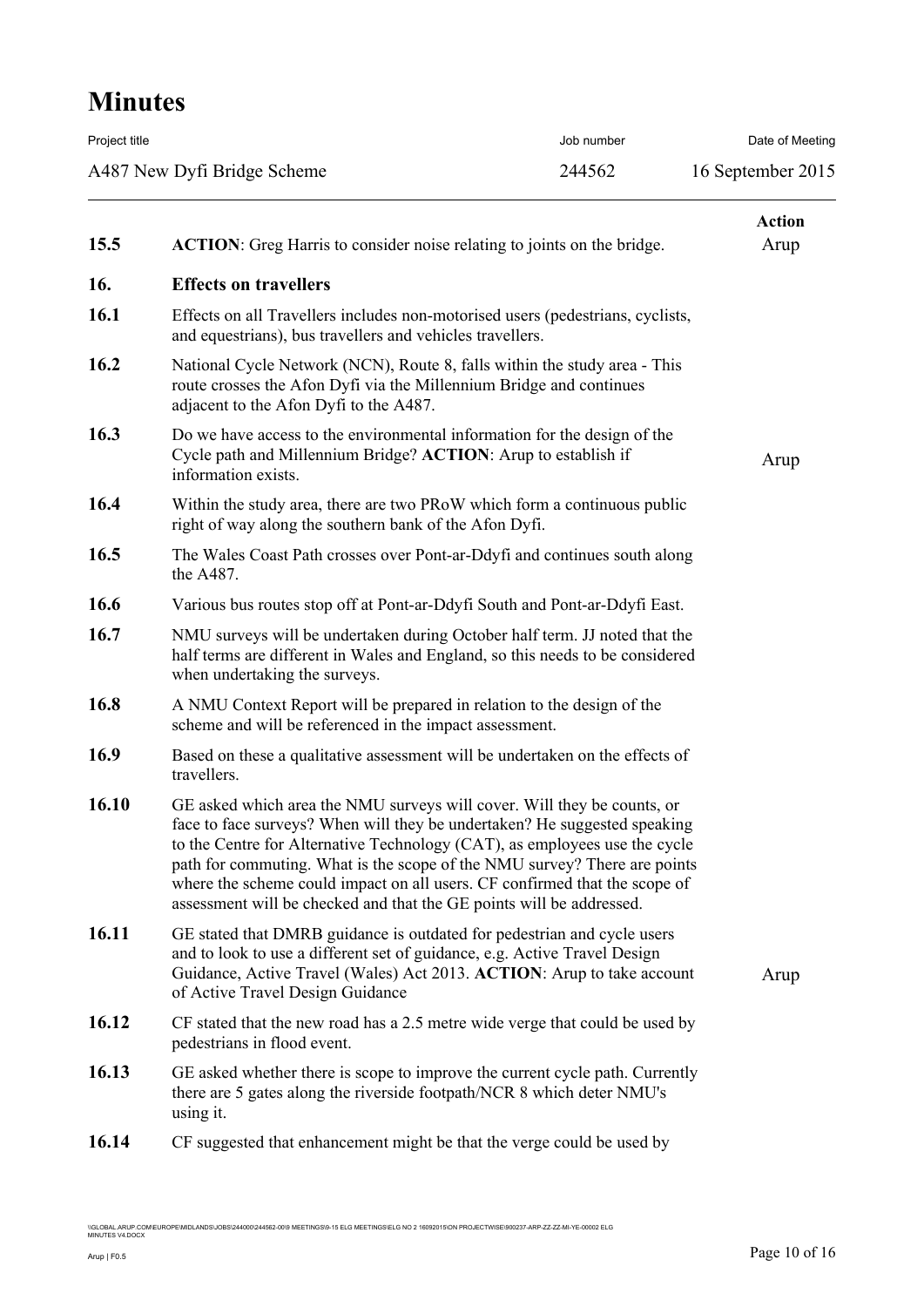| Project title               | Job number | Date of Meeting   |
|-----------------------------|------------|-------------------|
| A487 New Dyfi Bridge Scheme | 244562     | 16 September 2015 |

#### **Action**

pedestrians and cyclists.

- **16.15** GE advised that this would not be enhancement as the existing cycle path is already without traffic. GE noted that WG have a duty to enhance road schemes for NMUs.
- **16.16** JH commented that the de-trunked section of road north of the existing bridge will carry approximately 60% less traffic. It was noted that fencing off the existing traffic-free route along the south bank of the river would probably still not be acceptable from the landowner's point of view (which was the case when it was constructed). There will be 3 route choices for cyclists with the new road.
- **16.17** CW queried whether cattlegrids could be used across the riverside footpath. JH questioned whether it is justified to spend on this when not many cyclists use the path. The NMU data will advise on this and it was noted that cattle grids may not be acceptable to the landowner or cyclists.
- **16.18** GE requested that the assessment covered a point in 35 years' time.

#### **17. Community and Private Assets**

- **17.1** Machynlleth is a market town. Key community facilities within the study area include: GP surgeries; Hospitals; Museum; Aged Persons Homes; Schools; Shops; Post Offices; Churches; and Parks, Play Areas and Sports Centres.
- **17.2** The key land use types and private assets within the study area are agricultural land, road infrastructure, commerce and residential.
- **17.3** EG advised that the Angling Association see themselves as being a key contact and claim to own the riverbed and banks of the Afon Dyfi. It was noted that they should be made aware of any temporary works and potential issues. CF noted that the anglers have come up under the Land Registry search but it is not currently clear as to what they own. JH agreed that it is necessary to check the land ownership of the river bed.
- **17.4** JD suggested contacting PCC, as to what happened with the Millennium Bridge. GE suggested Phil Jackson is the main contact.

#### **18. Water**

- **18.1** The Afon Dyfi has a number of surface water features feeding in to the main river. The Afon Dyfi is included within the Western Wales River Basin Management Plan. Under the WFD it is currently classified as being of a Moderate Ecological Quality and a Good Chemical Quality. The proposed Scheme is located in Zone C2 of the floodplain of the Dyfi River. The proposed Scheme is located above a Minor Aquifer.
- **18.2** No piers or abutments are proposed in the active river channel.
- **18.3** A Water Framework Directive Screening and Flood Consequences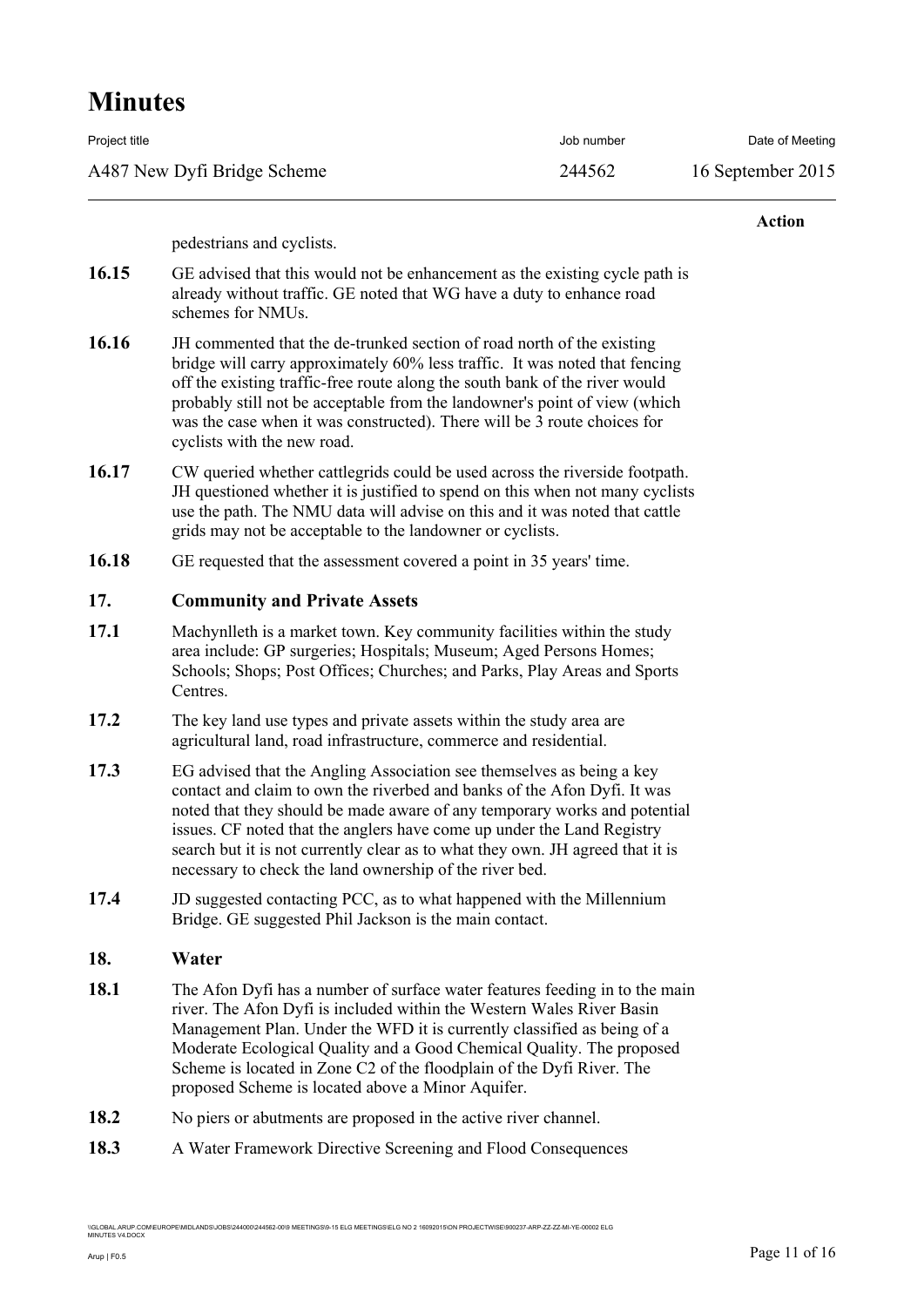| Project title               | Job number | Date of Meeting   |
|-----------------------------|------------|-------------------|
| A487 New Dyfi Bridge Scheme | 244562     | 16 September 2015 |

|       |                                                                                                                                                                                                                                                                                                                                                                                                                                                                                                                                                                                                                                                                                                                                                                                                                                                                                                                                                                                                                                                                                                                                                                            | <b>Action</b> |
|-------|----------------------------------------------------------------------------------------------------------------------------------------------------------------------------------------------------------------------------------------------------------------------------------------------------------------------------------------------------------------------------------------------------------------------------------------------------------------------------------------------------------------------------------------------------------------------------------------------------------------------------------------------------------------------------------------------------------------------------------------------------------------------------------------------------------------------------------------------------------------------------------------------------------------------------------------------------------------------------------------------------------------------------------------------------------------------------------------------------------------------------------------------------------------------------|---------------|
|       | Assessment will be produced for the scheme.                                                                                                                                                                                                                                                                                                                                                                                                                                                                                                                                                                                                                                                                                                                                                                                                                                                                                                                                                                                                                                                                                                                                |               |
| 18.4  | PB explained that Wallingford HydroSolutions will produce a flood model<br>and look at flood risk.                                                                                                                                                                                                                                                                                                                                                                                                                                                                                                                                                                                                                                                                                                                                                                                                                                                                                                                                                                                                                                                                         |               |
| 18.5  | An assessment of surface water and groundwater impacts during the<br>construction and operation phases, and an assessment of risk of accidental<br>spillage to surface water will be undertaken following DMRB guidance.                                                                                                                                                                                                                                                                                                                                                                                                                                                                                                                                                                                                                                                                                                                                                                                                                                                                                                                                                   |               |
| 18.6  | PB noted that on the NRW model there is a detailed flood model. A detailed<br>topographic study is being completed. 2 Dulas Rivers (North and South)<br>mean extending the model to include the Dulas South River.                                                                                                                                                                                                                                                                                                                                                                                                                                                                                                                                                                                                                                                                                                                                                                                                                                                                                                                                                         |               |
| 18.7  | EG asked, from a construction perspective, how often will the location of the<br>site compound be affected by floods? Stockpiling locations should be outside<br>the floodplain to avoid material be washed downstream. NOTE: The<br>construction strategy must consider how often the temporary works areas are<br>likely to be flooded.                                                                                                                                                                                                                                                                                                                                                                                                                                                                                                                                                                                                                                                                                                                                                                                                                                  |               |
| 18.8  | JD advised that the Contractor has proposed the old nursery to the south of<br>the site to be used for a compound location.                                                                                                                                                                                                                                                                                                                                                                                                                                                                                                                                                                                                                                                                                                                                                                                                                                                                                                                                                                                                                                                |               |
| 18.9  | CF explained there was a potential need to increase the embankment in the<br>temporary case for the bridge launch.                                                                                                                                                                                                                                                                                                                                                                                                                                                                                                                                                                                                                                                                                                                                                                                                                                                                                                                                                                                                                                                         |               |
| 18.10 | Paul Blackman noted that he had discussed known and historic flooding<br>incidents with NRW.                                                                                                                                                                                                                                                                                                                                                                                                                                                                                                                                                                                                                                                                                                                                                                                                                                                                                                                                                                                                                                                                               |               |
| 18.11 | The houses near to the old bridge have anecdotal flooding events, although it<br>was thought that potentially a component of this was possibly water from the<br>hillside behind the cottages.                                                                                                                                                                                                                                                                                                                                                                                                                                                                                                                                                                                                                                                                                                                                                                                                                                                                                                                                                                             |               |
| 18.12 | The scheme may direct water towards the Eco Park. PB advised that it is<br>currently proposed that there will be flood defence put in place for the Eco<br>Park.                                                                                                                                                                                                                                                                                                                                                                                                                                                                                                                                                                                                                                                                                                                                                                                                                                                                                                                                                                                                           |               |
| 18.13 | EG advised the first thing to do is to assess the temporary impacts upstream.<br>TAN 15 'no third party impacts', would normally look at compensatory<br>storage. POST MEETING NOTE: Compensatory storage should be<br>investigated as part of the FCA/modelling exercise. It could be concluded<br>that compensatory storage may not be effective mitigation in this instance,<br>but this should not be assumed without further investigation. There is a need<br>to look at the impacts on say agricultural land and to adopt a pragmatic<br>approach. POST MEETING NOTE: The planning policy (TAN15) is very<br>clear – increases in flooding elsewhere are not acceptable. Nonetheless, I<br>suggested that if increases in 3rd party flood risk on agricultural land are still<br>shown despite mitigation measures, then the practical impacts on the affected<br>land owners should be investigated. For instance, changes to the onset of<br>flooding should be investigated; also consideration should be given to the<br>pre- and post- scheme flooding depth (the planning authority may consider<br>small increases on already flooded land more favourably). | Arup          |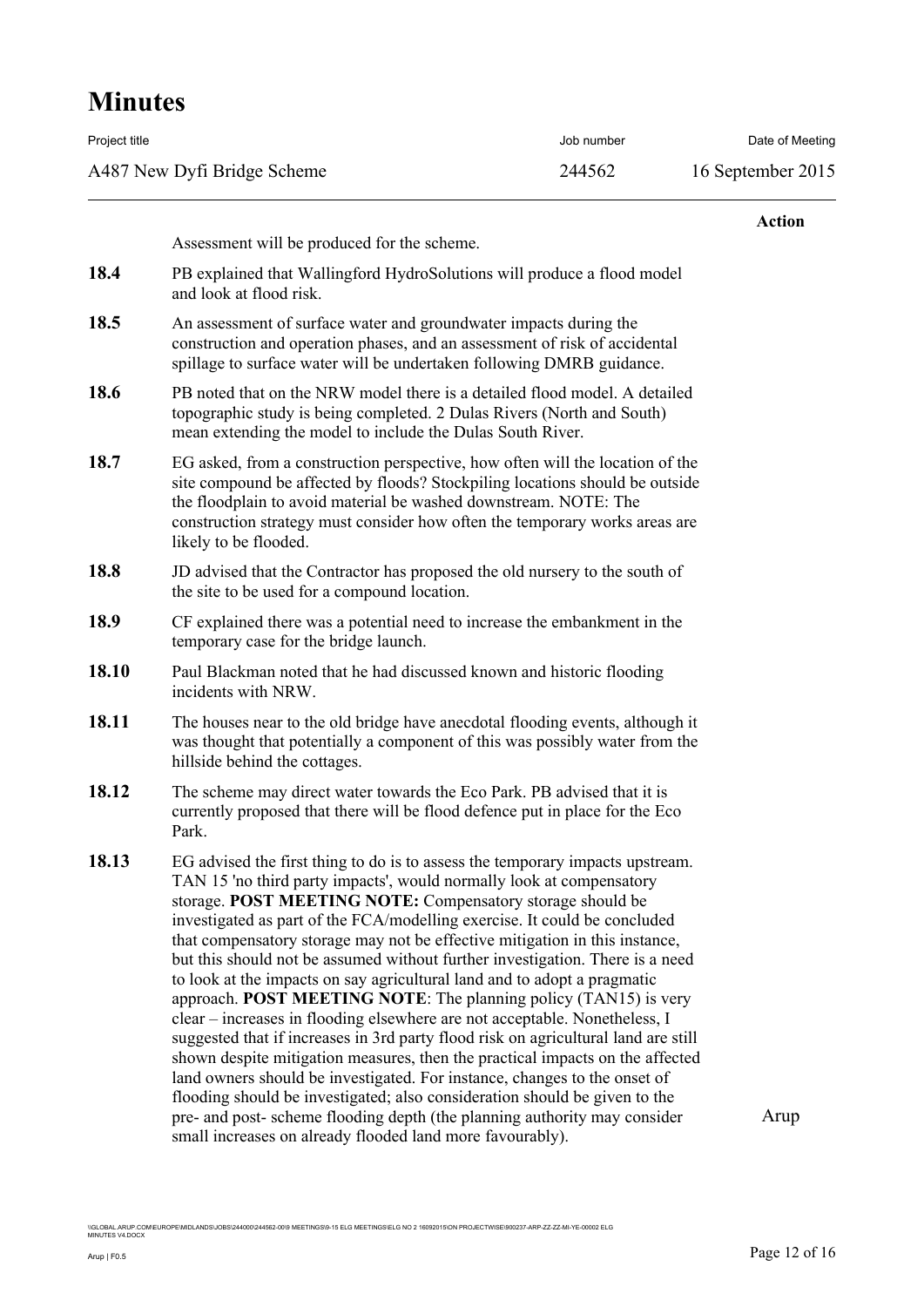| Project title               | Job number | Date of Meeting   |
|-----------------------------|------------|-------------------|
| A487 New Dyfi Bridge Scheme | 244562     | 16 September 2015 |
|                             |            |                   |

|       |                                                                                                                                                                                                                                                                                                                                                                                                                                                                                                                                                                                                          | <b>Action</b> |
|-------|----------------------------------------------------------------------------------------------------------------------------------------------------------------------------------------------------------------------------------------------------------------------------------------------------------------------------------------------------------------------------------------------------------------------------------------------------------------------------------------------------------------------------------------------------------------------------------------------------------|---------------|
| 18.14 | A temporary storage area needs to be found, and/or the use of higher ground.<br>It might be that Probable small impact on large return events. At the previous<br>ELG meeting, the Afon Dyfi was noted as being an active river which might<br>affect the design of the bridge and its location, although it was noted that the<br>part of the river where the scheme is located is one of the most stable.                                                                                                                                                                                              | PB            |
| 18.15 | JP advised that a Geomorphological Assessment file note was put together at<br>the tender stage with Sally German and Candice Constantine from Arup<br>being consulted. ACTION: Include Geomorphological Assessment in the<br><b>Environmental Assessment.</b>                                                                                                                                                                                                                                                                                                                                           |               |
| 18.16 | EG questioned whether there will be impacts on the reading at the flood<br>gauging station. If so NRW would need to re-calibrate the gauge, as any<br>impact would affect the flood warning levels. There is known flooding at the<br>railway bridge to the south of the site. ACTION: Paul Blackman to establish<br>if flood model predicts any impacts on the gauging station. <b>POST</b><br><b>MEETING NOTE:</b> Change in flood levels due to Scheme would also<br>impact NRW's Flood Forecasting Model, which may also need to be<br>amended to reflect potential changes to the hydraulic regime. | EG(NRW)       |
| 18.17 | JH advised that the flooding at the railway bridge is not within the scope of<br>the current ECI contract but the team are aware of this.                                                                                                                                                                                                                                                                                                                                                                                                                                                                |               |
| 18.18 | EG suggested that the possible protection to the Eco Park will deal with the<br>flooding of the road.                                                                                                                                                                                                                                                                                                                                                                                                                                                                                                    |               |
| 18.19 | CW asked if there any plans to upgrade the flood gauging station with a wind<br>turbine etc, or the access to the station, as this has happened at other gauging<br>stations in SNP. ACTION - EG to find out about an upgrades to the flood<br>gauging station.                                                                                                                                                                                                                                                                                                                                          |               |
| 18.20 | EG queried how frequently will the site compound be flooded as this will<br>needs to be included in the modelling work. LC suggested that Cultural<br>Heritage and Flooding will dictate the compound location. CF and JH<br>advised that where opportunities are limited for the compound location and<br>there are environmental constraints then it can be justified and included<br>within the CPO via a licence on the land. This aspect should be assessed and<br>included within the ES and AIES.                                                                                                 |               |
| 18.21 | PB explained that a range of events and benefits to the scheme will be<br>examined.                                                                                                                                                                                                                                                                                                                                                                                                                                                                                                                      |               |
| 18.22 | EG queried how far into the future will be considered (e.g. 100 years). The<br>new bridge and road structures will be permanent. Temporary works e.g. site<br>compound and storage of material will also need to be considered. PB<br>advised that there is a requirement for temporary works to be included in the<br>EIA.                                                                                                                                                                                                                                                                              | Arup          |
| 18.23 | MR advised that there is a need to consider water supply in the design. EG<br>noted that the drainage design will need to be discussed when available. EG<br>also noted that he would be interested in seeing the flood model with respect                                                                                                                                                                                                                                                                                                                                                               | Arup          |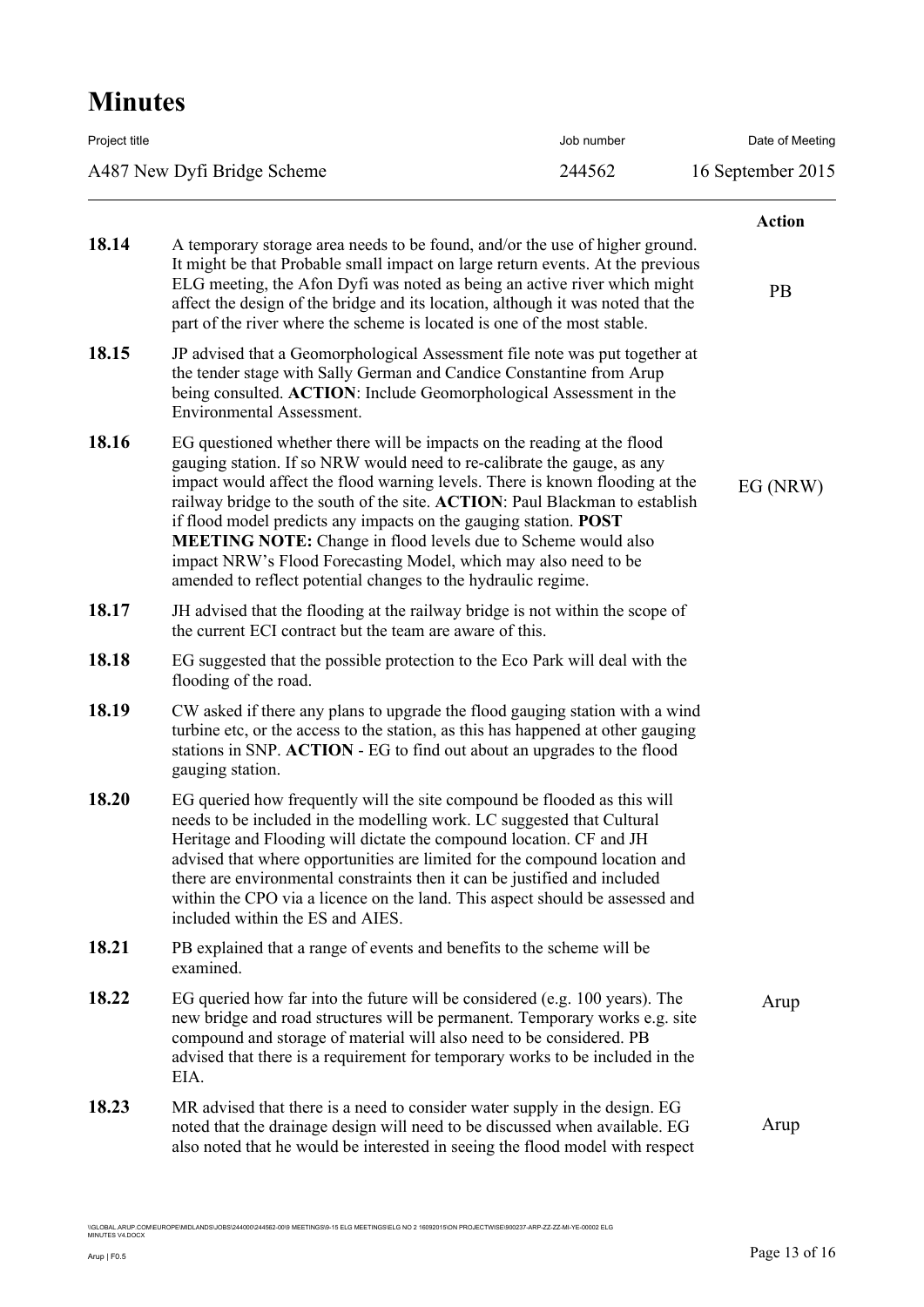| <b>Minutes</b>              |                                                                                                                                                                                                                                                                                                                                                             |            |                   |
|-----------------------------|-------------------------------------------------------------------------------------------------------------------------------------------------------------------------------------------------------------------------------------------------------------------------------------------------------------------------------------------------------------|------------|-------------------|
| Project title               |                                                                                                                                                                                                                                                                                                                                                             | Job number | Date of Meeting   |
| A487 New Dyfi Bridge Scheme |                                                                                                                                                                                                                                                                                                                                                             | 244562     | 16 September 2015 |
|                             |                                                                                                                                                                                                                                                                                                                                                             |            | <b>Action</b>     |
|                             | to the design. The runoff from the new road is expected to be minimal.                                                                                                                                                                                                                                                                                      |            |                   |
| 18.24                       | LC stated that if there are changes in methodologies from those given in the<br>DMRB, then we need to clarify and document in the ES what methodology<br>has been used.                                                                                                                                                                                     |            |                   |
| 18.25                       | ACTION: Drainage design and run-off need to be incorporated and<br>considered in the ES and AIES.                                                                                                                                                                                                                                                           |            |                   |
| 18.26                       | LC discussed long term maintenance and de-icing with salts and how can we<br>protect the river? This aspect needs to be included in the drainage assessment<br>and design. Under the WFD 'no worsening' is no longer acceptable.                                                                                                                            |            |                   |
| 18.27                       | <b>ACTION:</b> Drainage design and run-off - consideration with regard to WFD.<br>Need to improve (no net change not acceptable).                                                                                                                                                                                                                           |            | Arup              |
| 18.28                       | CF noted that for the existing road bridge, the drainage discharge goes<br>straight into the river. The new road will provide better disposal mechanism<br>as drainage measures will be designed into the scheme.                                                                                                                                           |            |                   |
| 18.29                       | JJ questioned whether there is a potential for lorries to topple over in high<br>winds due to the funnelling effect of the valley. CF suggested that there may<br>be data that could be collected to look at how open the new viaduct and<br>bridge would be to the funnel effect and high winds. Then use wind shielding<br>or speed limiting to mitigate. |            |                   |
| 18.30                       | <b>ACTION:</b> Arup to consider funnel effect and high winds in the design.                                                                                                                                                                                                                                                                                 |            |                   |
| 19.                         | <b>Assessment of Implications on European Sites (AIES)</b>                                                                                                                                                                                                                                                                                                  |            |                   |
| 19.1                        | PW discussed the AIES and explained that the main focus will be on Otter<br>and White-Fronted Geese. It will also consider salt residue in the river.                                                                                                                                                                                                       |            |                   |
| 20.                         | <b>AOB</b>                                                                                                                                                                                                                                                                                                                                                  |            |                   |
| 20.1                        | CW raised the potential issue of beavers in the area as they are known to<br>have naturalised from being escapees. Dave Thorpe at NRW would be able to<br>provide information on beavers in this area.                                                                                                                                                      |            |                   |
| 20.2                        | LC advised that if the beavers were not released under licence then the<br>beavers would need to be caught and re-released as they could have liver<br>fluke if they are not European beavers. A discussion followed on whose<br>responsibility is it to determine whether these beavers are native.                                                        |            |                   |
| 20.3                        | PW noted that American beavers are not protected under UK or European<br>Legislation.                                                                                                                                                                                                                                                                       |            |                   |
| 20.4                        | <b>ACTION:</b> Arup to contact NRW, through MR, to find out what information<br>has been gathered previously on beavers in this area.                                                                                                                                                                                                                       |            | Arup              |
| 21.                         | <b>Future Statutory Bodies / ELG engagement</b>                                                                                                                                                                                                                                                                                                             |            |                   |
| 21.1                        | The notes of the meeting will be circulated as a draft for review and                                                                                                                                                                                                                                                                                       |            |                   |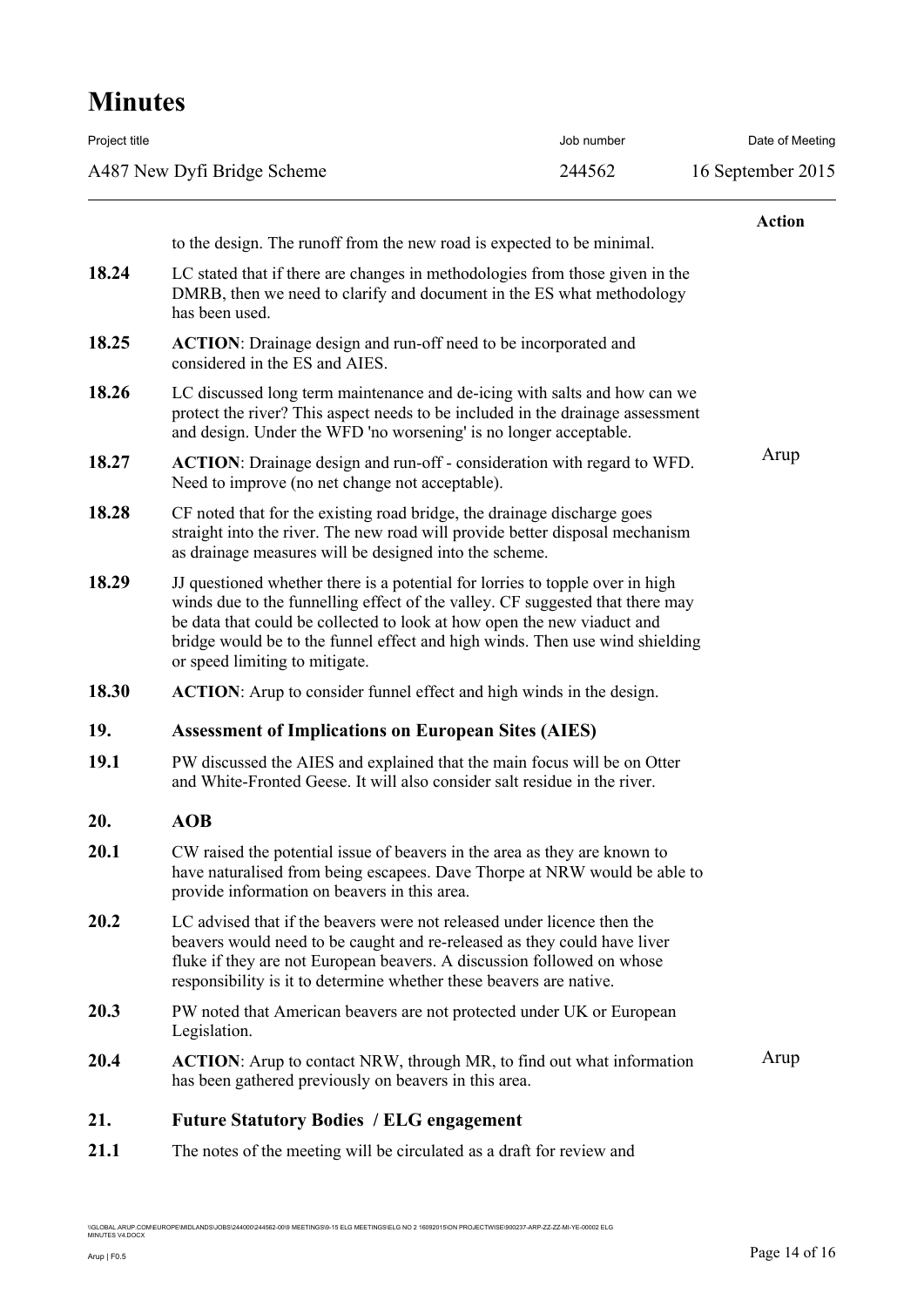| Project title               | Job number | Date of Meeting   |
|-----------------------------|------------|-------------------|
| A487 New Dyfi Bridge Scheme | 244562     | 16 September 2015 |

#### **Action**

amendment. Whilst verbal comments were received at the meeting, written comments were requested by Friday 25th September 2015.

- **21.2** JP advised that there will be regular ELG's and some workshops. The next ELG meeting will be after the design freeze in late November / December 2015. The contacts list will be circulated with the notes of the meeting so the project team has this information.
- 21.3 LC reviewed the actions from the meeting:
- **21.4** Cultural Heritage John Roberts, SNPA and Cadw will be consulted regarding surveys and methodology
- **21.5** Cadw to be liaised with regarding the de-trunking of Pont-ar-Ddyfi
- **21.6** JH to speak to Powys CC about the existing bridge and responsibilities on completion of the new bridge. **POST MEETING NOTE**: Discussions regarding the existing structure are on-going. It is very likely that PCC will accept responsibility for this structure under the de-trunking proposals but we are still in the process of talking to Gwynedd CC and we need to get PCC and GCC to formally agree who is going to maintain the structure once the new bridge is commissioned.
- **21.7** Landscape Iwan Evans to be invited to attend the next ELG meeting. The project contacts list is to be updated and issued with the notes of the ELG meeting.
- **21.8** Ecology Consider other amphibians such as toads and newts (other than GCN) & also lichens. Utilise existing dormice records.
- **21.9** CW to assess availability of local information held by the SNPA on dormice and beavers and issue if available.
- **21.10** MR to speak to Dave Thorpe regarding beavers.
- **21.11** CF and JD consider additional land take for material storage and drainage.
- **21.12** NMU speak to CAT. Careful consideration of disparity in school periods and normal use when undertaking NMU surveys. Consider long-term impacts.
- **21.13** In the EIA and AIES ensure assessment methodology is clearly stated and particularly when deviating from the standard DMRB methodology.

### **22. ELG Site Walkover**

- **22.1** The ELG site walkover after the meeting was attended by: James Healey, Luci Collinwood, Julie Hunt, Catherine Holland, Jessica Postance, Jill Jackson, Caroline Wilson, Glyn Evans.
- **22.2** The site visit attendees walked from the Millennium bridge along the riverside footpath and NCR8 to the existing Pont ar Ddyfi and back and discussed various aspects of the scheme, including: looking at the round barrows field, the landscape aspects, the loss of vegetation and how this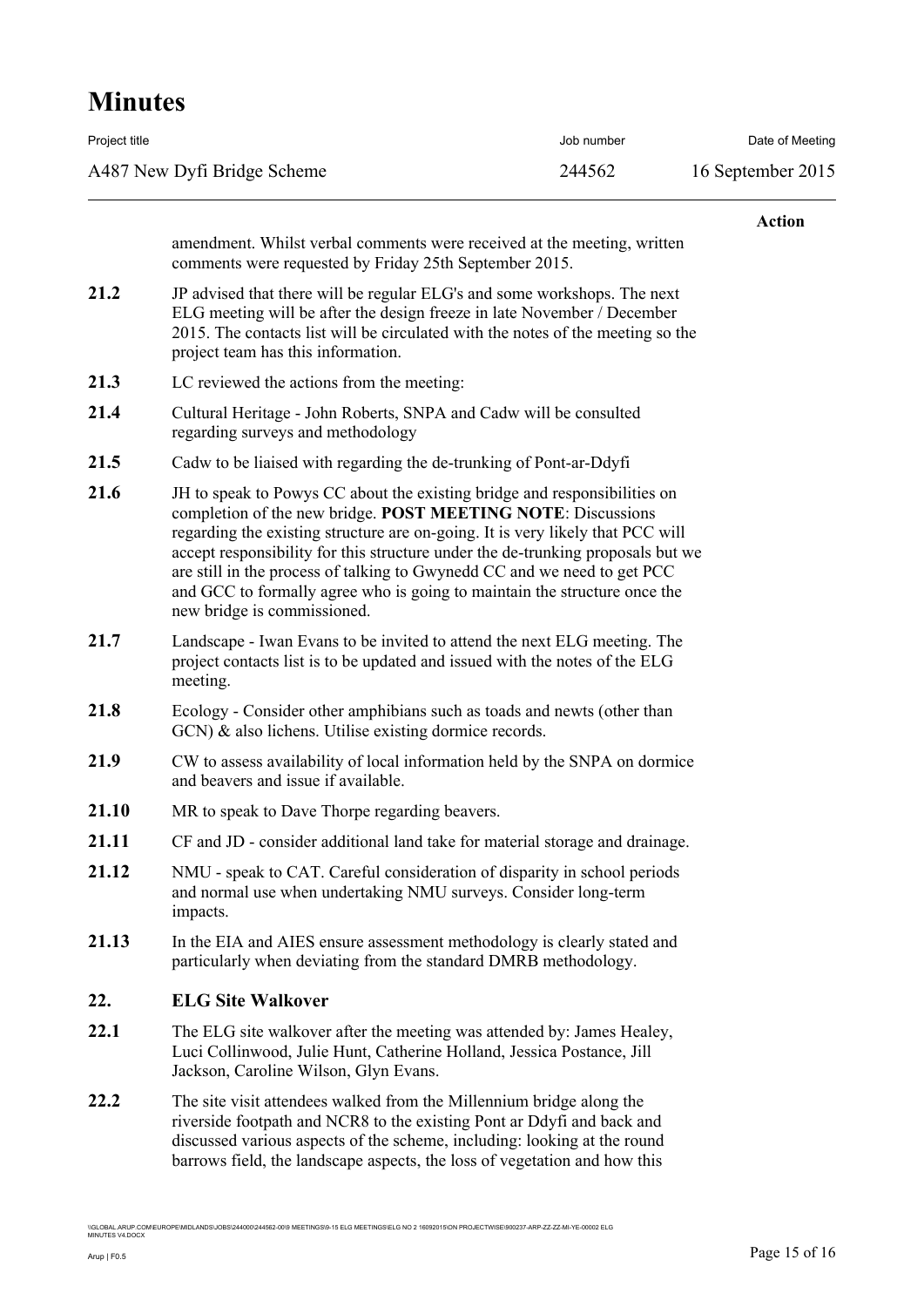| Project title               | Job number | Date of Meeting   |
|-----------------------------|------------|-------------------|
| A487 New Dyfi Bridge Scheme | 244562     | 16 September 2015 |
|                             |            |                   |

would open up views of the scheme, the use of NCR8 and whether it might be possible to improve the situation for cyclists and the gates, the view from the existing bridge and the extent of Japanese Knotweed and Himalayan Balsam along each of the river banks.

**22.3** Whilst at the Millennium Bridge, GE asked about the relative heights/elevations of the Millennium Bridge and the proposed new bridge.

**22.4 ACTION**: Send Sustrans, if available, a preliminary elevation showing the ACTION. Send Sustians, it available, a premiinary elevation showing the Arup relative elevations of both bridges and a plan showing separation distance.

\\GLOBAL.ARUP.COM\EUROPE\MIDLANDS\JOBS\244000\244562-00\9 MEETINGS\9-15 ELG MEETINGS\ELG NO 2 16092015\ON PROJECTWISE\900237-ARP-ZZ-ZZ-MI-YE-00002 ELG<br>MINUTES V4.DOCX

**Action**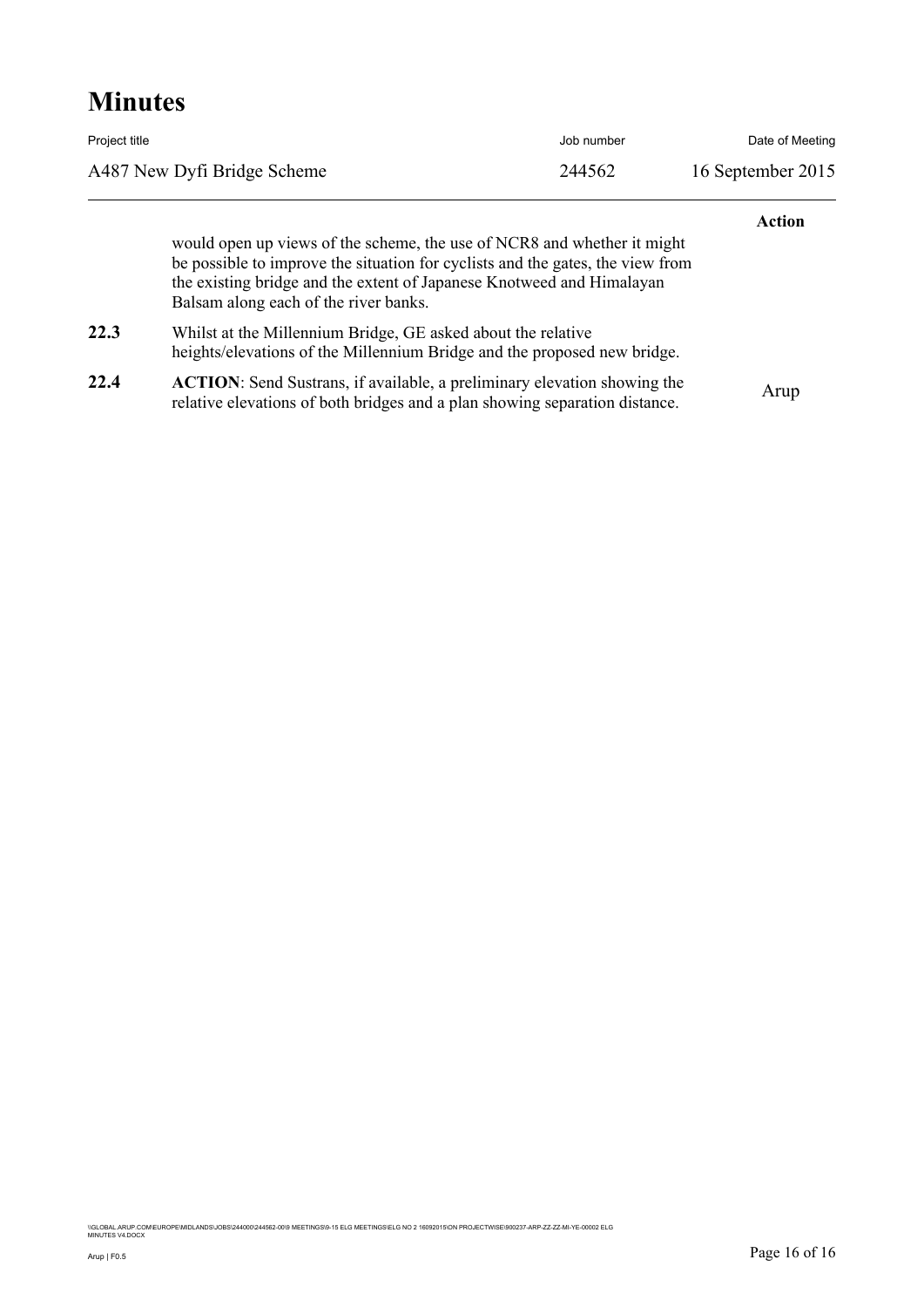| Project title      | A487 New Dyfi Bridge Scheme                                                                                                                                                                                                                     | Job number<br>244562                                                                                                                                                                                                                                   |
|--------------------|-------------------------------------------------------------------------------------------------------------------------------------------------------------------------------------------------------------------------------------------------|--------------------------------------------------------------------------------------------------------------------------------------------------------------------------------------------------------------------------------------------------------|
|                    | Meeting name and number Environmental Liaison Group No. 3                                                                                                                                                                                       | File reference<br>900237-ARP-ZZ-ZZ-MI-YE-<br>00003                                                                                                                                                                                                     |
| Location           | Y Plas, Machynlleth, Powys SY20 8ER                                                                                                                                                                                                             | Time and date<br>11:00<br>19 January 2016                                                                                                                                                                                                              |
| Purpose of meeting | To provide an update on the scheme, environmental surveys, progress on<br>assessment and environmental design.                                                                                                                                  |                                                                                                                                                                                                                                                        |
| Present            | Jessica Postance (JP), Arup<br>James Healey (JH), WG<br>Julie Hunt (JHu), CH2M<br>Pete Wells (PW), Arup<br>Julian Davies (JD), AG<br>Meryl Read (MR), NRW<br>Jill Jackson (JJ), NMWTRA<br>Caroline Wilson (CW), SNPA<br>Mark Walters (MW), CPAT | Chris Furneaux (CF), Arup<br>Cathie Holland (CH), CH2M<br>Amanda Murdock (AM), Arup<br>Ben Oakman (BO), Arup<br>Dale Boyington (DB), PCC<br>Iwan Evans (IE), SNPA<br>Glyn Evans (GE), Sustrans<br>John Roberts (JR), SNPA<br>Ian Halfpenney (IH), CADW |
| Apologies          | Luci Collinwood, WG<br>Len Wyatt, WG<br>Rhys Jones, GCC<br>Mannon Lewis, NRW<br>Kathryn Roberts, Cadw<br>Suzanne Whiting, Cadw<br>Rachel Price, PCC                                                                                             | Matthew Griffiths, Corderoy<br>Peris Jones, Welsh Government<br>Gwilym Jones, SNPA<br>Clare Parry, NRW<br>Anthea Jones, PCC<br>Emyr Gareth, NRW<br>Richard Bruten (RB), AG                                                                             |
| Circulation        | Those present and apologies<br>David Rowlands, AG<br>Patrick Green, NRW                                                                                                                                                                         | Richard Bruten, AG<br>Paul Blackman (PB), WHS                                                                                                                                                                                                          |

#### **Action**

## **1. Introduction and Purpose of the Meeting**

- 1.1 The meeting began with JP introducing herself as the Environmental Coordinator for the Scheme. The rest of the group made their introductions.
- **1.2** JP reported that all the actions from the previous minutes have been closed out.
- 1.3 The purpose of the meeting was to give an update on the scheme, environmental surveys, progress on assessment and environmental design.

| Prepared by          | Amanda Murdock |
|----------------------|----------------|
| Date of circulation  | 28/01/2016     |
| Date of next meeting | <b>TRC</b>     |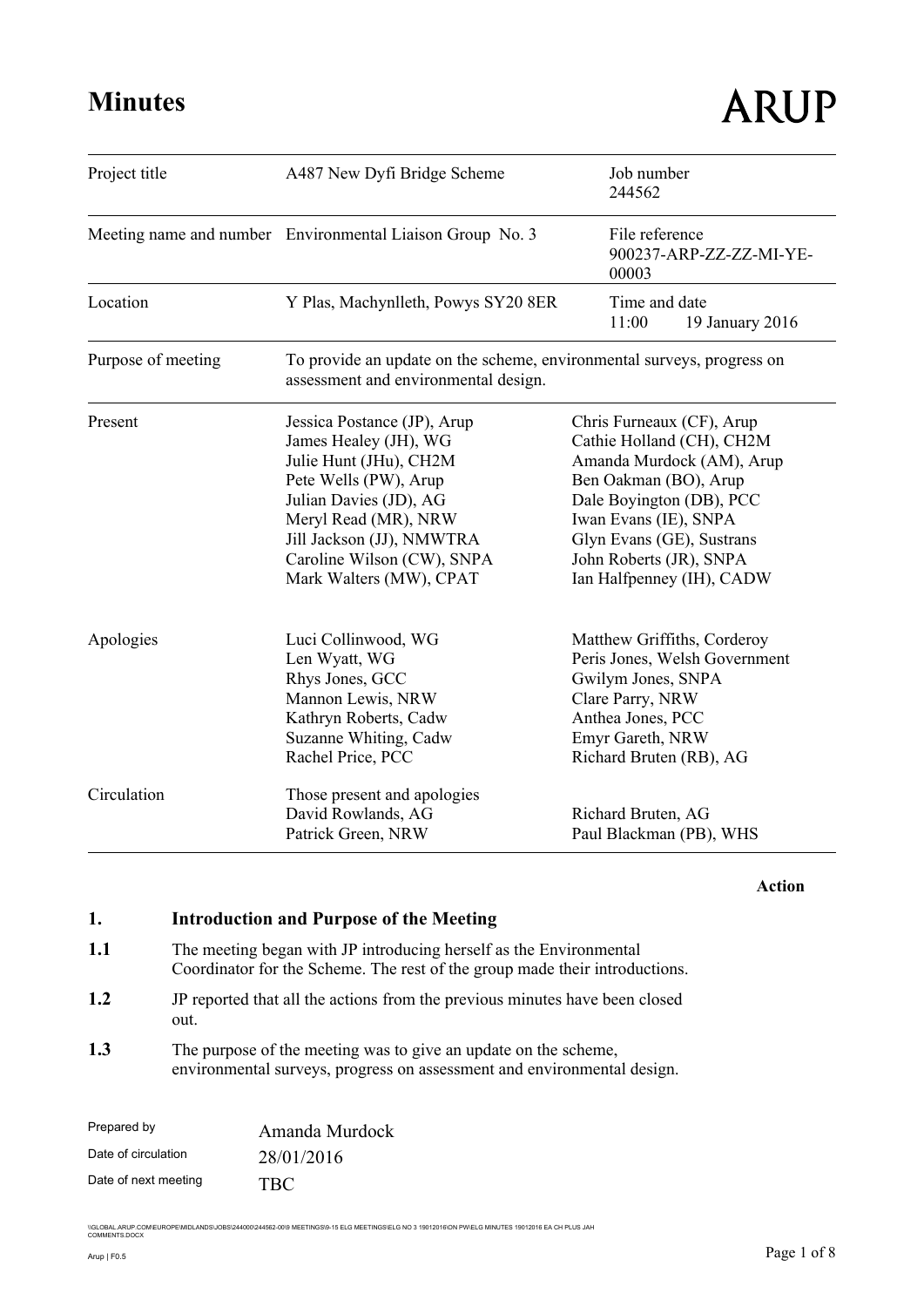| Project title               | Job number | Date of Meeting |
|-----------------------------|------------|-----------------|
| A487 New Dyfi Bridge Scheme | 244562     | 19 January 2016 |

#### **Action**

## **2. Key Stages and Programme**

JP provided an update of the key stages for the scheme.

- Contract Award July 2015
- Environmental Scoping completed mid-Jan 2016
- $\bullet$  Initial design freeze December 2015
- Presentation of 1:2500 plans to Welsh Government January 2016
- Publish Environmental Statement, SIAA and draft Orders June 2016
- Key Stage 4 Statutory Process
- Key Stage 6 Detailed design and construction

### **3. Scheme Design**

- **3.1** CF described the current scheme design:
	- The scheme is a new viaduct crossing the River Dyfi with a new priority Tjunction at the northern end.
	- Existing accesses, including the cycleway and footway will be maintained.
	- The viaduct will be a single carriageway with a 2.5m verge on one side.
	- There will be no formal cycle/footway provision on the viaduct however there will be no restricted access for Non-motorised Users (NMUs).
	- The viaduct would be subject to the National Speed Limit with a 30mph limit at the southern end of the viaduct before the railway bridge.
- **3.2** GE raised concerns that there would be no formal access for pedestrians and cyclists over the viaduct. CF explained the difficulties in design/cost if the scheme were to accommodate a DMRB compliant Non-Motorised User (NMU) access. DB highlighted that a 100m 'gap' in pedestrian provision would exist between the viaduct and an existing footway. It was suggested that providing a link between the two would be advisable. CF agreed that this would be considered.
- **3.3** The ELG were shown the current visualisation of the scheme that was presented at the Public Information Exhibition.
- **3.4** CF explained that the southern embankment of the scheme is a flood bund which will be constructed behind the existing NMU route. The current drainage ditch will be re-profiled to accommodate the new scheme drainage.
- **3.5** CF confirmed that the current design did not require lighting. It was noted that in December 2015, Snowdonia National Park had been designated an International Dark Sky Reserve.
- **3.6** CF advised that the scheme has been presented to Design Commission for Wales (DCfW). As a result of this, Arup are re-considering the shape of the piers.
- **3.7** A round table discussion of the nature of construction and some design aspects followed with the following points being clarified:
	- The design and construction of the viaduct is based on a 'push launch' construction' proposal.

\<br>DBS\244000\244562-00\9 MEETINGS\9-15 ELG MEETINGS\ELG NO 3 19012016\ON PW\ELG MINUTES 19012016 EA CH PLUS JAH

Arup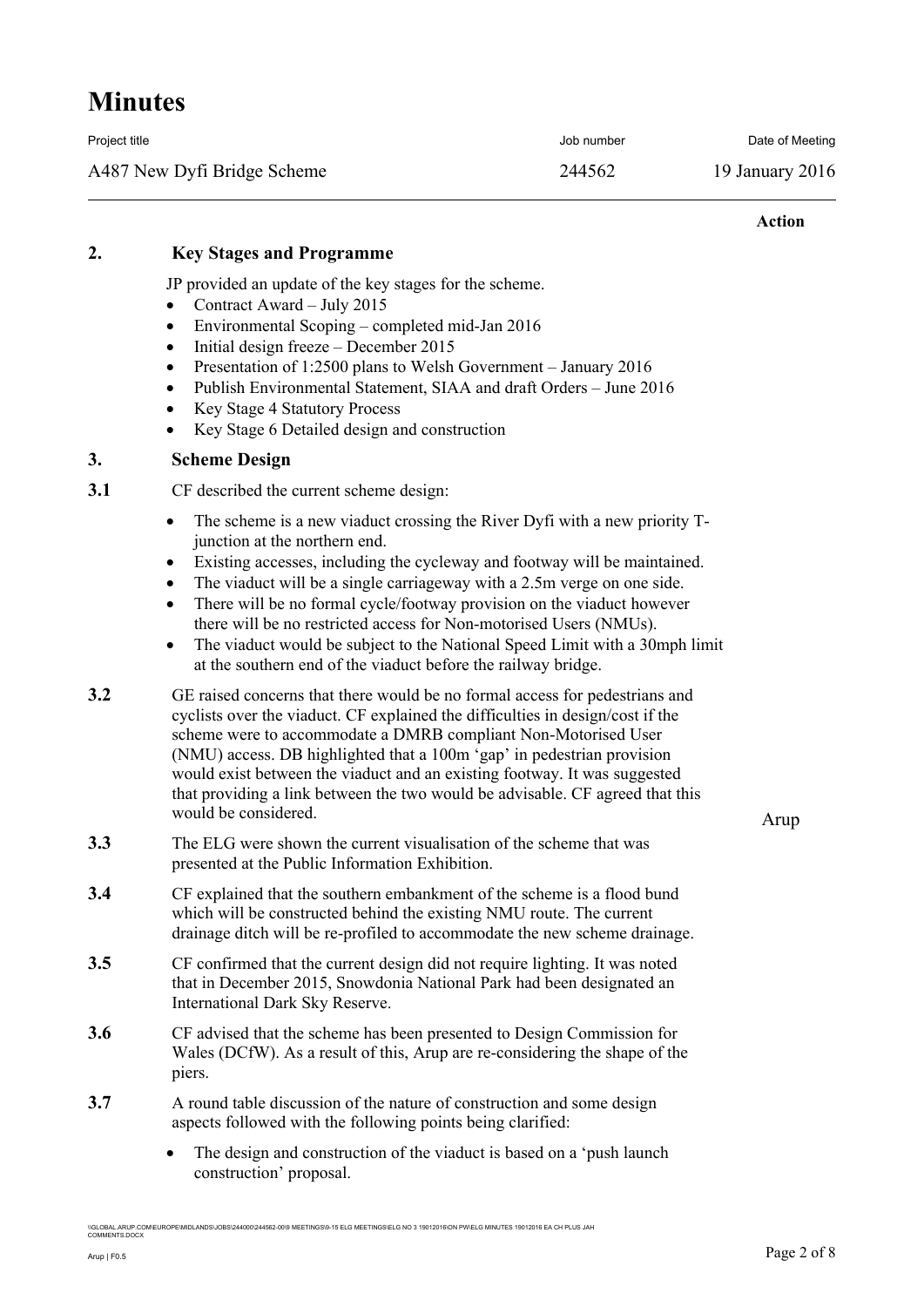| Project title               | Job number | Date of Meeting |
|-----------------------------|------------|-----------------|
| A487 New Dyfi Bridge Scheme | 244562     | 19 January 2016 |

#### **Action**

- The viaduct and bridge will be a steel structure supported by two concrete columns except near the bridge where it is currently proposed to use a leaf pier. The form of the piers is based on the flow of water and the flood modelling results. An alternative pier form is currently being considered subject to the results of the flood modelling and flood implications.
- There will be a galvanised steel parapet along the length of the bridge and the viaduct.
- Landowner access is likely to be required under the bridge at its northern end.
- The viaduct and bridge steel will either be painted or a weathered steel.
- Approximately one metre of material will be excavated for each pier.
- A reinforced, with mesh, maintenance access track installed for construction purposes will be left in place alongside the new bridge/viaduct. Access under the bridge would be kept open to allow for animal movement. The surface treatment of this area has yet to be determined, but will take account of the effect of shading and a lack of rain.

### **4. Railway Bridge Inclusion**

- **4.1** CF explained that the Railway Bridge area is prone to flooding. Concerns over this has led to this area being considered as a part of the current scheme. The current scope of work is to understand the flood issues, followed by a consideration of the options which are available to resolve the problem. Flood modelling shows that the Dyfi Eco Park is prone to flooding and that this contributes to the flooding of the railway bridge. Initial discussions with Network Rail have commenced.
- **4.2** CF noted that if the railway bridge arch were to be opened up this would enhance access for NMUs through this area. Initial discussions with Network Rail have commenced on this also.

### **5. Flooding Model Update and Flooding Options**

- **5.1** The ELG was shown a time-lapse animation of the flood model. The model showed that with the scheme, the Dyfi Eco Park and other nearby buildings are protected. The viaduct is designed for the  $1:100 +$  global warming flood event.
- **5.2** CW queried whether the model replicates the recent flood event. CF explained that it is unknown whether it would be a comparable flood event however recent site visits during the flooding indicated the same sort of flooding mechanisms.
- **5.3** JR asked if it was known what the recent impact on the existing Dyfi Bridge was. It was generally thought that gardens were flooded and the water rose to the bridge arches. Damage to the railings and pavement along the approach road were currently being repaired however no know inspection of the bridge was undertaken.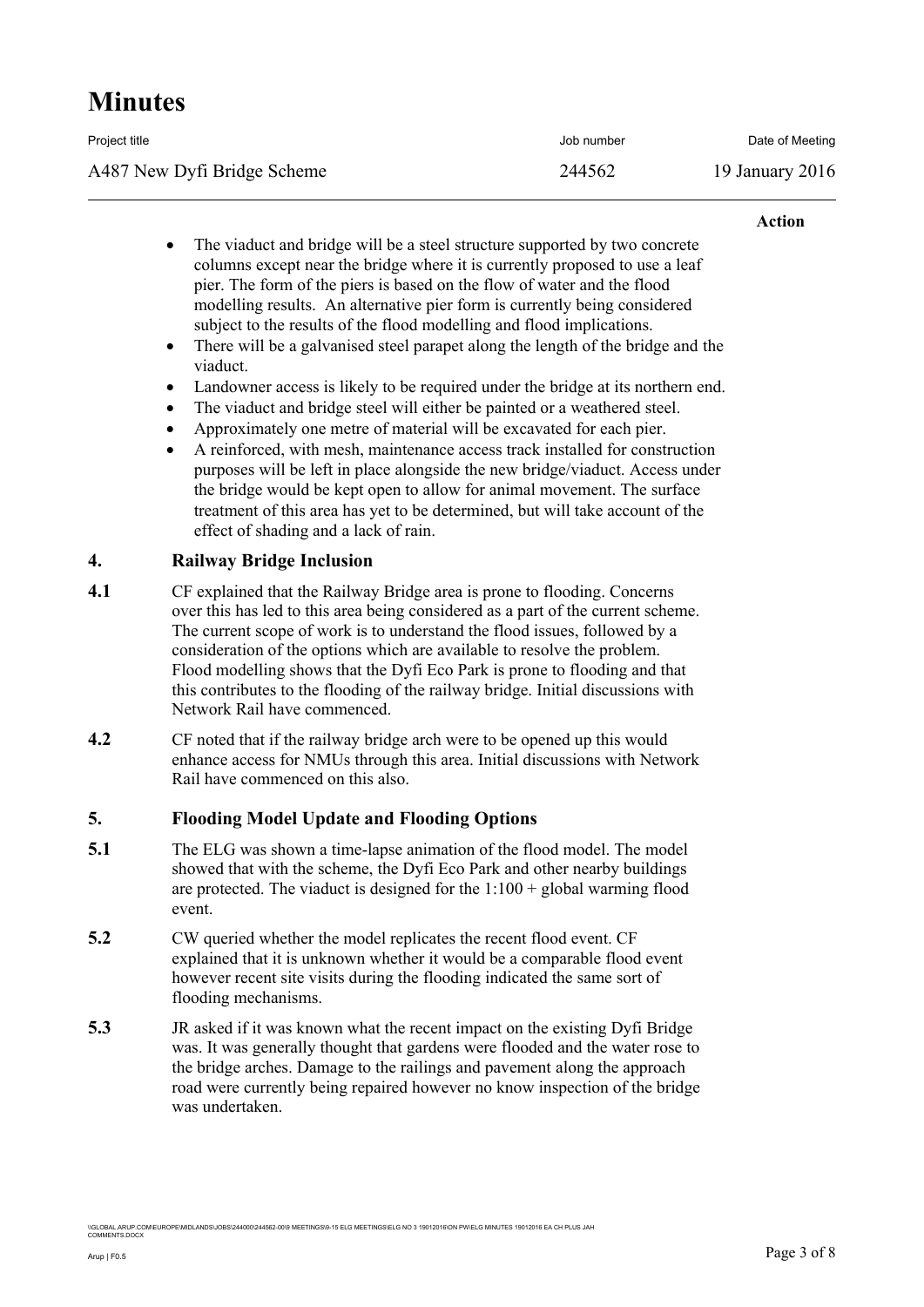| Project title               | Job number | Date of Meeting |
|-----------------------------|------------|-----------------|
| A487 New Dyfi Bridge Scheme | 244562     | 19 January 2016 |

#### **Action**

### **6. Update on feedback from Public Information Exhibition (PIE)**

**6.1** CF discussed the outcome of the PIE held on 7<sup>th</sup> October 2015 with the following being some of the points recorded:

- Over 320 people signed their attendance:
- 200 feedback forms were filled in;
- Flooding under the railway bridge was a common concern noted that the new A487 route over the floodplain did not resolve access issues into Machynlleth as there were no proposals to alleviate the flooding in this area;
- Concerns regarding safety of the northern junction were raised suggested the incorporation of a roundabout in the area to slow the speed of the route and mitigate the potential danger;
- Clarification of NMU facilities in the area when the valley was flooded and the existing road was under water – would there be NMU provision on the proposed bridge and viaduct;
- Suggestion that a Machynlleth Bypass was needed;
- Safety and traffic speeds Concerns were raised about the straight route on the viaduct and the mainline where speeds could potentially be high, increasing the hazards to non-vehicle users and to the drivers themselves;
- Comments regarding the visual impact comments for the Scheme to blend in with the surrounding area more effectively, changing the colour of the design or indeed, making the scheme proposal stand out more to make something of a feature of the proposal;
- Comments about the existing Pont ar Ddyfi requests for the old bridge to be kept open for vehicles, especially those farmers requiring access for their fields. But some comments also asked for the old bridge to be closed to traffic to prevent accidents, traffic jams and sustain the bridge.
- **6.2** JH advised that Councillors within Tywyn were unhappy as they claim to not have been consulted.

### **7. Environmental Scoping Report**

**7.1** JP thanked the ELG for their comments on the Scoping Report and advised that the comments had been incorporated within the report. This is currently being updated following a WG review. IE asked whether the ELG members will receive a copy of the final Scoping Report to see how the comments have been incorporated. JH advised that clarification would be sought from Luci Collinwood.

Arup/WG

### **8. Assessment of Implications on European Sites (AIES) Update**

- **8.1** PW advised the ELG that a site surveys have been carried out and assessment for the AIES is being undertaken. It is not currently predicted that there will be a significant effect.
- **8.2** CH/CW queried whether otters and fish spawning grounds would be considered. PW confirmed that they would be considered and if there are

0\244562-00\9 MEETINGS\9-15 ELG MEETINGS\ELG NO 3 19012016\ON PW\ELG MINUTES 19012016 EA CH PLUS JAH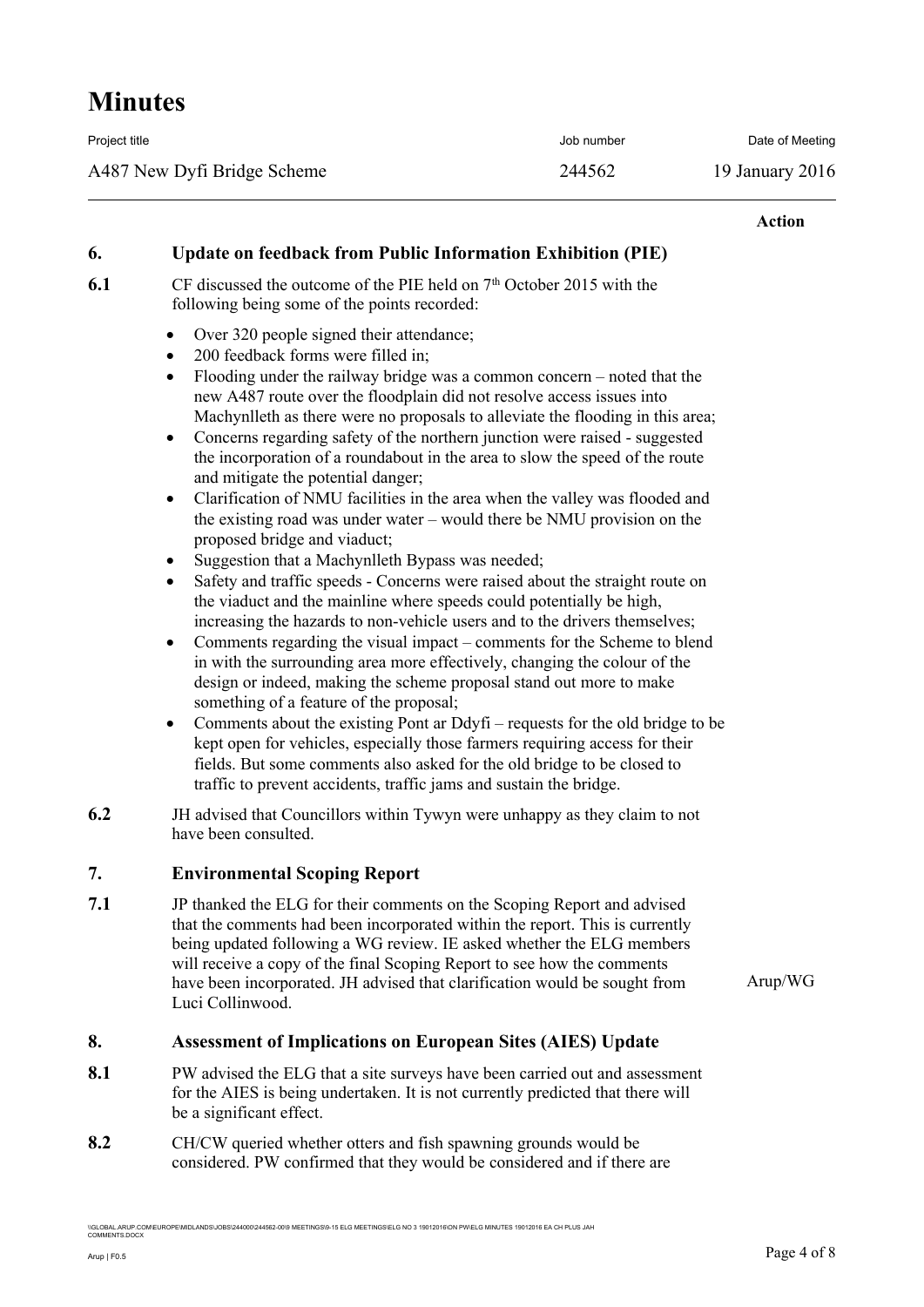| Project title               | Job number | Date of Meeting |
|-----------------------------|------------|-----------------|
| A487 New Dyfi Bridge Scheme | 244562     | 19 January 2016 |

#### **Action**

issues, construction vibration would be timed with fish migration. PW noted that surveys included the overwintering Greenland White Fronted Geese based on the Dyfi Estuary SPA.

**8.3** CW noted that bottle nose dolphins were a feature of the Pen Llyn a'r Sarnau SAC and could be affected by vibration for a distance of up to 50km and queried whether this was being considered.

#### **9. Update on Environmental Surveys and Assessment**

- **9.1** Environmental Statement (ES)
- **9.1.1** The first draft of the Environmental Statement is due for an internal review in mid-February 2016. Due to the survey programme some ecological work will be provided as supplementary environmental information. The ELG were advised that the Statutory Environmental Bodies would be issued with a copy of the ES in March and would have 4 weeks for review. The final ES will be published in June 2016.
- **9.2** Air Quality
- **9.2.1** Air quality would be based on a local scale assessment.
- **9.3** Cultural Heritage
- **9.3.1** JK stated that the surveys have worked well and all areas needed for the construction area and site compounds have been covered.
- **9.3.2** JR expressed concerns that the survey should have been extended to include the barrow fields. JK reassured that all areas that would be needed for the works have been surveyed however an intrusive survey will be needed in some areas.
- **9.3.3** IH/JH discussed the future maintenance and conservation of the existing Dyfi Bridge. JH advised that discussions with Powys County Council and Gwynedd Council have been opened up and the next meeting was scheduled for early March 2016. JR noted that water is a big issue for the existing bridge and that with the use of the bridge by traffic it is looked after, but without this incentive the structure is potentially at risk. It was suggested that perhaps the upkeep of the bridge could be a 'shared' role.
- **9.3.4** It was noted that Ian Halfpenny was now attending the meetings for Cadw so invitations regarding potential Dyfi Bridge meetings should be sent to him.
- **9.4** Landscape
- **9.4.1** BO advised that the LVIA and landscape design has been progressed. The group were taken through the identified sensitive receptors and where trees would be removed and replaced. The embankment would be S shaped and steep.
- **9.4.2** CH suggested that the northern junction could have a stone wall rather than a hedge line to be in keeping with the adjoining highway boundary walls, as a common feature within the Snowdonia National Park and to provide an

%<br>-<br>BLOBAL.ARUP.COMORETINGS\9-15 ELG MEETINGS\ELG NO 3 19012016\ON PW\ELG MINUTES 19012016 EA CH PLUS JAH

WG/Arup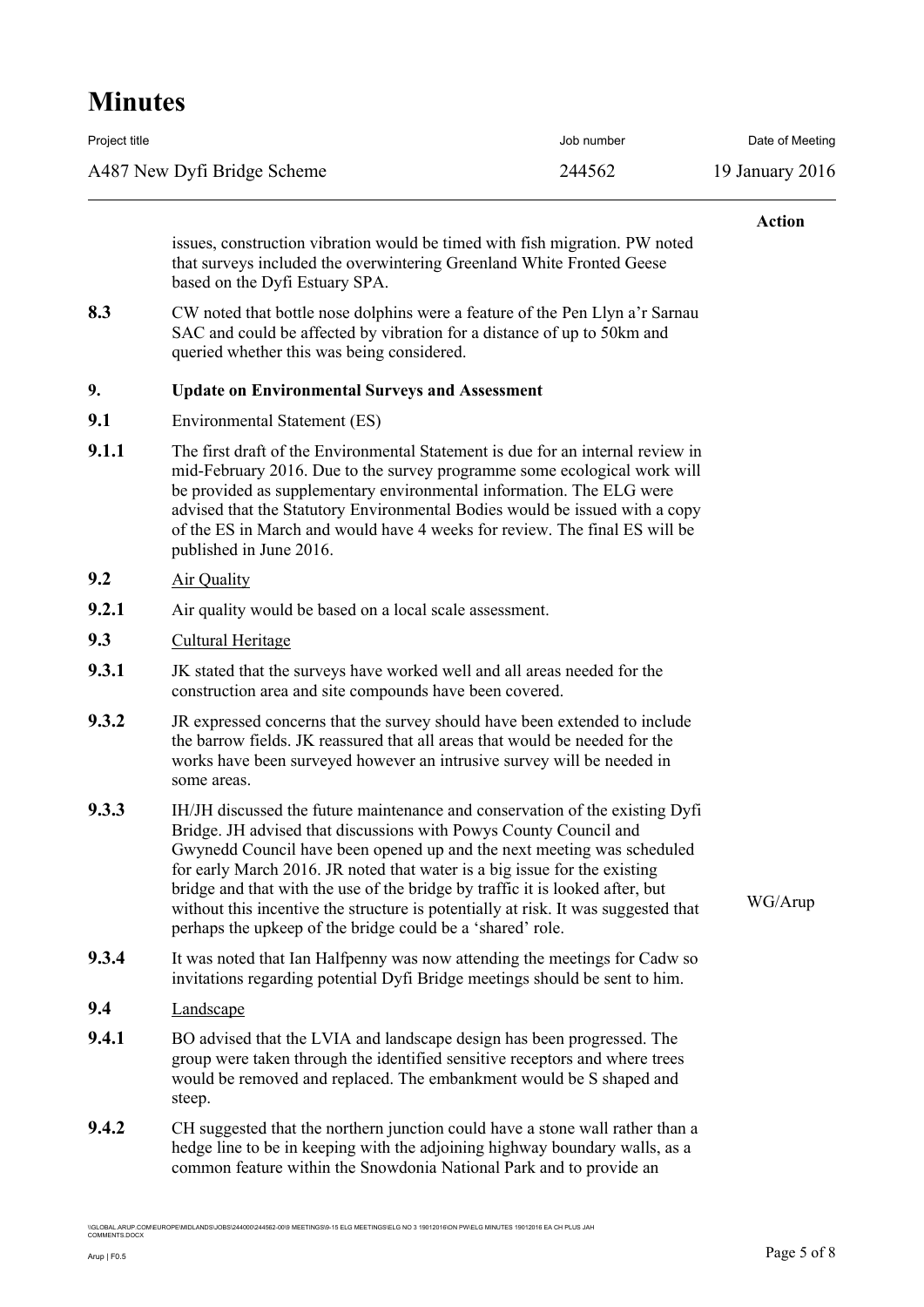| Project title               | Job number | Date of Meeting |
|-----------------------------|------------|-----------------|
| A487 New Dyfi Bridge Scheme | 244562     | 19 January 2016 |

|       |                                                                                                                                                                                                                                                                                                 | <b>Action</b> |
|-------|-------------------------------------------------------------------------------------------------------------------------------------------------------------------------------------------------------------------------------------------------------------------------------------------------|---------------|
|       | immediate maturity for the scheme. BO advised that although stone walling<br>is a common feature in the area, in the locality there are very few of these, a<br>hedge line would be more in keeping.                                                                                            | Arup          |
| 9.4.3 | JJ raised the issue of the proposed planting as shown, its ownership and<br>access for its maintenance. Planting needed to be contiguous with the scheme<br>and justified in terms of the mitigation measures to ensure accessibility for<br>maintenance.                                       |               |
| 9.4.4 | BO advised that the maintenance track, alongside the viaduct would be<br>largely invisible and constructed of a reinforced plastic and seeded with<br>grass.                                                                                                                                    |               |
| 9.4.5 | IE questioned what the DCfW thought about the effects on the landscape. BO<br>advised that DCfW felt the views of the bridge should be open with no<br>landscape scheme to screen it, to celebrate the aesthetic qualities of the<br>structure.                                                 |               |
| 9.4.6 | GE asked whether DCfW had commented on the impact of the new bridge on<br>the Millennium Bridge. No comment was made.                                                                                                                                                                           |               |
| 9.4.7 | IE asked whether it would be possible to use a darker concrete to construct<br>the bridge as the usual 'bright' concrete would be intrusive in the landscape<br>and not in keeping with the surrounding geology. CF advised it could be<br>something to consider.                               | Arup          |
| 9.4.8 | JJ asked whether the bridge piers could be stone clad. JD explained that this<br>would not be appropriate as this would make them larger, more visually<br>intrusive and have an impact on the flood modelling/flood implications. The<br>stone facing of the abutments might be considered.    |               |
| 9.5   | Ecology                                                                                                                                                                                                                                                                                         |               |
| 9.5.1 | PW gave an update on the surveys completed and those programmed in.                                                                                                                                                                                                                             |               |
| 9.5.2 | Bat activity has been detected along the river and hedge boundaries. It is<br>possible there are roosts in the area.                                                                                                                                                                            | Arup          |
| 9.5.3 | CH questioned whether any horseshoe bats have been identified. PW advised<br>that as yet horseshoes have not been detected however static data has not<br>been reviewed. Post Meeting Note: Lesser Horseshoe and Greater<br>Horseshoe bats have been identified from review of the static data. |               |
| 9.5.4 | JJ queried whether the railway arch had bat potential. PW advised that this<br>would be surveyed if required. The existing Dyfi Bridge would be surveyed<br>if required.                                                                                                                        | Arup          |
| 9.5.5 | CW queried the use of the term 'Amenity Grassland' on the National<br>Vegetation Survey Maps. PW agreed to review this.                                                                                                                                                                         |               |
| 9.5.6 | CH questioned whether the presence of Japanese Knotweed was picked up in<br>the survey. PW advised that the Phase 1 Habitat survey had identified this<br>and Himalayan Balsam.                                                                                                                 |               |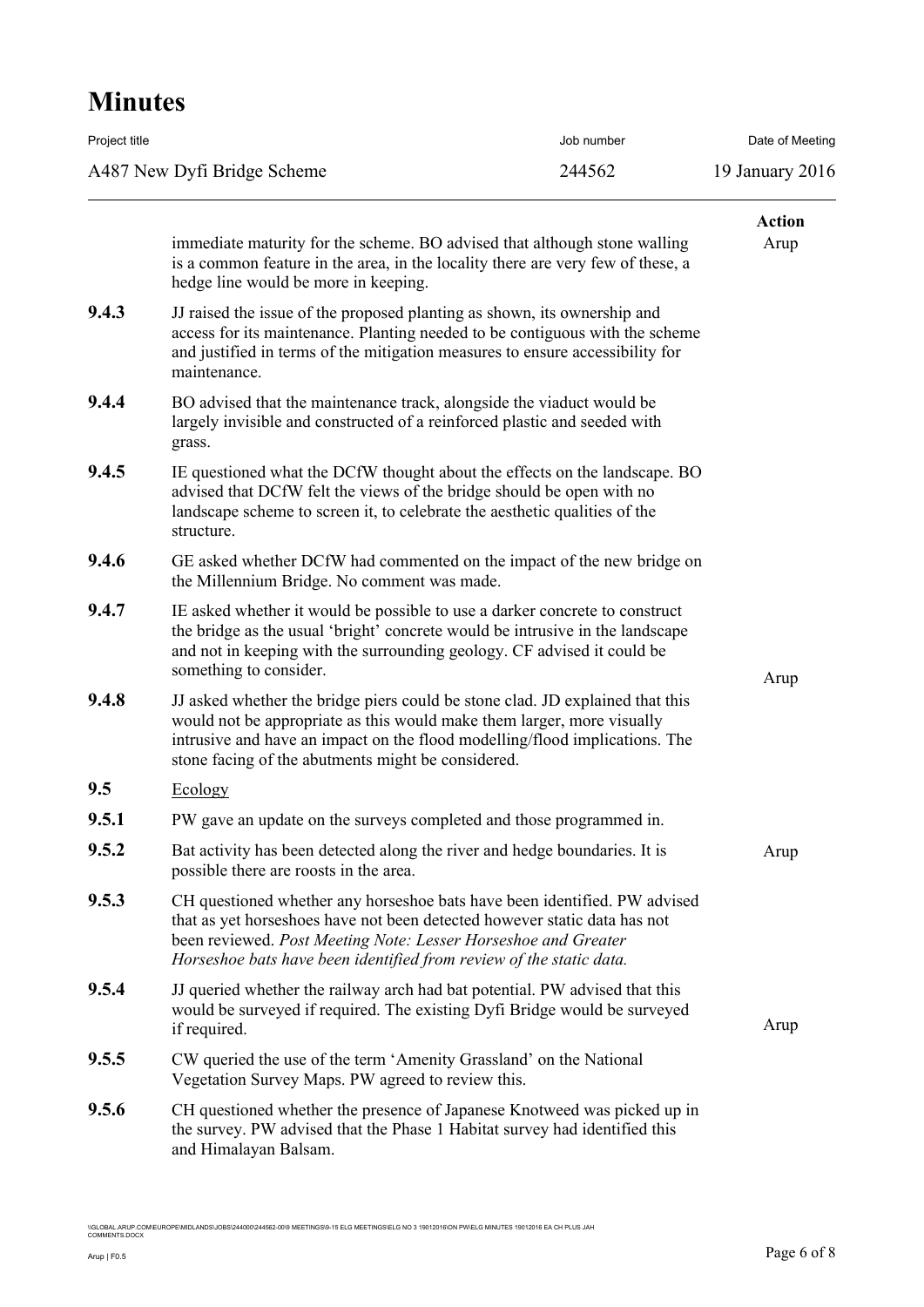| Project title               | Job number | Date of Meeting |
|-----------------------------|------------|-----------------|
| A487 New Dyfi Bridge Scheme | 244562     | 19 January 2016 |
|                             |            |                 |

|       |                                                                                                                                                                                                                                                                                                                                                                                                                                                                                                                                                                                                                 | <b>Action</b> |
|-------|-----------------------------------------------------------------------------------------------------------------------------------------------------------------------------------------------------------------------------------------------------------------------------------------------------------------------------------------------------------------------------------------------------------------------------------------------------------------------------------------------------------------------------------------------------------------------------------------------------------------|---------------|
| 9.5.7 | CH queried the use of wildlife fencing and where any wildlife fencing would<br>be located. CF/PW advised that this needs discussion and will depend on<br>where the highway boundary is. CH also raised the issue of whether a<br>wildlife-proof fence without a crank would be acceptable as agreed on other<br>trunk road schemes. JJ agreed that in landscape and visual terms a cranked<br>fence was not desirable, but advised that the use of a crank shouldn't be<br>discounted and a decision needed to be based on the fence location, survey<br>results and likely otter movements. Arup to consider. | Arup          |
| 9.5.8 | JJ advised that there is a big problem with amphibians getting trapped in<br>drainage systems, particularly the modern sumps. Arup confirmed that they<br>are currently considering this issue in their drainage design.                                                                                                                                                                                                                                                                                                                                                                                        | Arup          |
| 9.6   | Geology & Soils                                                                                                                                                                                                                                                                                                                                                                                                                                                                                                                                                                                                 |               |
| 9.6.1 | GI works are almost complete, flooding delayed the programme.                                                                                                                                                                                                                                                                                                                                                                                                                                                                                                                                                   |               |
| 9.6.2 | JR questioned where the reworked material would come from. JD advised<br>that the northern junction would yield material. The northern junction is<br>located on fractured rock which will need grading back. JD confirmed that<br>the use of soil nails wouldn't be required as the slope would be graded back<br>with possibly some seeding and planting where feasible.                                                                                                                                                                                                                                      |               |
|       | JD advised that there was no need for material storage as it would be used<br>straight away.                                                                                                                                                                                                                                                                                                                                                                                                                                                                                                                    |               |
| 9.7   | Noise and Vibration                                                                                                                                                                                                                                                                                                                                                                                                                                                                                                                                                                                             |               |
| 9.7.1 | The noise assessment was based on a 600m area from the scheme.                                                                                                                                                                                                                                                                                                                                                                                                                                                                                                                                                  |               |
| 9.7.2 | A survey of noise or vibration on sensitive buildings and amenity areas has<br>been undertaken. The baseline noise model has been built. JP explained that<br>baseline noise surveys have been delayed due to severe wet weather but are<br>due to be undertaken in Jan/early Feb 2016.                                                                                                                                                                                                                                                                                                                         | Arup/WG       |
| 9.8   | <b>Effects on All Travellers</b>                                                                                                                                                                                                                                                                                                                                                                                                                                                                                                                                                                                |               |
| 9.8.1 | The NMU context report was issued to WG on 15/01/2016.                                                                                                                                                                                                                                                                                                                                                                                                                                                                                                                                                          |               |
| 9.8.2 | GE expressed his concern that the Active Travel Act, which came from the<br>Welsh Government, is not being adhered to and that a formal, dual use access<br>is not included on the new bridge. It was noted that a fully compliant bridge<br>with dual use access would be more expensive and the cost benefit to tax<br>payers would need to be considered.                                                                                                                                                                                                                                                    | Arup          |
| 9.8.3 | Action: JH advised that the team would look into how many people use the<br>current routes per day, how many cyclists and pedestrians. In addition what<br>would need to be done to accommodate NMUs on the current scheme?                                                                                                                                                                                                                                                                                                                                                                                     | Arup          |
| 9.8.4 | GE queried whether Arup have consulted with CAT. Arup advised that they<br>hadn't done this yet.                                                                                                                                                                                                                                                                                                                                                                                                                                                                                                                | Arup          |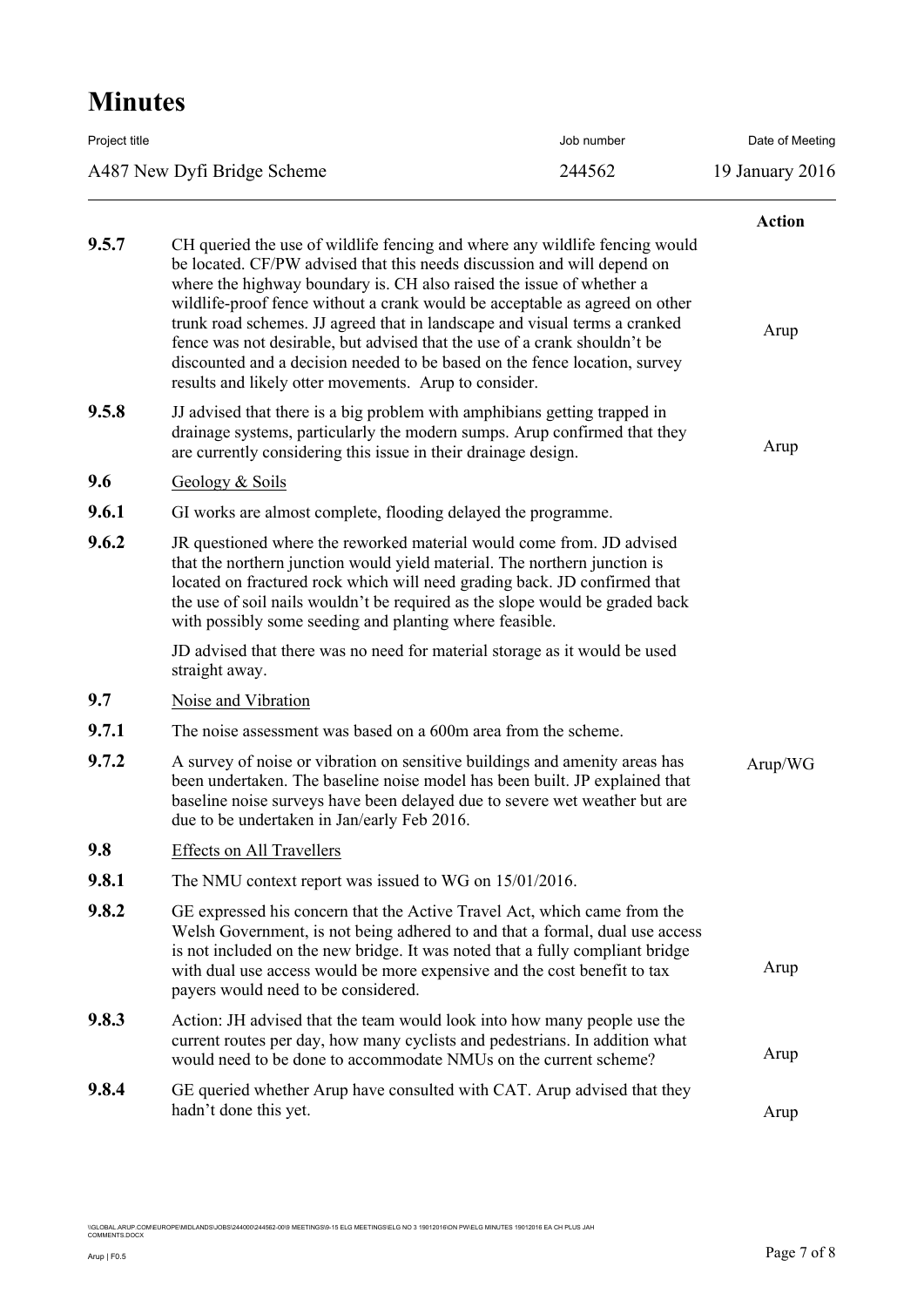| Project title               | Job number | Date of Meeting |
|-----------------------------|------------|-----------------|
| A487 New Dyfi Bridge Scheme | 244562     | 19 January 2016 |
|                             |            |                 |

|             |                                                                                                                                                                                                                                                                                                                                               | <b>Action</b> |  |
|-------------|-----------------------------------------------------------------------------------------------------------------------------------------------------------------------------------------------------------------------------------------------------------------------------------------------------------------------------------------------|---------------|--|
| 9.9         | <b>Community and Private Assets</b>                                                                                                                                                                                                                                                                                                           |               |  |
| 9.9.1       | The land-use site work is being undertaken this week with visits to<br>landowners and the completion of questionnaires.                                                                                                                                                                                                                       |               |  |
| 9.9.2       | It was confirmed that there are three landowners affected by the scheme.<br>Access under the viaduct will be possible which will minimise the effects of<br>severance.                                                                                                                                                                        |               |  |
| 9.9.3       | Landowner access will be required off the existing de-trunked section of the<br>A487, including services such as BT. This will determine any design<br>proposals for the de-trunked existing A487.                                                                                                                                            |               |  |
| 9.10        | Water Environment                                                                                                                                                                                                                                                                                                                             |               |  |
| 9.10.1      | The hydrogeomorphologist met with NRW and will be producing a WFD<br>Compliance Assessment report. It was noted that there are three catchments<br>areas: a northern, middle and southern area.                                                                                                                                               |               |  |
| 9.10.2      | The Flood Consequence Assessment will have to show that the situation was<br>not worse after the construction of the scheme.                                                                                                                                                                                                                  |               |  |
| 9.10.3      | CF confirmed that they were looking at a piped drainage system based on<br>kerb and gullies. It was also noted that some bank stabilization works will be<br>required to take account of future flooding.                                                                                                                                     |               |  |
| 9.10.4      | Action: to check that the study area of the FCA to ensure it encompasses the<br>existing Dyfi Bridge.                                                                                                                                                                                                                                         | Arup          |  |
| 10.         | <b>Environmental Design and Potential Mitigation</b>                                                                                                                                                                                                                                                                                          |               |  |
| 10.1        | JP advised that when the assessments are complete, an update of the potential<br>mitigation measures will be available.                                                                                                                                                                                                                       |               |  |
| 11.         | <b>Future Statutory Bodies / ELG engagement</b>                                                                                                                                                                                                                                                                                               |               |  |
| <b>11.1</b> | JP advised that, going forward, engagement with ELG members will be part<br>of focused technical working groups to focus on more detailed, topic-specific<br>discussions. Topic specialists will contact the relevant people where<br>appropriate to organise these. It was noted that a flood TWG had already<br>been held in December 2015. | Arup          |  |
| 12.         | <b>AOB</b>                                                                                                                                                                                                                                                                                                                                    |               |  |
| 12.1        | GE noted that he remained concerned about design issues and would like a<br>further discussion on these aspects of the scheme.                                                                                                                                                                                                                | Arup          |  |
| 12.2        | A discussion was held on whether a public local inquiry would be required.<br>JH stated that whether the scheme goes to PI is dependent on the level of any<br>objections and whether these are statutory or non-statutory. Statutory                                                                                                         |               |  |

objectors being landowners and statutory bodies.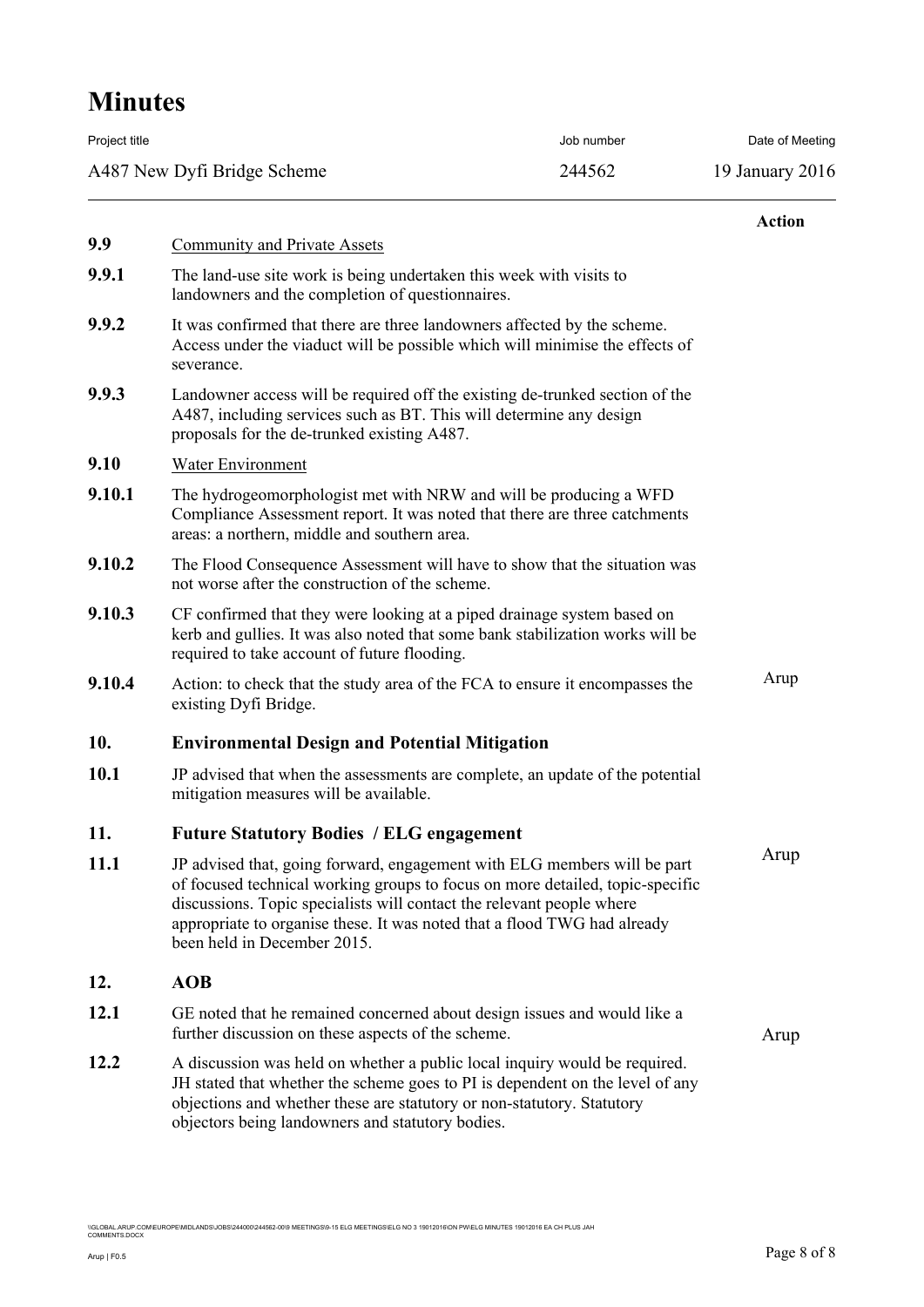| Project title      | A487 New Dyfi Bridge Scheme                                                                                                                                                                                                                                                                      | Job number<br>244562                                                                                                                     |
|--------------------|--------------------------------------------------------------------------------------------------------------------------------------------------------------------------------------------------------------------------------------------------------------------------------------------------|------------------------------------------------------------------------------------------------------------------------------------------|
|                    | Meeting name and number Environmental Liaison Group No. 4                                                                                                                                                                                                                                        | File reference<br>900237-ARP-ZZ-ZZ-MI-YE-<br>00003                                                                                       |
| Location           | Y Plas, Machynlleth, Powys SY20 8ER                                                                                                                                                                                                                                                              | Time and date<br>11:00<br>9 August 2016                                                                                                  |
| Purpose of meeting | To provide an update on the scheme and the environmental design, and to<br>facilitate discussion of any issues arising from your reviews of the draft<br>Environmental Statement and other relevant documents issued recently                                                                    |                                                                                                                                          |
| Present            | Peris Jones (PJ), Welsh Govt<br>Luci Collinwood (LC), Welsh Govt<br>Chris Worker (ChW), Welsh Govt<br>Julie Hunt (JHu), CH2M<br>Cathie Holland (CH), CH2M<br>Chris Furneaux (CF), Arup<br>Pete Wells (PW), Arup<br>Tara Richards (TR), Arup<br>Julian Davies (JD), AG<br>David Rowlands (DR), AG | Meryl Read (MR), NRW<br>Jill Jackson (JJ), NMWTRA<br>Caroline Wilson (CaW), SNPA<br>Gareth Lloyd (GL), SNPA<br>Ian Halfpenney (IH), CADW |
| Apologies          | James Healey (JH), WG<br>Len Wyatt, WG<br>Richard Bruten (RB),<br>Kathryn Roberts, Cadw<br>Rachel Price, PCC                                                                                                                                                                                     | John Roberts (JR)SNPA<br>Rhys Jones, GCC<br><b>NRW Mannon Lewis</b><br>Suzanne Whiting, Cadw<br>Iwan Evans (IE), SNPA                    |
| Circulation        | Those present and apologies                                                                                                                                                                                                                                                                      |                                                                                                                                          |

**Action**

## **1. Introduction and Purpose of the Meeting**

- 1.1 The meeting began with PW introducing himself as the Environmental Coordinator for the Scheme. The rest of the group made their introductions.
- **1.2** The purpose of the meeting was to give an update on the scheme and the environmental design, and to facilitate discussion of any issues arising from the review of the draft Environmental Statement (ES) and other relevant documents issued recently.

| Prepared by          | Tara Richards |
|----------------------|---------------|
| Date of circulation  | 04/11/2016    |
| Date of next meeting | <b>TBC</b>    |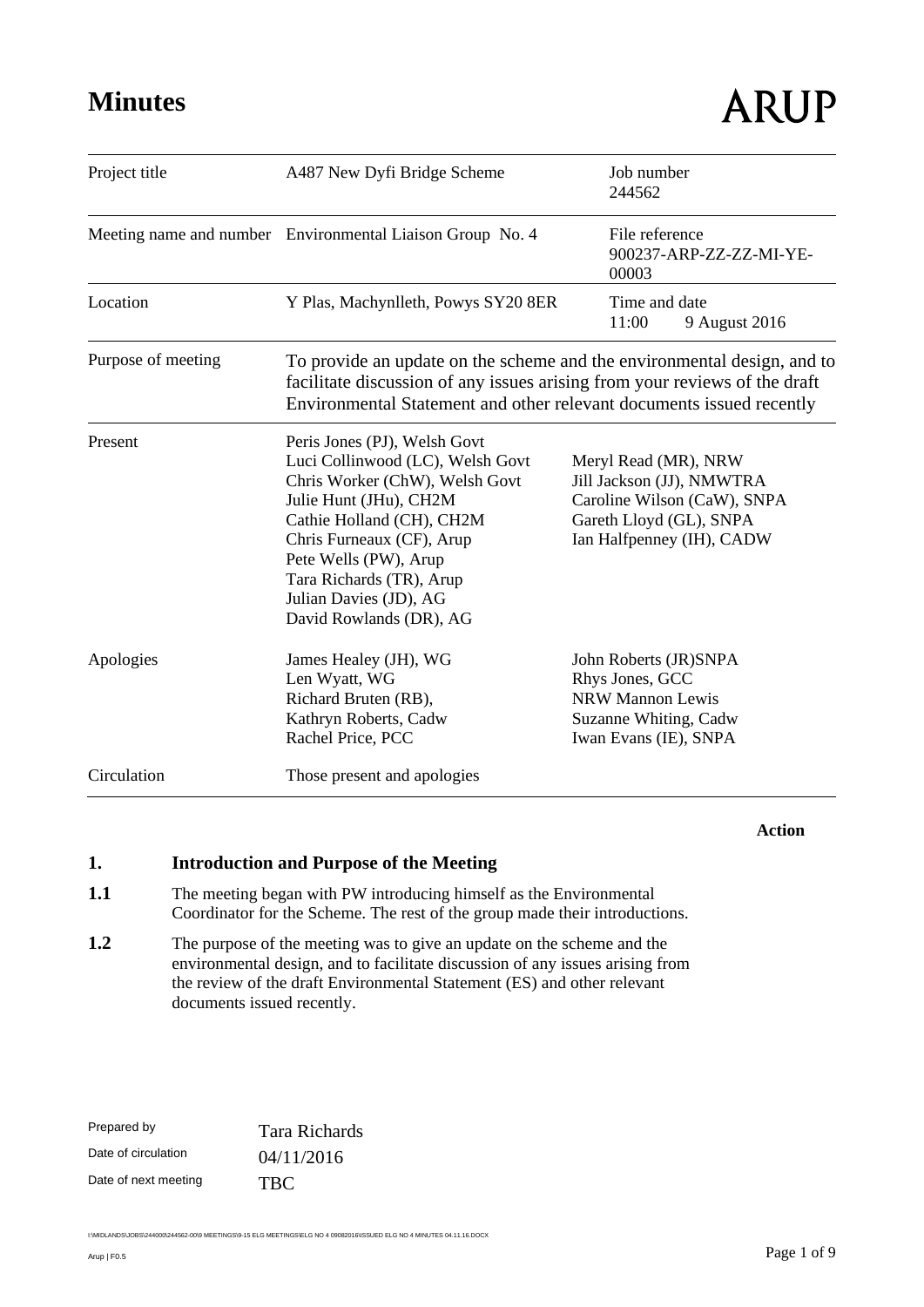| Project title               | Job number | Date of Meeting |
|-----------------------------|------------|-----------------|
| A487 New Dyfi Bridge Scheme | 244562     | 09 August 2016  |

#### **Action**

### **2. Actions from Previous ELG Meeting**

- **2.1** CF listed some of the actions arising from the previous notes of meeting and the status of the action:
- 2.2 Proposed scheme changed from initial proposals to include a shared footway/cycleway across the new viaduct, which requires a taller parapet (1.4m) and mesh infill.
- **2.3** Discussions are ongoing with Cadw on the ownership of the existing bridge however there is an agreement that it will remain with Welsh Government.
- **2.4** All ecological surveys have been completed and will be discussed later on.
- **2.5** Since ELG no.3 in January 2016 separate discussions have been held with individual organisations e.g. NRW.

### **3. Initial General Points**

**3.1** Some people noted that they had been unable to download the Environmental Statement documents, there were duplicates of Volume 3 and some of the documents were dated March 2016. It was noted that TR had sent reduced sized and word documents to those SEBs having problems week commencing 1st August. It was agreed at the ELG meeting that TR would send all SEBs word and pdf versions of the ES documents. The time to review the ES documents was extended by a week, with the return of SEB comments by  $19<sup>th</sup>$  August, a week after the  $12<sup>th</sup>$  August deadline.

> **Action: TR to send all SEB's word and pdf documents of the ES on a USB –** *Post meeting note:* Completed USBs sent morning of 11<sup>th</sup> August 2016.

**3.2** JJ stated that, from the appendix documents she had been able to access the documents appeared good but hadn't been able to access the Environmental Statement. When JJ read the ES, she found that some parts were disappointing and had not included many pertinent details/issues that were picked up in the appendix documents.

### **4. Scheme Design**

- **4.1** CF went through the Scheme's Transport Planning Objectives which were developed during the WelTAG Planning Stage and reported in the WelTAG Planning Stage Report (April 2012).
- **4.2** CF described the key design considerations and changes which had occurred since the January 2016 ELG meeting:
	- **The northern junction design**: ghost island priority junction or roundabout – the proposed scheme remained unchanged and includes a ghost island priority junction;

I:\MIDLANDS\JOBS\244000\244562-00\9 MEETINGS\9-15 ELG MEETINGS\ELG NO 4 09082016\ISSUED ELG NO 4 MINUTES 04.11.16.DOCX

**Arup**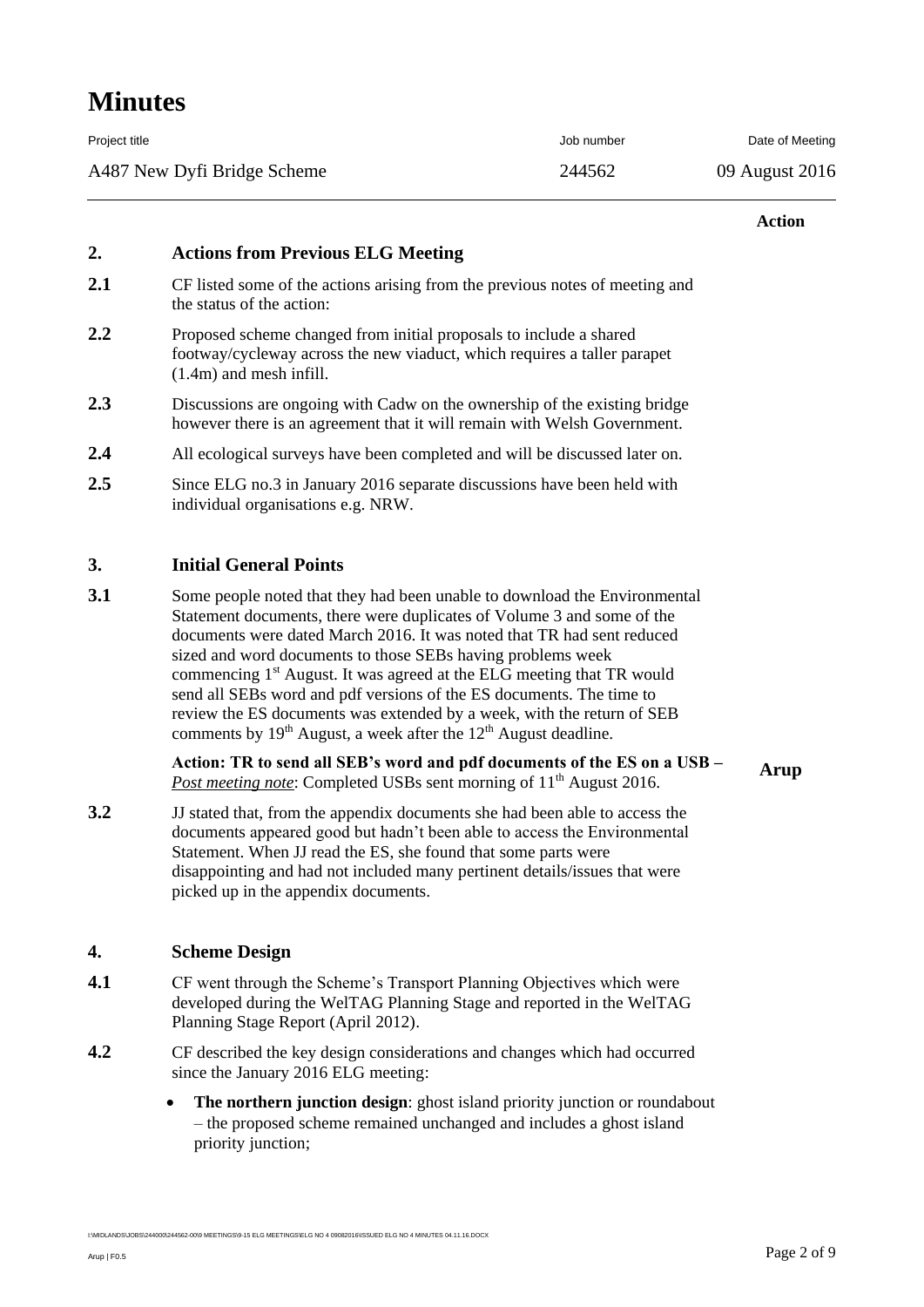| Project title               | Job number | Date of Meeting |
|-----------------------------|------------|-----------------|
| A487 New Dyfi Bridge Scheme | 244562     | 09 August 2016  |

#### **Action**

- **Flooding impacts** residential properties, agricultural land and Pont-ar-Ddyfi – the proposed scheme has changed from the initial proposals to include a longer viaduct to minimise the flooding impacts;
- **NMU provision on new viaduct** the proposed scheme has changed from the initial proposals to now include a shared footway/cycleway across the new viaduct, which requires a taller parapet (1.4m) and with a mesh infill;
- **Northern abutment layout** the proposed scheme includes a northern abutment setback from the edge of the slope down to the river, to include an agricultural and NMU access in front of the bridge abutment;
- **Railway bridge** resolving the flooding under the railway bridge was not initially a part of the scope of the scheme but has now been included – the proposed scheme includes provision for a pump to address the flooding under the railway bridge;
- **Pont-ar-Ddyfi access arrangements** access arrangements across Pont-ar-Ddyfi remain unchanged from the initial proposals; being limited to NMUs and authorised agricultural access only (i.e there is no through route except for NMUs).
- **Southern end and minor change to the layout of the agricultural access:**  at the southern end there has been a change in the scheme alignment with the inclusion of a flood bund. (An agricultural access immediately to the northwest of the railway bridge has been changed compared to the option presented in the draft Environmental Statement circulated to SEBs.) The access will now connect to the realigned existing road, just north of its junction with the new A487 alignment, rather than directly onto the A487, to provide better visibility.
- **Localised flood mitigation measures:** would be provided to ensure no increase in flood risk to the existing bridge and adjacent residential properties

## **5. Key Stages and Programme**

**5.1** CF provided an update of the key programme stages for the scheme:

- **Key Stage 3** On the basis of receiving comments from the SEBs by  $19<sup>th</sup>$  August it is the intention to publish Draft Orders, the Environmental Statement and the SIAA during October 2016;
- **Key Stage 4** There will be a 6 week statutory consultation period and if a Public Inquiry is required this would take place in Spring 2017;
- **Key Stage 6** Construction to start in 2017 depending on funding and the outcome of the Public Inquiry if held. 2017 to 2019 would be required for the Scheme Delivery including the Detailed Design and Construction. The completion of the construction works was anticipated to be by March 2019 followed by a 3 year aftercare and monitoring period.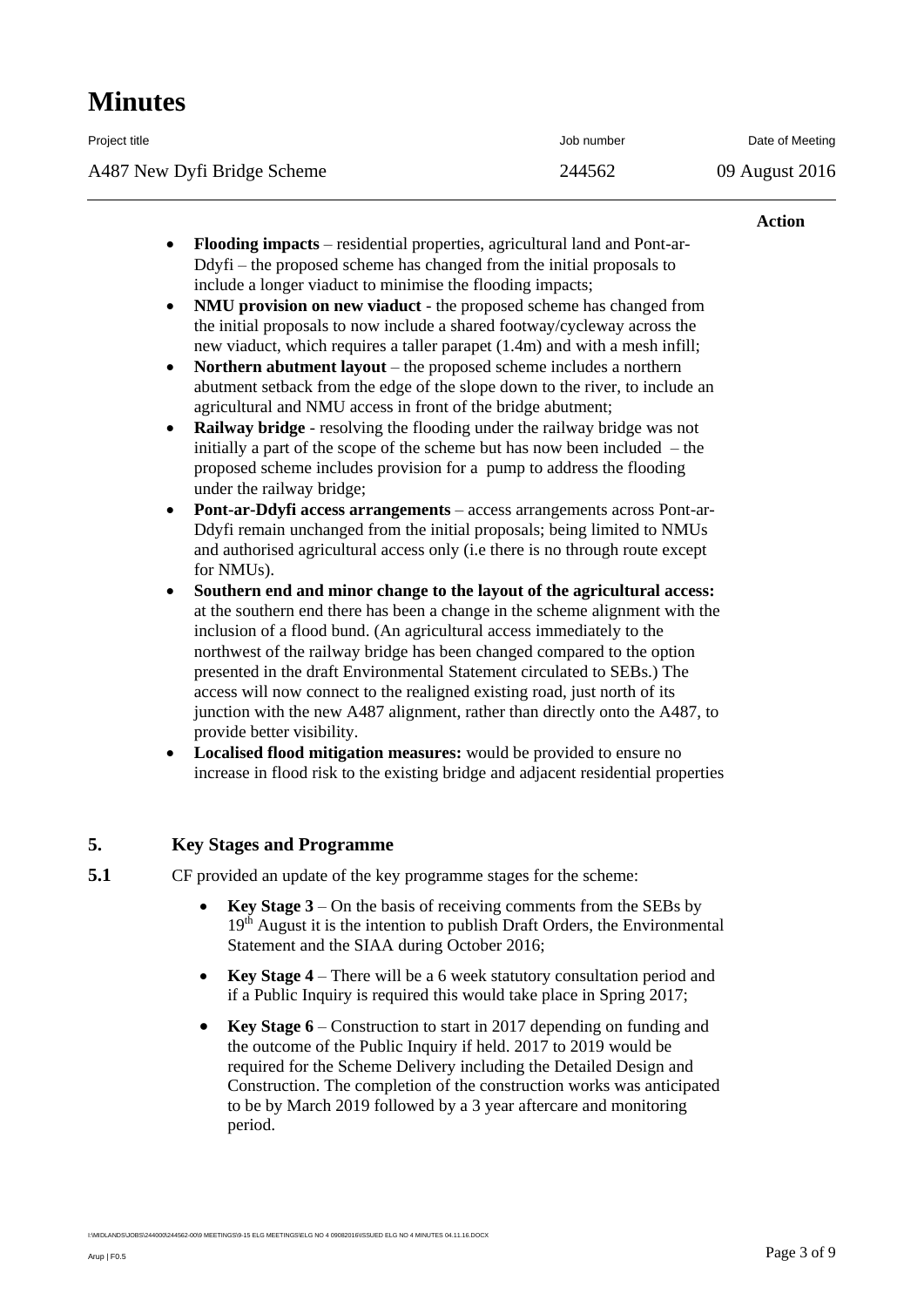| Project title               | Job number | Date of Meeting |
|-----------------------------|------------|-----------------|
| A487 New Dyfi Bridge Scheme | 244562     | 09 August 2016  |

|     |                                                                                                                                                                                                                                                                                                                                                                                                                                                                                                                                                                                           | <b>Action</b> |
|-----|-------------------------------------------------------------------------------------------------------------------------------------------------------------------------------------------------------------------------------------------------------------------------------------------------------------------------------------------------------------------------------------------------------------------------------------------------------------------------------------------------------------------------------------------------------------------------------------------|---------------|
| 6.  | <b>Update on Environmental Surveys and Assessment</b>                                                                                                                                                                                                                                                                                                                                                                                                                                                                                                                                     |               |
| 6.1 | The draft Environmental Statement ES is currently being reviewed by the<br>SEBs. PW described, with reference to slides, the main conclusions of the ES<br>per topic chapter with the following being a summary of the main points<br>raised at the meeting:                                                                                                                                                                                                                                                                                                                              |               |
|     | <b>Air Quality</b>                                                                                                                                                                                                                                                                                                                                                                                                                                                                                                                                                                        |               |
| 6.2 | LC questioned if the assessment had factored in acceleration/declaration and<br>how had the assessment dealt with changes in omissions associated with<br>vehicle speeds with and without the scheme. Action: Arup to update LC on<br>how the scheme has dealt with changes in omissions associated with<br>vehicle speeds with and without the scheme.                                                                                                                                                                                                                                   | Arup          |
|     | <b>Cultural Heritage</b>                                                                                                                                                                                                                                                                                                                                                                                                                                                                                                                                                                  |               |
| 6.3 | It was confirmed that the northern construction compound 'lay-down' area<br>will be fenced off from the Fridd Round Barrows. IH thought the Scheme<br>would not have an impact on the Fridd Round Barrows.                                                                                                                                                                                                                                                                                                                                                                                |               |
| 6.4 | LC asked how much confidence Arup have in the geophysical survey of the<br>floodplain sediment. How will Arup/AGC address potential finds that were<br>not anticipated and would there be programme implications? LC noted that<br>there could be a 12 week delay if there were archaeological finds. Arup<br>confirmed that they have undertaken additional geophysical surveys for the<br>changes in route. Arup have good geophysical results but could not confirm<br>if everything had been picked up. Action: Arup to check this aspect with<br>their cultural heritage specialist. | Arup          |
| 6.5 | Arup to confirm if they have undertaken evaluation trenches as a part of the<br>archaeological survey work. Action: Arup to confirm this.                                                                                                                                                                                                                                                                                                                                                                                                                                                 |               |
| 6.6 | LC queried if the cultural heritage assessment is in compliance with the<br>Historic Environment (Wales) Act 2016? IH confirmed that the Act will not<br>affect the cultural heritage assessments as it mainly relates to Listed<br>Buildings and Scheduled Monuments. Action: Arup to ensure the Historic<br>Environment (Wales) Act 2016 is listed in the policy and legislation<br>section of the ES.                                                                                                                                                                                  | Arup<br>Arup  |
| 6.7 | PW confirmed where the northern compound will go in relation to the Fridd<br>Round Barrows. AGC confirmed that the laydown area will be a<br>hardstanding. AGC stated that it has not yet been agreed where the main<br>contractor's compound will be located as this is the subject of ongoing<br>discussions with potential landowners. It was confirmed that the main<br>compound will be in an area outside of the floodplain.                                                                                                                                                        |               |
|     | <b>Landscape and Visual</b>                                                                                                                                                                                                                                                                                                                                                                                                                                                                                                                                                               |               |
| 6.8 | LC asked that townscape issues associated with Machynlleth be included in<br>the assessment. Action: Ben Oakman (landscape architect) to ensure any<br>Townscape assessment is included.                                                                                                                                                                                                                                                                                                                                                                                                  | Arup          |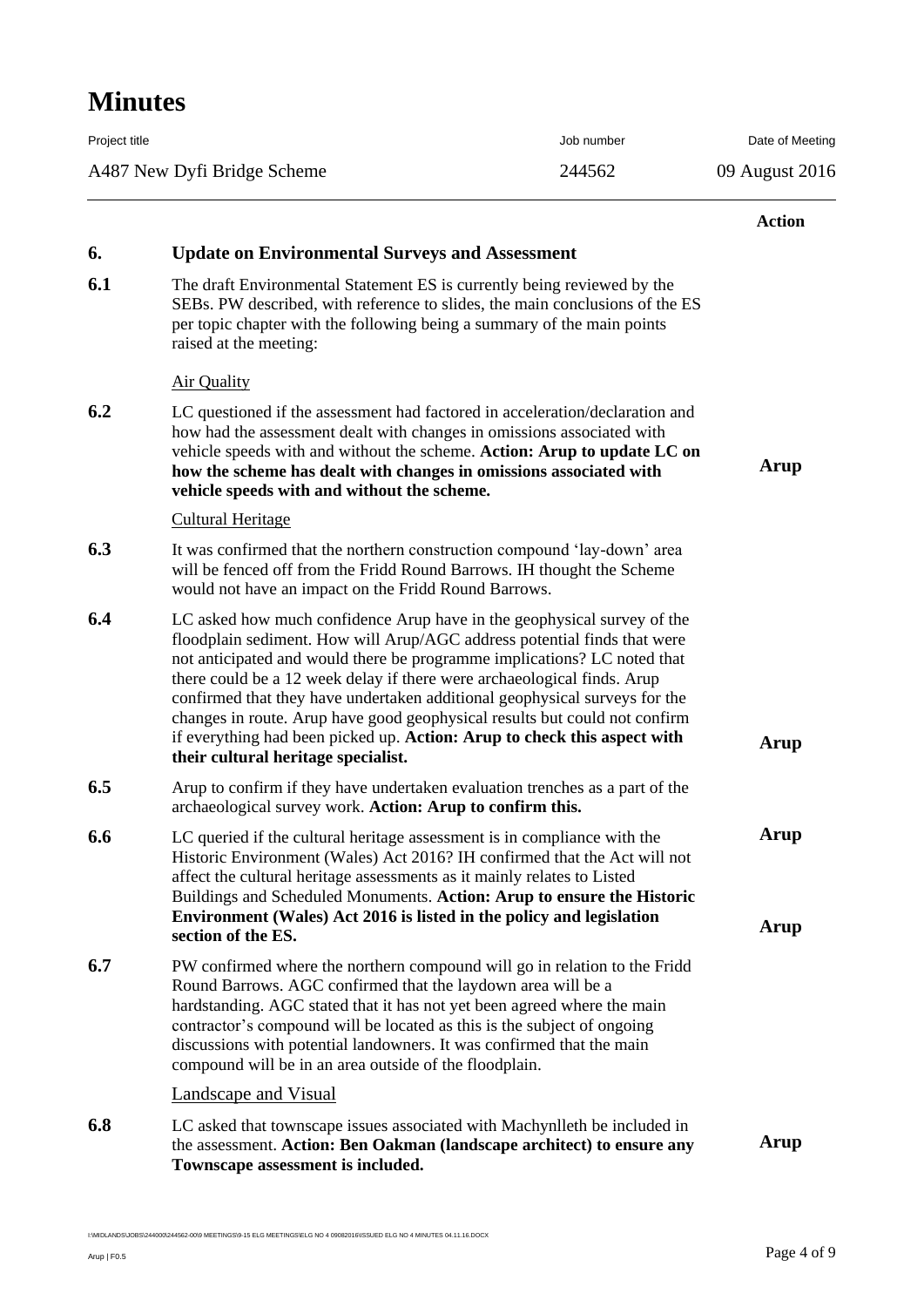| Project title |                                                                                                                                                                                                                                                                                                                                                                                                                                                                                                                                                                                                                                                                                                                                                                                                                                                                                       | Job number | Date of Meeting           |
|---------------|---------------------------------------------------------------------------------------------------------------------------------------------------------------------------------------------------------------------------------------------------------------------------------------------------------------------------------------------------------------------------------------------------------------------------------------------------------------------------------------------------------------------------------------------------------------------------------------------------------------------------------------------------------------------------------------------------------------------------------------------------------------------------------------------------------------------------------------------------------------------------------------|------------|---------------------------|
|               | A487 New Dyfi Bridge Scheme                                                                                                                                                                                                                                                                                                                                                                                                                                                                                                                                                                                                                                                                                                                                                                                                                                                           | 244562     | 09 August 2016            |
| 6.9           | Arup's response: Townscape issues associated with Machynlleth have been<br>included within the assessment.                                                                                                                                                                                                                                                                                                                                                                                                                                                                                                                                                                                                                                                                                                                                                                            |            | <b>Action</b>             |
| 6.10          | LC and JJ queried the extent of the existing vegetation shown on the sketch<br>figures presented by PW as it appeared to be more extensive than in reality.<br><b>Action: Arup to review.</b>                                                                                                                                                                                                                                                                                                                                                                                                                                                                                                                                                                                                                                                                                         |            | Arup                      |
| 6.11          | CF stated that the Northern Junction will not be lit. The cut face will consist<br>of a rock cut with some potential areas for grass and wildflower seeding. JJ<br>expressed concern about cut faces being a potential maintenance problem<br>area for the future invasion by gorse rather than the desired<br>grass/wildflowers.                                                                                                                                                                                                                                                                                                                                                                                                                                                                                                                                                     |            |                           |
| 6.12          | JJ referred to the tree report and the number of ash trees present across the<br>scheme area. JJ noted that she was concerned about the impact of ash dieback<br>on the landscape and visual impacts and screening due to the loss of trees.                                                                                                                                                                                                                                                                                                                                                                                                                                                                                                                                                                                                                                          |            |                           |
| 6.13          | JJ was concerned about access for the future maintenance of the new planting<br>and asked that this included in the design. Arup: to check scheme<br>maintenance access to planting areas.                                                                                                                                                                                                                                                                                                                                                                                                                                                                                                                                                                                                                                                                                            |            | Arup                      |
|               | Ecology                                                                                                                                                                                                                                                                                                                                                                                                                                                                                                                                                                                                                                                                                                                                                                                                                                                                               |            |                           |
| 6.14          | PW confirmed that the assessment references both Greater and Lesser<br>Horseshoe bats: primarily Lesser Horseshoe Bats and one passing of a<br>Greater Horseshoe Bat.                                                                                                                                                                                                                                                                                                                                                                                                                                                                                                                                                                                                                                                                                                                 |            |                           |
| 6.15          | CaW noted that the minutest diving beetle, a Red Data Book species, had<br>been recorded in the river/shingle area at the new bridge location. PW<br>confirmed that there were no records from recent samples of aquatic<br>invertebrates' species surveys undertaken in Sept 2015 and May 2016.                                                                                                                                                                                                                                                                                                                                                                                                                                                                                                                                                                                      |            |                           |
| 6.16          | JJ queried dormice presence and the way this species had been dealt with in<br>the ES. CaW noted that she had dealt with a pipeline project 500m from this<br>scheme and that the botanical report had shown that dormice were in the area<br>close to the pipeline scheme. Action: CaW to forward this information to<br><b>PW</b> . ChW noted from processing dormice licences, that there was a dormice<br>presence in the general area further north (Corris) and east of the scheme. It<br>was thought this would not change the context of the Dyfi Bridge scheme but<br>in the ES perhaps change the assessment to assume low level populations.<br>PW thought that the only area where the Dormice could be present was on<br>the northern river bank where there was a good vegetation cover. Action:<br>PW to review the ES wording to assume a low level population in the |            | <b>SNPA</b> (CaW)<br>Arup |
|               | local area rather than state there are none.                                                                                                                                                                                                                                                                                                                                                                                                                                                                                                                                                                                                                                                                                                                                                                                                                                          |            |                           |
| 6.17          | NRW noted that in a previous ELG, in September 2015, they had requested<br>dormice surveys. Action: PW agreed to look into this                                                                                                                                                                                                                                                                                                                                                                                                                                                                                                                                                                                                                                                                                                                                                       |            | Arup                      |
| 6.18          | There had been an unauthorised release of a European Beaver in this area<br>with ChW noting that NRW have evidence of a beaver using the River Dyfi.<br>However NRW noted that an "Escaped beaver is not considered to be native"<br>so wouldn't be covered by European Protected Species (EPS) legislation.                                                                                                                                                                                                                                                                                                                                                                                                                                                                                                                                                                          |            |                           |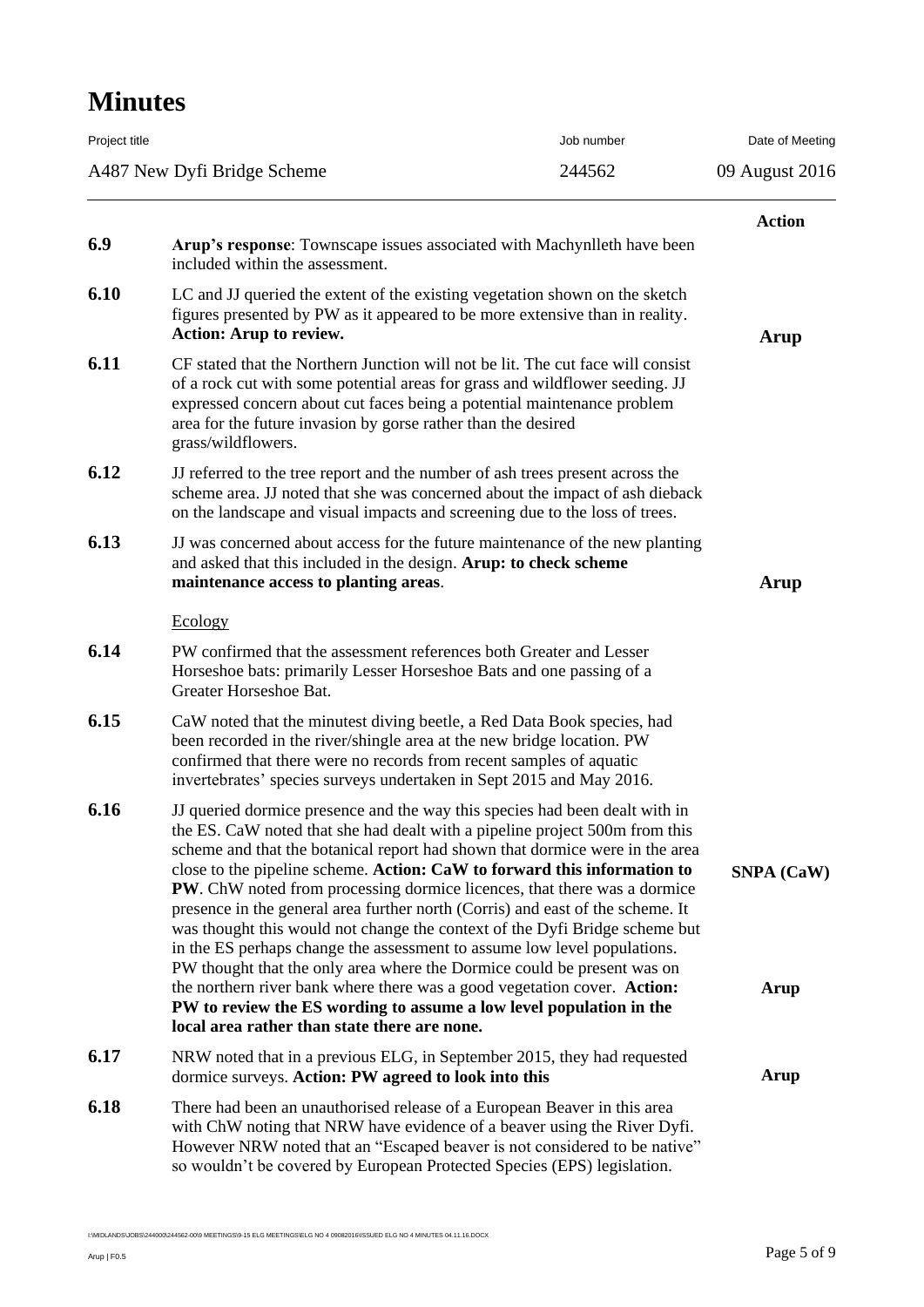| Project title |                                                                                                                                                                                                                                                                                                                                                                                                                                                                                                                                                                                                                                                                                                                                                                                                                                                                                                                                                                                                                                                                                                                                                                               | Job number | Date of Meeting |
|---------------|-------------------------------------------------------------------------------------------------------------------------------------------------------------------------------------------------------------------------------------------------------------------------------------------------------------------------------------------------------------------------------------------------------------------------------------------------------------------------------------------------------------------------------------------------------------------------------------------------------------------------------------------------------------------------------------------------------------------------------------------------------------------------------------------------------------------------------------------------------------------------------------------------------------------------------------------------------------------------------------------------------------------------------------------------------------------------------------------------------------------------------------------------------------------------------|------------|-----------------|
|               | A487 New Dyfi Bridge Scheme<br>244562                                                                                                                                                                                                                                                                                                                                                                                                                                                                                                                                                                                                                                                                                                                                                                                                                                                                                                                                                                                                                                                                                                                                         |            | 09 August 2016  |
|               |                                                                                                                                                                                                                                                                                                                                                                                                                                                                                                                                                                                                                                                                                                                                                                                                                                                                                                                                                                                                                                                                                                                                                                               |            | <b>Action</b>   |
|               | ChW noted that they were taking a 'Scottish' stance on the status of the<br>beaver. Beavers are outside of their natural range / are not an EPS and it was<br>noted that the ES does not consider beaver. Action: ChW will follow this<br>issue up with WG.                                                                                                                                                                                                                                                                                                                                                                                                                                                                                                                                                                                                                                                                                                                                                                                                                                                                                                                   |            | WG (ChW)        |
|               | Geology & Soils                                                                                                                                                                                                                                                                                                                                                                                                                                                                                                                                                                                                                                                                                                                                                                                                                                                                                                                                                                                                                                                                                                                                                               |            |                 |
| 6.19          | PW confirmed that the Agricultural Land Classification is Grade 4.                                                                                                                                                                                                                                                                                                                                                                                                                                                                                                                                                                                                                                                                                                                                                                                                                                                                                                                                                                                                                                                                                                            |            |                 |
|               | Materials                                                                                                                                                                                                                                                                                                                                                                                                                                                                                                                                                                                                                                                                                                                                                                                                                                                                                                                                                                                                                                                                                                                                                                     |            |                 |
| 6.20          | LC queried whether there was a cut and fill balance. AGC noted that there<br>will be a small import of materials to be used in the main for the flood bunds.<br>Temporary storage of top soil will be located outside the floodplain area.<br>Import material will probably be from nearby quarries.                                                                                                                                                                                                                                                                                                                                                                                                                                                                                                                                                                                                                                                                                                                                                                                                                                                                          |            |                 |
| 6.21          | JJ and CH noted that there are a lot of invasive species in the scheme study<br>area such as Japanese Knotweed (JK), Himalayan Balsam and Crassula<br>Helmsii with the potential to disturb and spread these invasive species.                                                                                                                                                                                                                                                                                                                                                                                                                                                                                                                                                                                                                                                                                                                                                                                                                                                                                                                                                |            |                 |
| 6.22          | It was noted that the means of dealing with the JK and other species had not<br>been covered in the draft ES. NRW confirmed that the ES needed to.<br>Timescales probably meant that herbicide control was not an option. It was<br>thought unlikely that there was a bank which would be deep enough to bury<br>the invasive species to prevent it growing. AGC advised that they were<br>currently considering encapsulation of the JK in a cell which could then be<br>covered with 2m of material. An element of spraying pre and post<br>construction may be possible where the JK was not to be excavated and<br>removed. There will be a detailed invasive species management plan for the<br>construction phase of the scheme. It was confirmed that excavation of the JK<br>was required for a distance of 7m from the edge of a stand. It was noted that<br>this would be difficult where the JK extended beyond the scheme. It was<br>noted that the treatment of the JK needed to be covered in the ES as it could<br>have programme, material removal, landscape and ecological implications.<br>Action: Arup to review the ES with respect to invasive species. |            | Arup            |
| 6.23          | It was suggested that there needs to be advice from WG on how far from the<br>extent of the scheme is required regarding invasive species. Action: WG to<br>provide advice on the extent of the scheme with respect to invasive<br>species such as the JK.                                                                                                                                                                                                                                                                                                                                                                                                                                                                                                                                                                                                                                                                                                                                                                                                                                                                                                                    |            | $WG$ (LC)       |
| 6.24          | LC queried whether a list of plans will be included in the CEMP such as the<br>biosecurity management plan, the biodiversity management plan. The<br>phasing and logic of building during Key Stage 6 needs to be included within<br>the $ES - LC$ noted the M4 could be referenced for a list of plans. Action: LC<br>noted she can provide a list of plans if required; Arup to ensure they<br>have a list of plans within the ES.                                                                                                                                                                                                                                                                                                                                                                                                                                                                                                                                                                                                                                                                                                                                          |            | Arup/WG<br>(LC) |
|               | Noise and Vibration                                                                                                                                                                                                                                                                                                                                                                                                                                                                                                                                                                                                                                                                                                                                                                                                                                                                                                                                                                                                                                                                                                                                                           |            |                 |
| 6.25          | No issues were raised.                                                                                                                                                                                                                                                                                                                                                                                                                                                                                                                                                                                                                                                                                                                                                                                                                                                                                                                                                                                                                                                                                                                                                        |            |                 |
|               | <b>Effects on Travellers</b>                                                                                                                                                                                                                                                                                                                                                                                                                                                                                                                                                                                                                                                                                                                                                                                                                                                                                                                                                                                                                                                                                                                                                  |            |                 |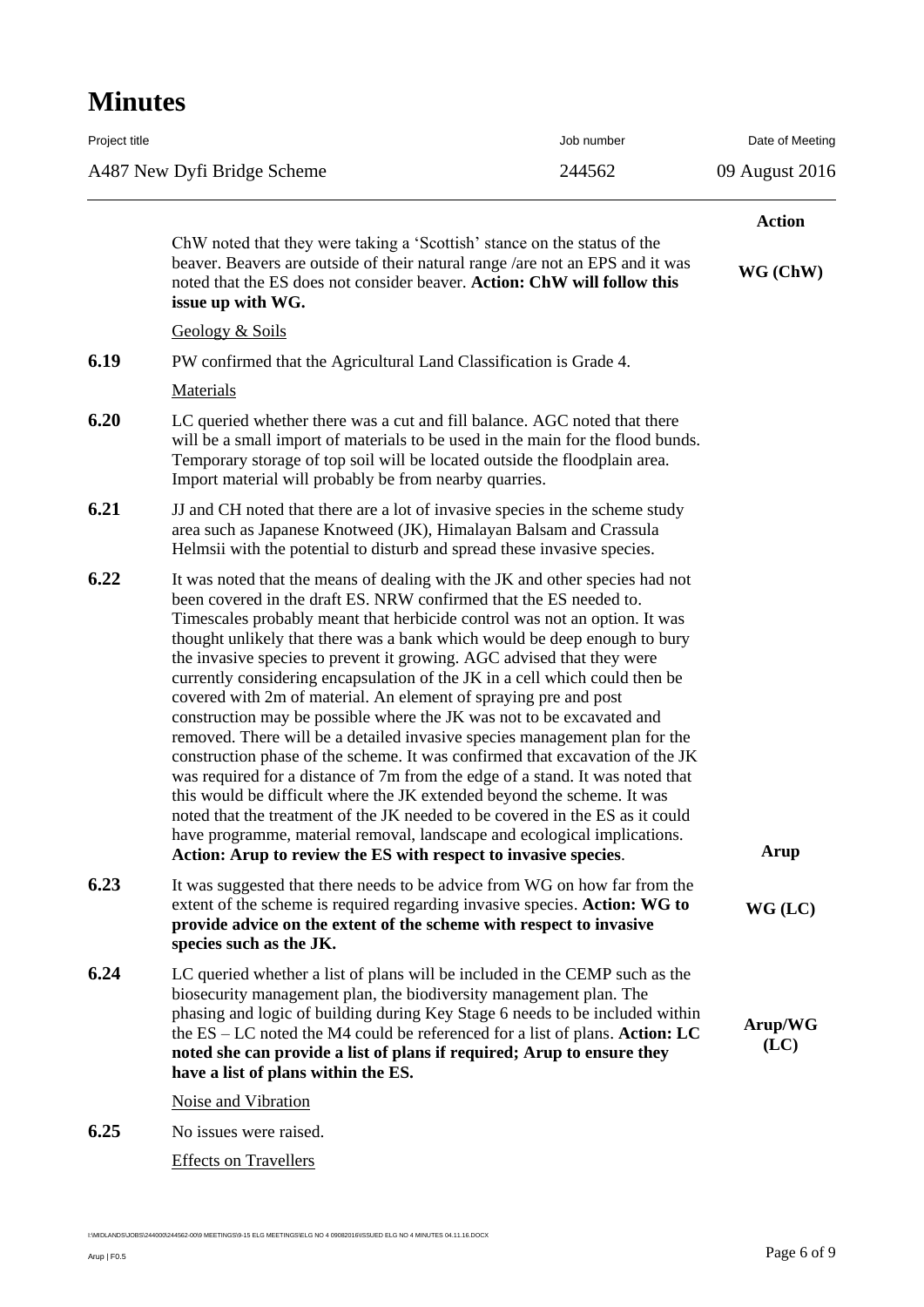| Job number<br>Project title<br>244562<br>A487 New Dyfi Bridge Scheme |                                                                                                                                                                                                                                                                                                                                                                                                                                                                                                                                                                                                                                                                                                                                                           |  | Date of Meeting<br>09 August 2016 |
|----------------------------------------------------------------------|-----------------------------------------------------------------------------------------------------------------------------------------------------------------------------------------------------------------------------------------------------------------------------------------------------------------------------------------------------------------------------------------------------------------------------------------------------------------------------------------------------------------------------------------------------------------------------------------------------------------------------------------------------------------------------------------------------------------------------------------------------------|--|-----------------------------------|
|                                                                      |                                                                                                                                                                                                                                                                                                                                                                                                                                                                                                                                                                                                                                                                                                                                                           |  |                                   |
| 6.26                                                                 | LC asked where the new request bus stop will be located as the existing bus                                                                                                                                                                                                                                                                                                                                                                                                                                                                                                                                                                                                                                                                               |  | <b>Action</b>                     |
|                                                                      | request stop is south of the existing Pont-ar-Ddyfi. LC suggested discussions<br>should take place with bus companies. LC asked how often is this existing<br>bus request stop used. Action: Arup to confirm how often the existing bus<br>request stop is used.                                                                                                                                                                                                                                                                                                                                                                                                                                                                                          |  | Arup                              |
| 6.27                                                                 | There are good NMU routes over the existing Pont-ar-Ddyfi and the viaduct.<br>Within the Effects of Travellers assessment, vulnerable users are considered<br>in relation to connectivity i.e. in times of flooding when the existing bridge<br>floods – pedestrians can use the new scheme                                                                                                                                                                                                                                                                                                                                                                                                                                                               |  |                                   |
|                                                                      | <b>Community and Private Assets</b>                                                                                                                                                                                                                                                                                                                                                                                                                                                                                                                                                                                                                                                                                                                       |  |                                   |
| 6.28                                                                 | No issues were raised.                                                                                                                                                                                                                                                                                                                                                                                                                                                                                                                                                                                                                                                                                                                                    |  |                                   |
|                                                                      | Drainage and Water Environment                                                                                                                                                                                                                                                                                                                                                                                                                                                                                                                                                                                                                                                                                                                            |  |                                   |
| 6.29                                                                 | LC asked why there is a slight adverse effect on groundwater during<br>operation of the Scheme. Action: Arup to review the slight adverse effect<br>on groundwater during operation.                                                                                                                                                                                                                                                                                                                                                                                                                                                                                                                                                                      |  | Arup                              |
| 6.30                                                                 | A Water Framework Directive (WFD) assessment has been undertaken and a<br>number of recommendations have been outlined. Action: LC to confirm<br>whether she needs to review WFD before ES? Action: PW to send WFD to<br>LC.                                                                                                                                                                                                                                                                                                                                                                                                                                                                                                                              |  | <b>Arup</b>                       |
| 6.31                                                                 | LC asked whether the drainage and water environment assessment in<br>compliance with the Wellbeing of the Future Generations Act (FGA) 2015?<br>It was stressed that the scheme needs to demonstrate compliance with the<br>FGA. LC and ChW suggested reviewing the mitigation measures which<br>have been included in the scheme and list out as enhancement measures for<br>example with the use of stop logs for pollution control in ditches. Action:<br>Arup to look at FGA and include enhancement list within the ES.                                                                                                                                                                                                                              |  | Arup                              |
| 6.32                                                                 | ChW questioned what provisions are in place for a tanker spill for example<br>from an oil or milk tanker. PW stated that there are three drainage catchments<br>within the scheme area; one to the north of the scheme one in the central<br>section and one to the south. There is currently no pollution interceptor<br>within the new ditch which is parallel to the existing A487 leading to Pont-<br>ar-Ddyfi. Currently the scheme has no way of impounding tank spills. PW<br>stated that we are including an interceptor in the northern catchment. It was<br>proposed that Arup/AGC should look at whether a petrol interceptor can be<br>fitted into the southern end of the scheme. Action: CF to look into the issue<br>of pollution control. |  | Arup                              |
| 6.33                                                                 | It was confirmed that the measures which are in place when the area floods<br>will be the same as it is now for the de-trunked A487/Pont-ar-Ddyfi.                                                                                                                                                                                                                                                                                                                                                                                                                                                                                                                                                                                                        |  |                                   |
|                                                                      | <b>Other Issues Raised</b>                                                                                                                                                                                                                                                                                                                                                                                                                                                                                                                                                                                                                                                                                                                                |  |                                   |
| 6.34                                                                 | MR has a number of pollution control comments to send across. MR<br>confirmed that NRW still refer to the Pollution Prevention Guidelines.<br>Action: MR to send across pollution control comments to PW.                                                                                                                                                                                                                                                                                                                                                                                                                                                                                                                                                 |  |                                   |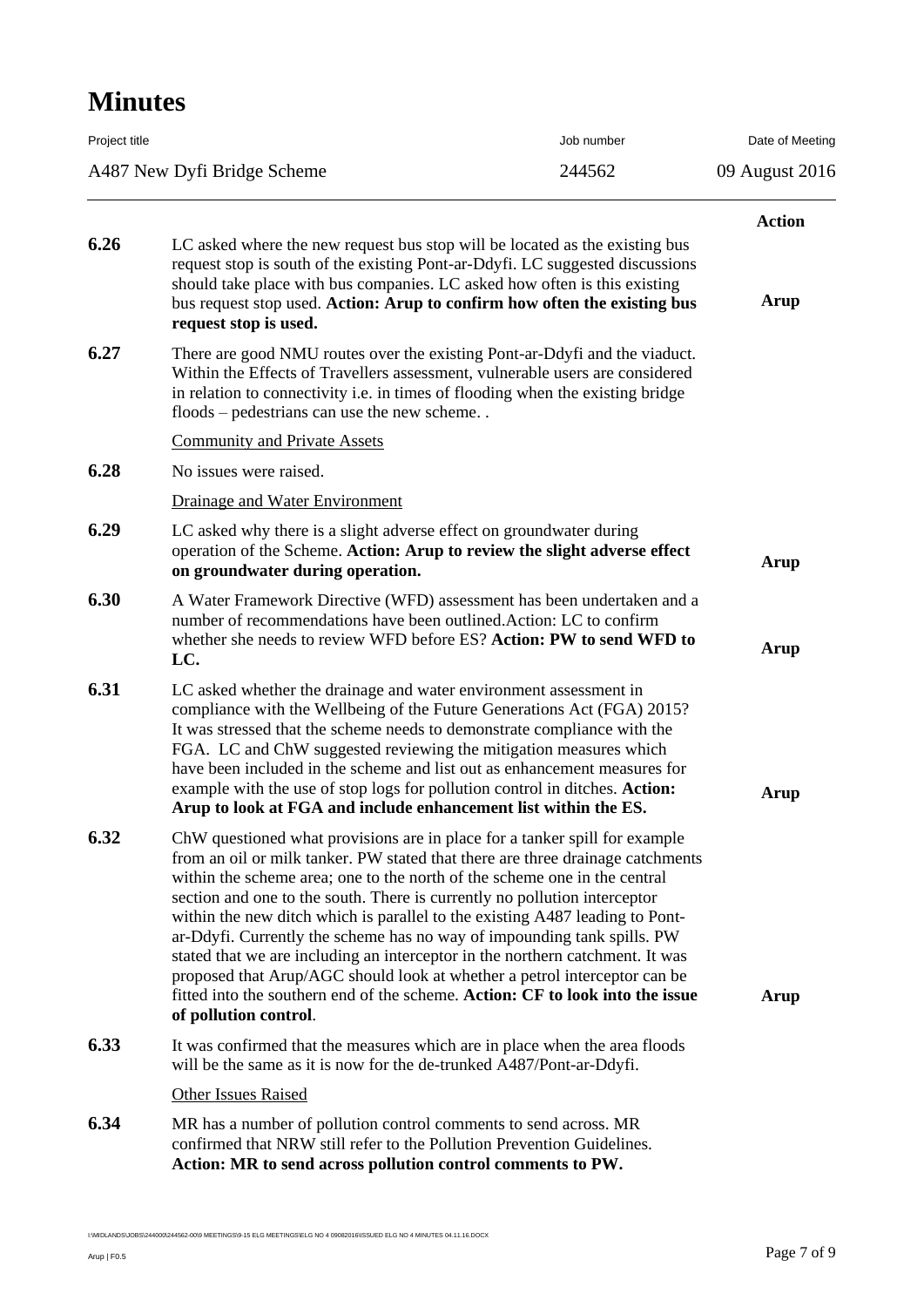| Project title |                                                                                                                                                                                                                                                                                                                                                                                                                                                                                                                                                                                                                                                                                                                                                                                                                                                                                                                                                                                                                                                                                                                                                                                                                               | Job number | Date of Meeting             |
|---------------|-------------------------------------------------------------------------------------------------------------------------------------------------------------------------------------------------------------------------------------------------------------------------------------------------------------------------------------------------------------------------------------------------------------------------------------------------------------------------------------------------------------------------------------------------------------------------------------------------------------------------------------------------------------------------------------------------------------------------------------------------------------------------------------------------------------------------------------------------------------------------------------------------------------------------------------------------------------------------------------------------------------------------------------------------------------------------------------------------------------------------------------------------------------------------------------------------------------------------------|------------|-----------------------------|
|               | A487 New Dyfi Bridge Scheme<br>244562                                                                                                                                                                                                                                                                                                                                                                                                                                                                                                                                                                                                                                                                                                                                                                                                                                                                                                                                                                                                                                                                                                                                                                                         |            | 09 August 2016              |
| 6.35          | It was noted that the concrete colour of the viaduct and bridge and the stone<br>facing of the northern abutment was still under discussion, but needed to be<br>closed out and included in ES before the LC review. Action: CF/Ben<br>Oakman to review and close this matter.                                                                                                                                                                                                                                                                                                                                                                                                                                                                                                                                                                                                                                                                                                                                                                                                                                                                                                                                                |            | <b>Action</b><br><b>NRW</b> |
| 6.36          | References to Environment Act Wales (2016) and Wellbeing of Future<br>Generations Act $(2015)$ – enhancement needs to be covered and clearly<br>explained in the ES. Arup confirmed that the drainage design has considered<br>amphibians with the details being developed at the detailed design stage. It<br>was noted that this is a mitigation measure which needs to be included in the<br>ES. Again this was noted as being a good example of enhancement which<br>should be highlighted. Similarly where the new A487 ditch will include stop<br>logs for pollution control. Emphasise planting where there was previously no<br>trees/hedges, this is an example of enhancement. It was confirmed that as a<br>viaduct rather than a road it is not reducing connectivity, making it permeable<br>for bats, using the flight-lines along hedgerows. It was asked whether bat<br>boxes could be included under the viaduct/bridge? It was thought that this<br>was unlikely due to the need to access the bridge without resorting to licenses<br>whenever work was required. LC suggested the ES could include a table of<br>enhancements. Action: PW to ensure details of enhancement are included<br>within the ES. |            | Arup<br>Arup                |
| 6.37          | Action: LC noted she would provide some enhancement examples from<br>another scheme                                                                                                                                                                                                                                                                                                                                                                                                                                                                                                                                                                                                                                                                                                                                                                                                                                                                                                                                                                                                                                                                                                                                           |            | WG(LC)                      |
| 6.38          | Environment Wales Act $(2016)$ – potential for carbon calculations to be<br>considered. How carbon is to be recorded on projects. Action: LC to pass<br>information to PJ.                                                                                                                                                                                                                                                                                                                                                                                                                                                                                                                                                                                                                                                                                                                                                                                                                                                                                                                                                                                                                                                    |            | WG(LC)                      |
| 7.            | <b>Assessment of Implications on European Sites (AIES) Update</b>                                                                                                                                                                                                                                                                                                                                                                                                                                                                                                                                                                                                                                                                                                                                                                                                                                                                                                                                                                                                                                                                                                                                                             |            |                             |
| 7.1           | ChW will submit the SIAA to the Minister for endorsement, however he<br>cannot submit to the Minister until the pollution control/impoundment issue<br>is resolved. The SIAA is not currently acceptable without describing the<br>pollution control measures. Action: CF/PW will consider as described<br>under point 6.29 above.                                                                                                                                                                                                                                                                                                                                                                                                                                                                                                                                                                                                                                                                                                                                                                                                                                                                                            |            | Arup                        |
| 7.2           | Issues with Table 2 conclusions. In Table 3 JJ didn't necessarily agree with<br>the rationale for discounting the Meirionnydd Oakwoods and Bats site SAC<br>based on distance.                                                                                                                                                                                                                                                                                                                                                                                                                                                                                                                                                                                                                                                                                                                                                                                                                                                                                                                                                                                                                                                |            |                             |
| 7.3           | ChW noted that he probably agreed with the conclusions of the SIAA,<br>subject to the pollution control issue, but not the terminology. There is a need<br>to present the results in terms of likelihood and significance rather than no<br>effect i.e to read "likelihood of no significant effects" rather than saying, "no<br>significant effects". Regulations look at likelihood of significance but not 'no<br>effect'.                                                                                                                                                                                                                                                                                                                                                                                                                                                                                                                                                                                                                                                                                                                                                                                                 |            |                             |
| 7.4           | Otter and bat conclusions state 'no pathway' for effect but they are a mobile<br>species (JJ noted they can have a 25km range) and there is the issue of                                                                                                                                                                                                                                                                                                                                                                                                                                                                                                                                                                                                                                                                                                                                                                                                                                                                                                                                                                                                                                                                      |            |                             |